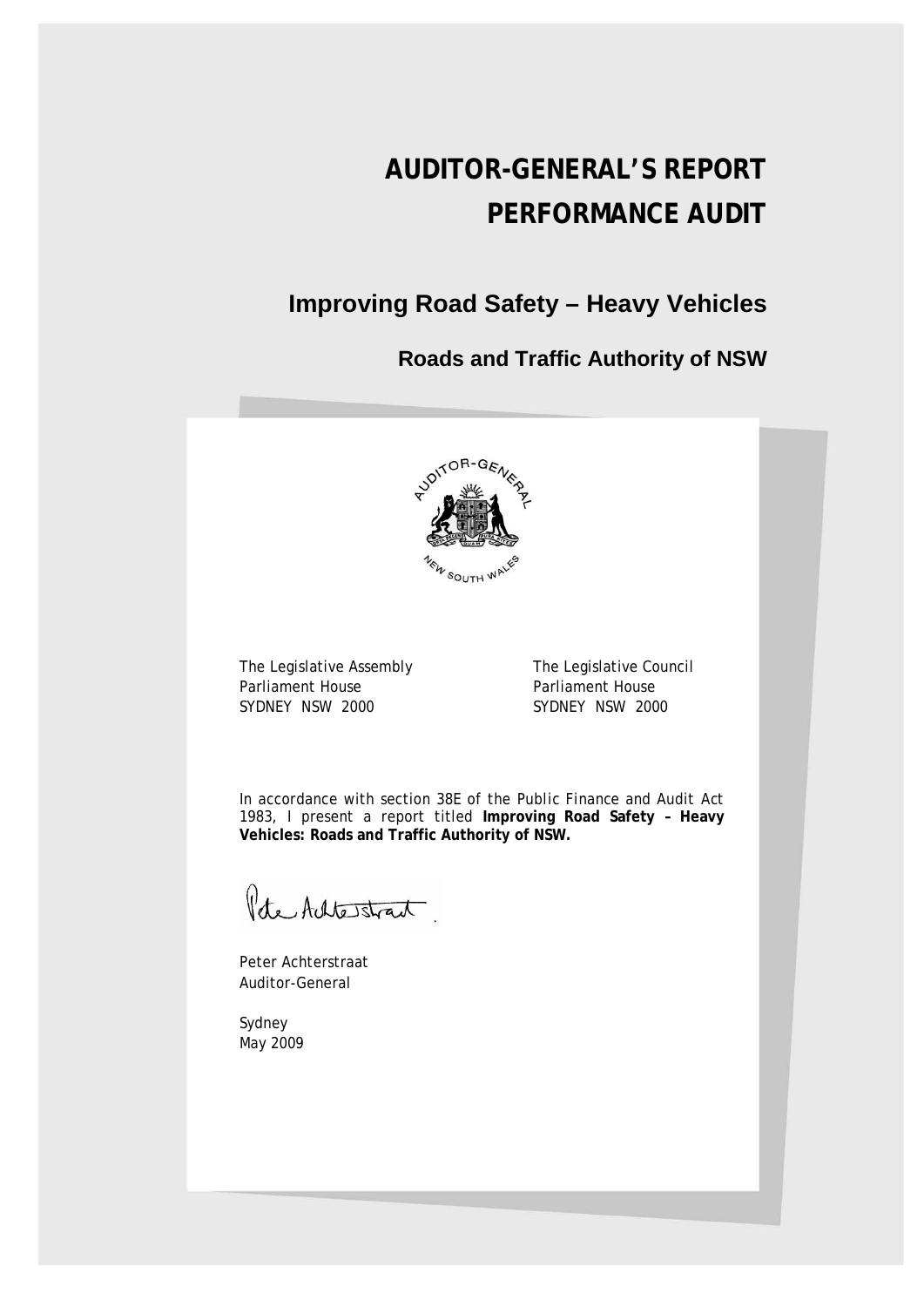#### **State Library of New South Wales cataloguing-in publication data**

New South Wales. Audit Office

Improving road safety – heavy vehicles : Roads and Traffic Authority of NSW / [The Audit Office of New South Wales]. (Performance audit).

#### 978 1921252 259

1. Roads and Traffic Authority of NSW - Auditing. 2. Traffic safety – New South Wales – Auditing. 3. Traffic Accidents - New South Wales – Prevention – Auditing. 4. Roads – New South Wales – Safety measures – Auditing. 5. Trucks – Safety regulations – New South Wales – Auditing. I. Title: Improving road safety – heavy vehicles : Roads and Traffic Authority of NSW. II. Title: Auditor-General's report : improving road safety – heavy vehicles : Roads and Traffic Authority of NSW. III. Series: Performance audit (New South Wales. Audit Office).

354.77243909944 363.125909944

© Copyright reserved by the Audit Office of New South Wales. All rights reserved. No part of this publication may be reproduced without prior consent of the Audit Office of New South Wales. The Audit Office does not accept responsibility for loss or damage suffered by any person acting on or refraining from

action as a result of any of this material.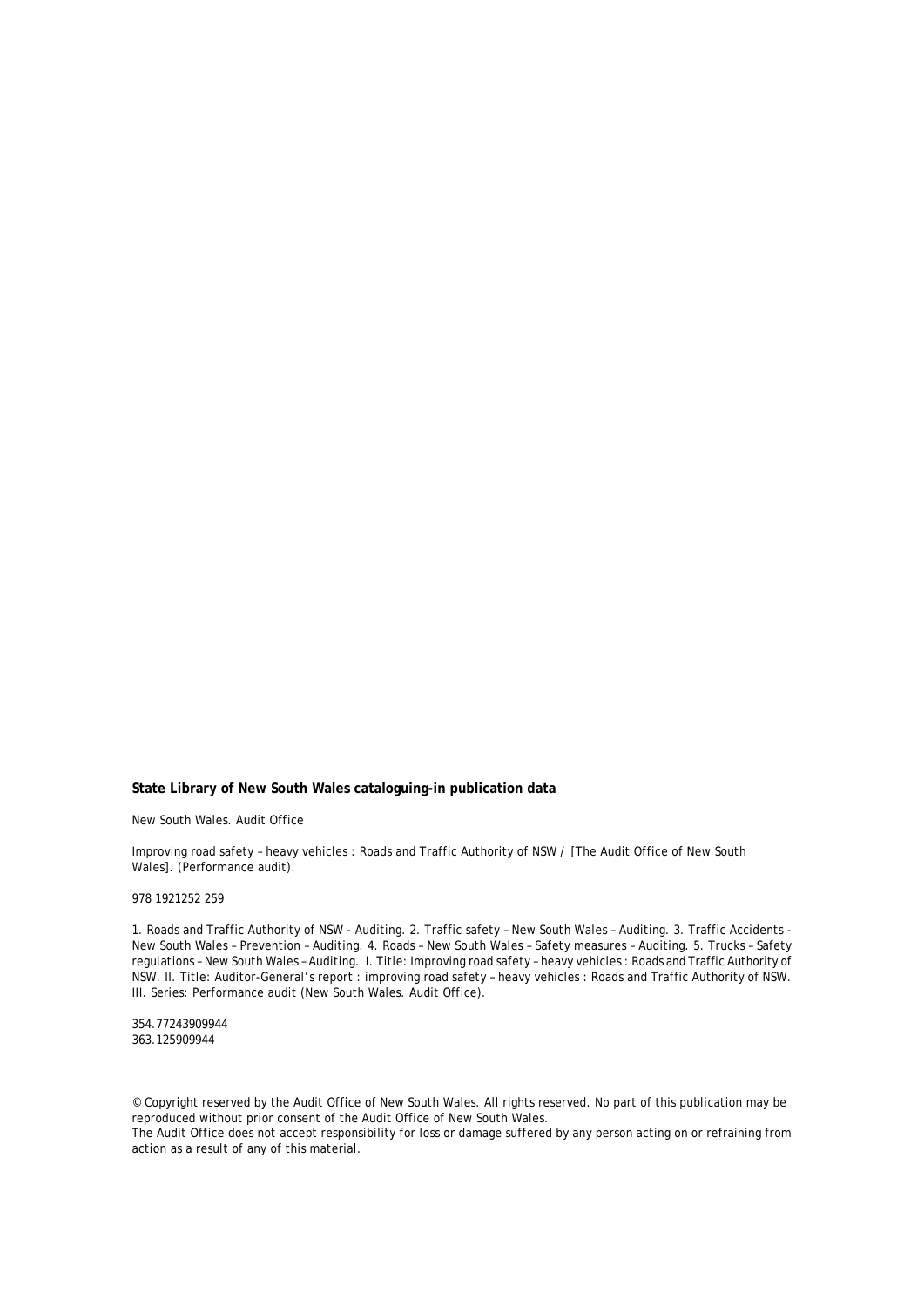# **Contents**

#### **Foreword**

| <b>Executive summary</b>                                  |                                        |                                                                                                              | $\mathbf{1}$ |  |
|-----------------------------------------------------------|----------------------------------------|--------------------------------------------------------------------------------------------------------------|--------------|--|
| 1                                                         | The RTA's role in heavy vehicle safety |                                                                                                              |              |  |
|                                                           | 1.1                                    | Heavy vehicles in NSW                                                                                        | 14           |  |
|                                                           | 1.2                                    | What is the RTA's role in reducing crashes involving heavy vehicles?                                         | 16           |  |
|                                                           | 1.3                                    | National heavy vehicle safety reforms                                                                        | 18           |  |
|                                                           | 1.4                                    | What is the focus of the audit?                                                                              | 18           |  |
| $\overline{2}$                                            |                                        | How well does the RTA deter and detect breaches?                                                             | 19           |  |
|                                                           | 2.1                                    | Managing on-road enforcement                                                                                 | 21           |  |
|                                                           | 2.2                                    | Is the RTA in the right place at the right time?                                                             | 22           |  |
|                                                           | 2.3                                    | Has the RTA achieved the right mix of regulatory tools?                                                      | 24           |  |
|                                                           | 2.4                                    | Are inspections effective?                                                                                   | 26           |  |
|                                                           | 2.5                                    | Are checking stations effective?                                                                             | 27           |  |
|                                                           | 2.6                                    | Are automated detection devices effective?                                                                   | 29           |  |
| 3                                                         |                                        | How well does the RTA enforce heavy vehicle safety regulations?                                              | 35           |  |
|                                                           | 3.1                                    | What is the purpose of enforcement?                                                                          | 37           |  |
|                                                           | 3.2                                    | Does the RTA have an adequate range of enforcement options?                                                  | 37           |  |
|                                                           | 3.3                                    | Is consistent enforcement action taken?                                                                      | 38           |  |
|                                                           | 3.4                                    | Is on-road enforcement effective in reducing the number and<br>severity of crashes involving heavy vehicles? | 39           |  |
|                                                           | 3.5                                    | Does the RTA use the results of investigations to improve<br>enforcement?                                    | 41           |  |
|                                                           | <b>Appendices</b>                      |                                                                                                              | 45           |  |
|                                                           | Appendix 1                             |                                                                                                              |              |  |
|                                                           | Appendix 2                             |                                                                                                              |              |  |
|                                                           | Appendix 3<br>49                       |                                                                                                              |              |  |
| Appendix 4                                                |                                        |                                                                                                              |              |  |
| Performance Audits by the Audit Office of New South Wales |                                        |                                                                                                              | 53           |  |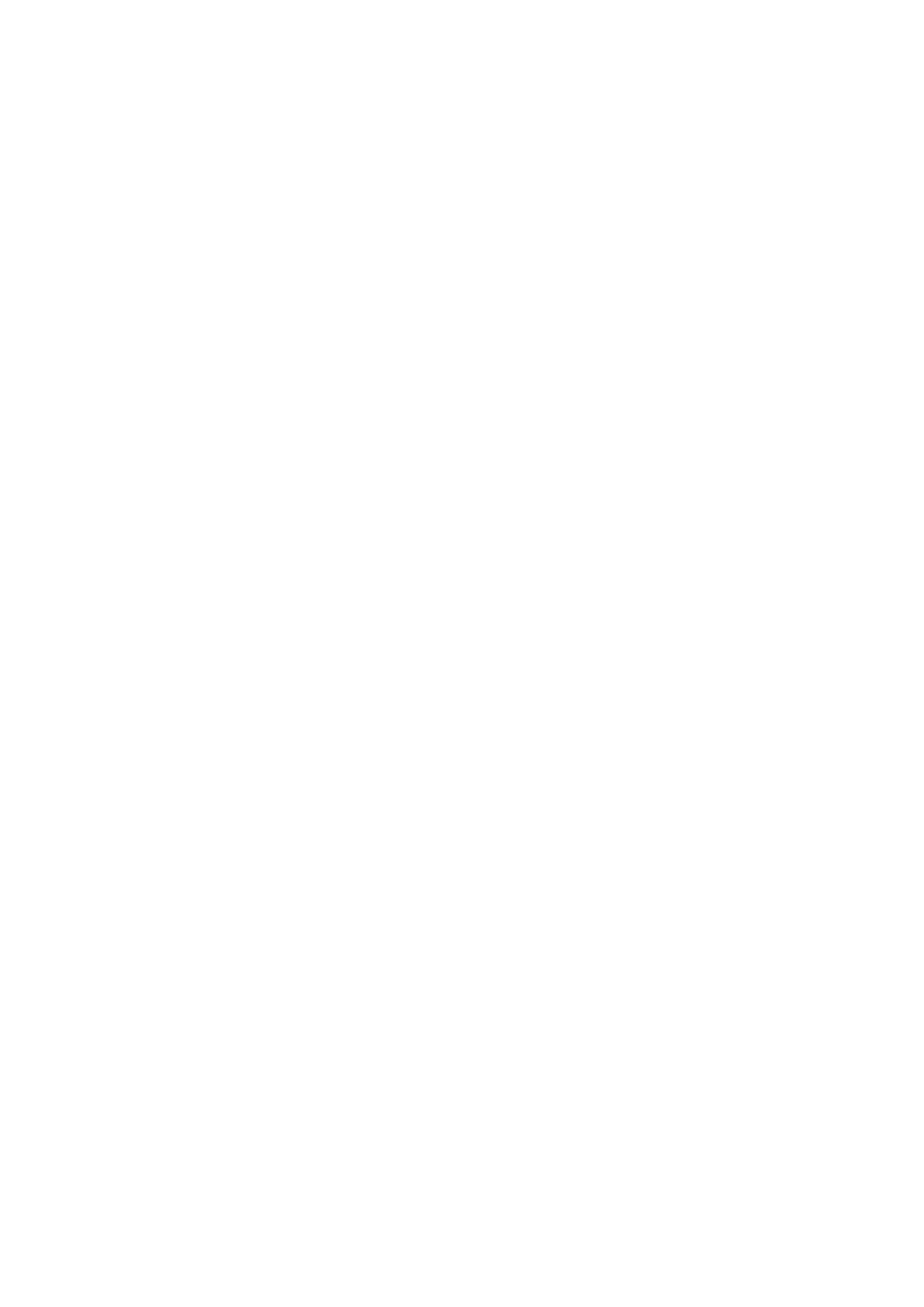## **Foreword**

I was prompted to do this audit as a result of an horrific crash on the F3 freeway at Mooney Mooney. On 22 October 2004 a semi-trailer loaded with 18 tonnes of building material crashed into 34 vehicles travelling north on the F3 freeway. One woman died and two people were seriously injured.

The crash investigation revealed that the semi-trailer was unregistered and unroadworthy. This raised questions about the Roads and Traffic Authority of NSW (RTA) role in regulating heavy vehicles travelling on our roads.

The RTA is responsible for improving road safety. It is also responsible for managing the impact of heavy vehicles on our roads, both in terms of safety and damage. It does this by regulating road use and checking compliance.

The RTA has achieved success in managing road safety issues, leading to steady reductions in the number of people killed on our roads to the lowest levels since 1945.

However, heavy vehicles are over represented in crashes. They represent around two per cent of vehicles registered in NSW and together with those registered interstate, are involved in nearly 22 per cent of crashes where someone is killed.

This report explores how well the RTA manages heavy vehicle safety and highlights some of the challenges in this complex issue.

Peter Achterstraat Auditor-General

May 2009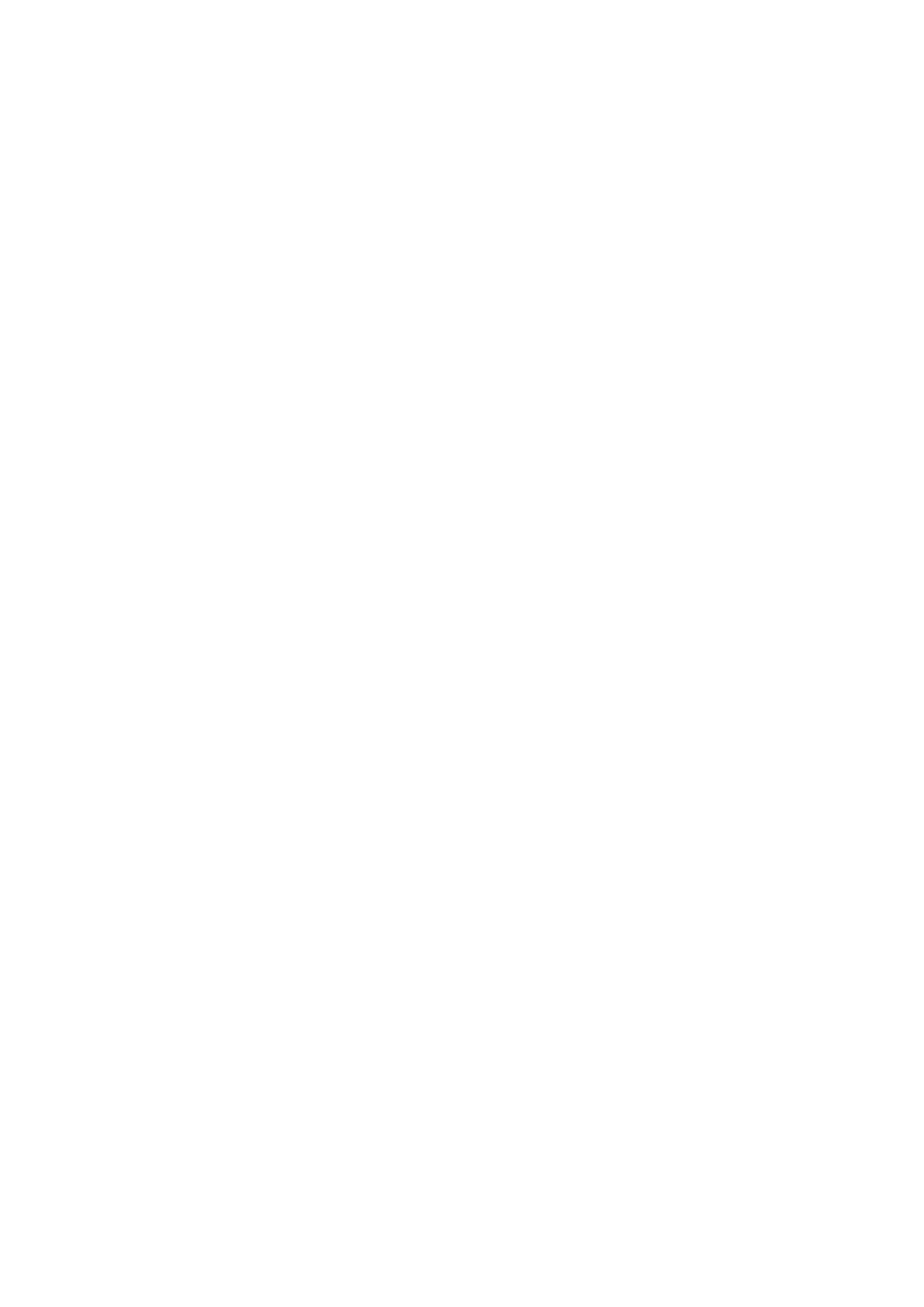<span id="page-6-0"></span>**Executive summary**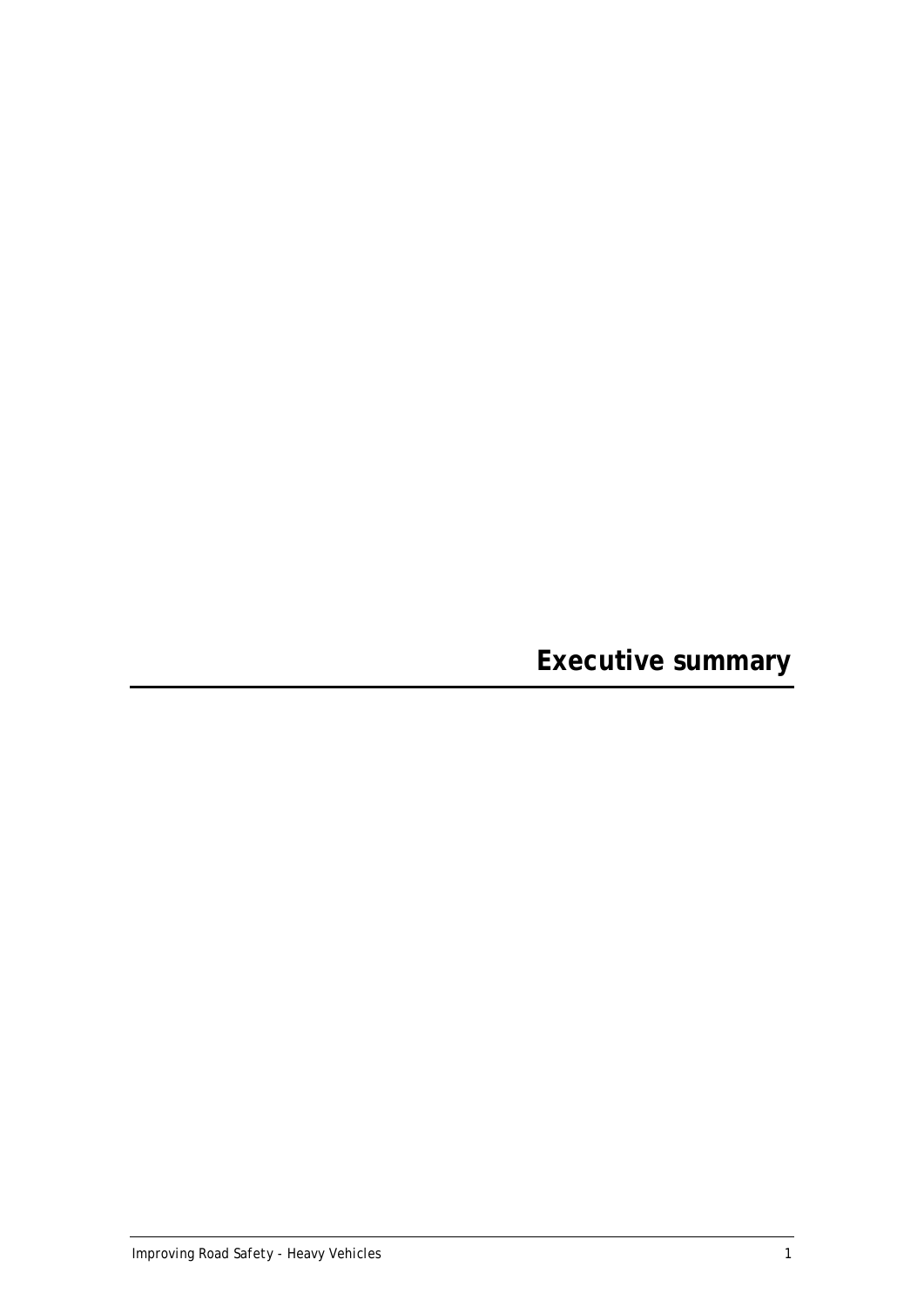### **The focus of our audit**

Heavy vehicles are those that weigh 4.5 tonnes or more and include articulated trucks, trailers, rigid trucks and buses. There are around 120,000 heavy vehicles registered in NSW, but there are also many thousands of heavy vehicles registered elsewhere that travel on NSW roads.

There were over three thousand crashes involving heavy vehicles on NSW roads in 2007. Heavy vehicles represent around two per cent of all vehicles registered in NSW. And together with those registered interstate, were involved in nearly seven per cent of all crashes and in nearly 22 per cent of crashes where someone is killed.

Improving road safety and the regulation of heavy vehicles in NSW is the responsibility of the Roads and Traffic Authority of NSW (RTA). The RTA uses annual vehicle inspections, on-road compliance checks, Safe-T-Cam cameras and fixed speed cameras to test compliance with heavy vehicle safety regulations.

The RTA's on-road enforcement program for heavy vehicles focuses on three main causes of crashes: speed, fatigue and vehicle roadworthiness including load restraint. These factors are present in around a quarter of crashes involving heavy vehicles, and a third of crashes involving heavy vehicles where someone dies. This is one of many programs run by the RTA and the NSW Police Force to reduce heavy vehicle crashes.

This audit aimed to assess how well the RTA manages on-road enforcement to reduce the number and severity of crashes involving heavy vehicles. Specifically we wanted to find out how well the RTA:

- deters and detects breaches of heavy vehicle safety regulations
- enforces heavy vehicle safety regulations.

We also examined the RTA's response to the crash that occurred on the F3 freeway at Mooney Mooney. On 22 October 2004 an unregistered semitrailer loaded with 18 tonnes of building material crashed into 34 vehicles travelling north on the F3 freeway. One woman died and two people were seriously injured.

#### **Audit opinion**

The RTA's approach to detecting and enforcing heavy vehicle safety has produced mixed results.

There have been overall decreases in the number of crashes and people killed and injured in crashes involving heavy vehicles between 2002 and 2007. However, the number of crashes and the number of people injured have increased between 2006 and 2007.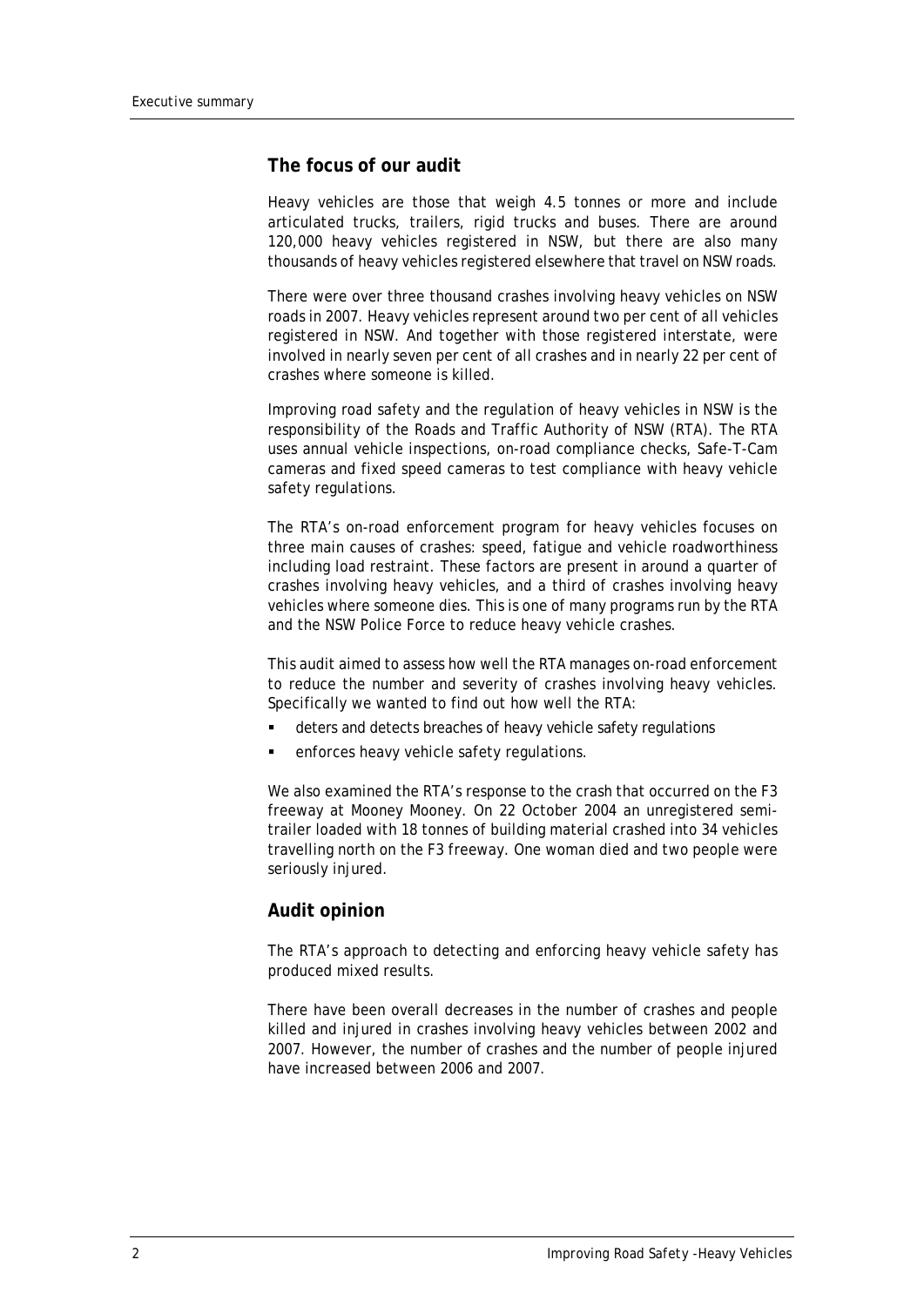The number of people killed in crashes involving heavy vehicles has fallen by nearly 29 per cent between 2002 and 2007 compared to 21 per cent for other crashes.

Yet, when compared to all fatal road crashes, the percentage involving heavy vehicles has increased. In 2007, heavy vehicles were involved in nearly 22 per cent of all motor vehicle crashes where someone was killed. This has increased from around 16 per cent in 2003.

The RTA has been most successful in reducing the number of crashes due to the vehicle's condition. It has also been successful in reducing the number of crashes and deaths due to fatigue.

In contrast, there has been a recent increase in the number of crashes involving speed. And nearly half of all fatal crashes involving heavy vehicles occur in high speed zones.

The RTA regularly surveys the speed of heavy vehicles travelling on major roads. Its 2008 survey shows that around 47 per cent of heavy vehicles exceed the 100 km per hour heavy vehicle speed limit, down from 52 per cent in 2006. The RTA's survey of all vehicles shows that around half exceed posted speed limits. Yet, the rate of infringements for speeding offences by heavy vehicles is three times lower than the rate for other vehicles.

There are possibly many reasons for this lower rate of speed infringements for heavy vehicles. One is that the RTA's fixed speed cameras located in 110 km per hour zones cannot distinguish a heavy vehicle from other vehicles and, therefore cannot differentiate those exceeding the heavy vehicle speed limit of 100 km per hour.

And while Safe-T-Cam is supposed to manage both speed and fatigue, we found that while it can detect speeding offences it is not used to enforce them.

There are other areas where we think that the RTA can improve its approach. While it would be impossible for the RTA to detect all instances where the vehicle or driver fails to comply with regulations, we do expect the RTA to maximise detection, especially where it targets high risk vehicles.

Yet we found the rate of detection varied in different locations across the state with no apparent reason. In one location, every second vehicle inspected was given an infringement notice whereas in another location, a breach was detected in only one in every ten vehicles inspected.

Just prior to the fatal crash at Mooney Mooney in 2004, the RTA had failed to detect and stop the unregistered semi-trailer that caused the crash. The RTA has since made a number of changes to improve how it detects and stops an unregistered heavy vehicle.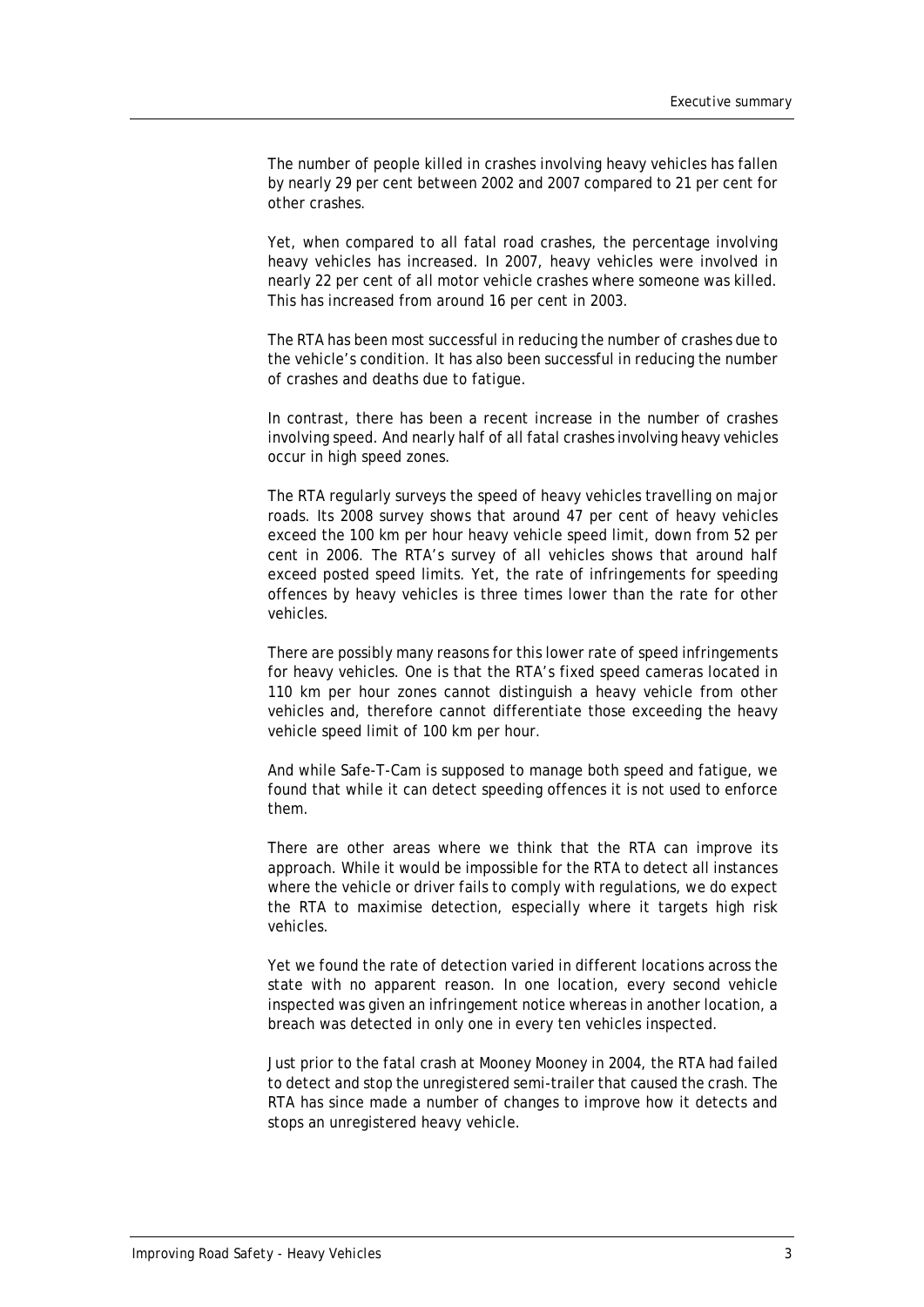We recognise that the RTA is unable to prevent all crashes. However, we consider that the RTA could do more to improve its ability to detect and respond to high risk heavy vehicles travelling on our roads.

### **Key audit findings**

**Chapter 1 The RTA's role in heavy vehicle safety**

The RTA regulates the use of NSW roads by all heavy vehicles in order to minimise the number and severity of crashes due to speed, fatigue and vehicle roadworthiness. To do this, the RTA uses annual vehicle inspections, on-road compliance checks, Safe-T-Cam cameras and fixed speed cameras to test compliance with heavy vehicle safety regulations.

As well as the general road rules, there are specific rules for heavy vehicles due to their higher impact on road safety and the condition of our roads. If the regulations are breached, the RTA can take enforcement action against the driver as well as the owner or operator.

Many of the rules for heavy vehicles are part of the national heavy vehicle compliance and enforcement framework, which includes Chain of Responsibility powers. This means that the RTA can take action against parties in the supply chain for breaches of heavy vehicle safety regulations.

These national reforms are being progressively implemented by the RTA in NSW and its counterparts in other states. The RTA will continue to complement the national framework with its own regulatory and compliance policies for heavy vehicles. The RTA's on-road enforcement program underpins these policies.

**Chapter 2 How well does the RTA deter and detect breaches?**

The RTA's on-road enforcement program is used to deter and detect breaches of heavy vehicle safety regulations. While it would be impossible for the RTA to detect all breaches across the state, we expect the RTA to maximise detection.

The RTA uses a range of methods to manage on-road enforcement. It has developed a risk-based approach to target on-road inspections to occur when and where heavy vehicle movements are at their highest.

However, we found that the RTA is not always in the right place at the right time to maximise deterrence and detection. This is because the risk-based approach is not used effectively in all regions.

We found that where the risk-based approach worked well, on-road enforcement was matched to the time and place of peak heavy vehicle traffic and crash risks. In contrast, one region had not changed its schedule of on-road enforcement in two years to correspond with changes in traffic flow or crash risks.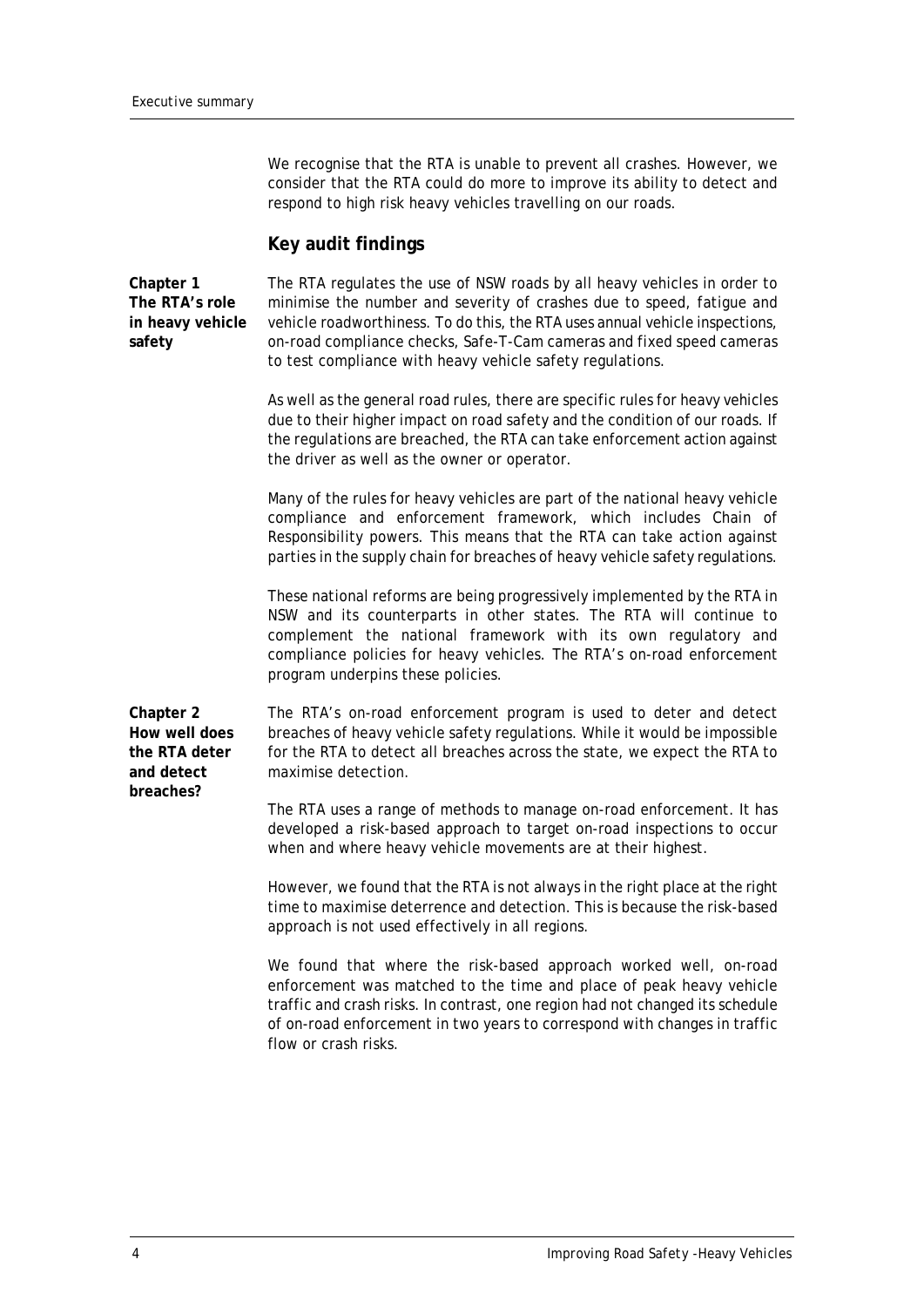Another dimension to managing on-road enforcement is balancing the amount of resources allocated to the various components. The RTA's onroad enforcement program is delivered by Inspectors, who also work on annual registration inspections, as well as attending crashes and other activities. Priority is given to annual inspections, followed by on-road enforcement.

Around one-third of an Inspector's time is spent on annual registration inspections. While annual inspections have led to improvements in vehicle condition, there are opportunities for the RTA to better use Inspectors. In other states, such as Victoria, a risk-based approach is used for these inspections by accredited third parties. This is similar to the approach used for other vehicles registered in NSW.

We also found that the resources available for on-road enforcement over the last two years have remained the same despite increases in heavy vehicle registrations and the opening of a new checking station. The result has been less road-side inspections.

There are a number of other ways in which the RTA can improve its effectiveness. One is to ensure that minimum standards for vehicle compliance inspections include critical safety checks and that these checks are completed. Another is to ensure that checking stations use the same criteria to identify heavy vehicles that must be inspected.

The RTA only uses overt methods to detect breaches which may limit effectiveness. All fixed cameras and heavy vehicle checking stations are sign-posted and its inspection patrol vehicles are marked making avoidance easy. Other states use a mix of overt and covert methods to detect breaches.

In regard to detecting speeding offences, we found a low rate of infringements for heavy vehicles compared to the rest of the population. This has highlighted weaknesses in the RTA's current approach to the detection of speeding offences by heavy vehicle drivers.

| Chapter 3       | The aim of enforcing heavy vehicle safety regulations is to change           |
|-----------------|------------------------------------------------------------------------------|
| How well does   | behaviour in order to reduce the number and severity of crashes. The RTA     |
| the RTA enforce | enforces the regulations by penalising the driver, the owner of the vehicle, |
| heavy vehicle   | and where appropriate, the operator, when it detects a breach.               |
| safety          |                                                                              |
| regulations?    | We found that on-road enforcement can be effective in reducing the           |

number and severity of crashes involving heavy vehicles, although the RTA has achieved mixed results.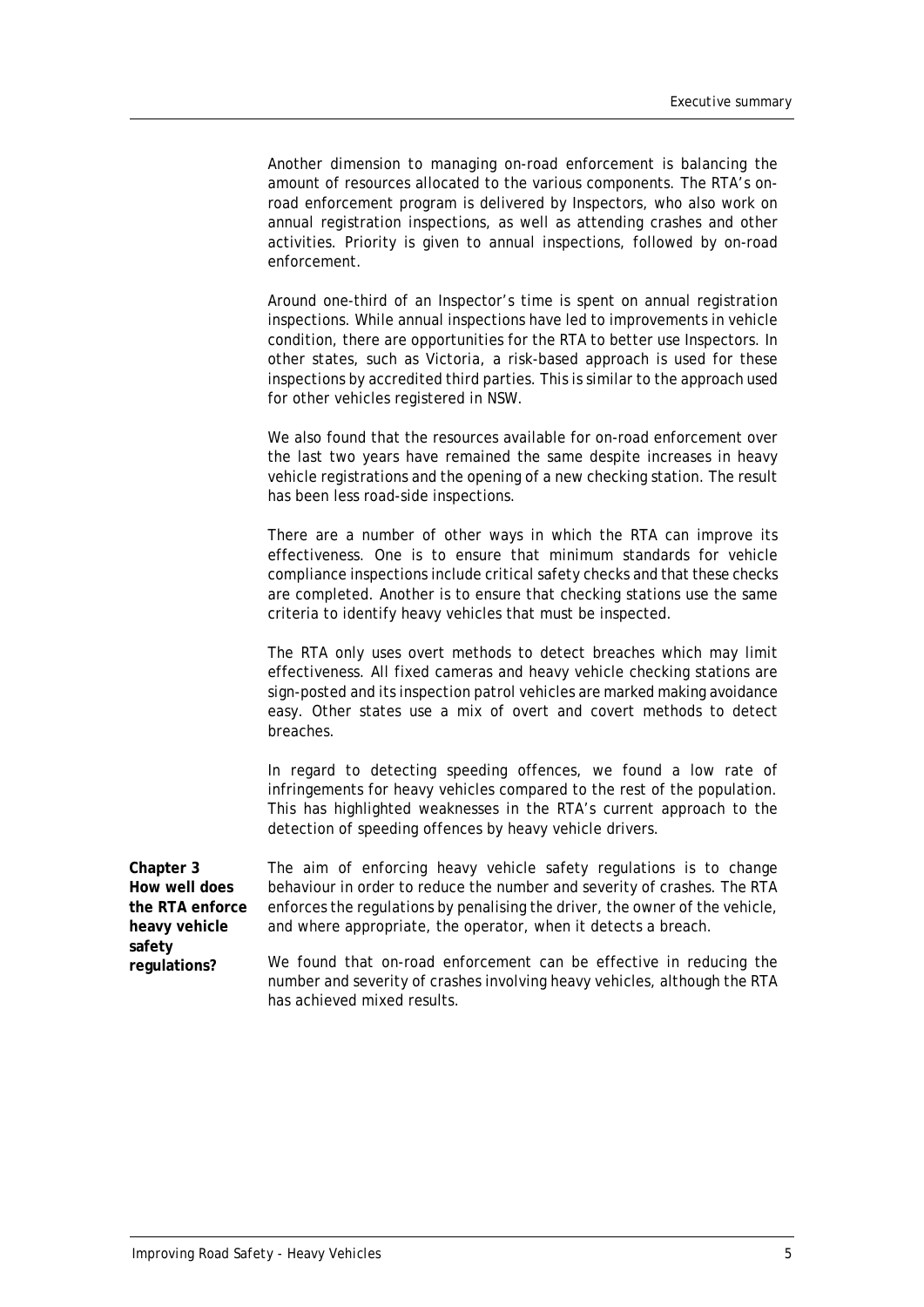For example, the number of crashes involving heavy vehicles has decreased by 11 per cent from 2002 to 2006, but increased by more than five per cent from 2006 to 2007. The number of people killed has fallen by nearly 29 per cent since 2002. However, when compared to all fatal road crashes, the percentage involving heavy vehicles has increased from 16 per cent in 2003 to nearly 22 per cent in 2007.

The RTA's focus on annual registration inspections has resulted in a low rate of crashes due to vehicle condition. In addition, a tripling of infringements for fatigue offences since 2002-03 has led to reductions in the number of crashes and deaths due to fatigue.

Other factors that may have contributed to these results include changes to the way enforcement action is taken over the last ten years. Rather than targeting only the driver, regulations now hold owners and operators responsible for ensuring both their drivers and vehicles comply.

There has been a recent increase in the number of crashes involving speed, which we found corresponded to a decline in the number of infringements issued for speeding.

The decline in speed infringements may be due to either increased compliance by drivers or decreased detection. The RTA's role in detecting speed offences is discussed in more detail in Section 2.6.

Enforcement is most likely to change behaviour if it is consistent and matches the severity of the offence. The RTA has a range of enforcement options available and in some cases it can apply further penalties where the offence is repeated.

We found that the RTA does not apply enforcement action consistently. And some minor breaches may be better dealt with using formal warnings which are currently not available.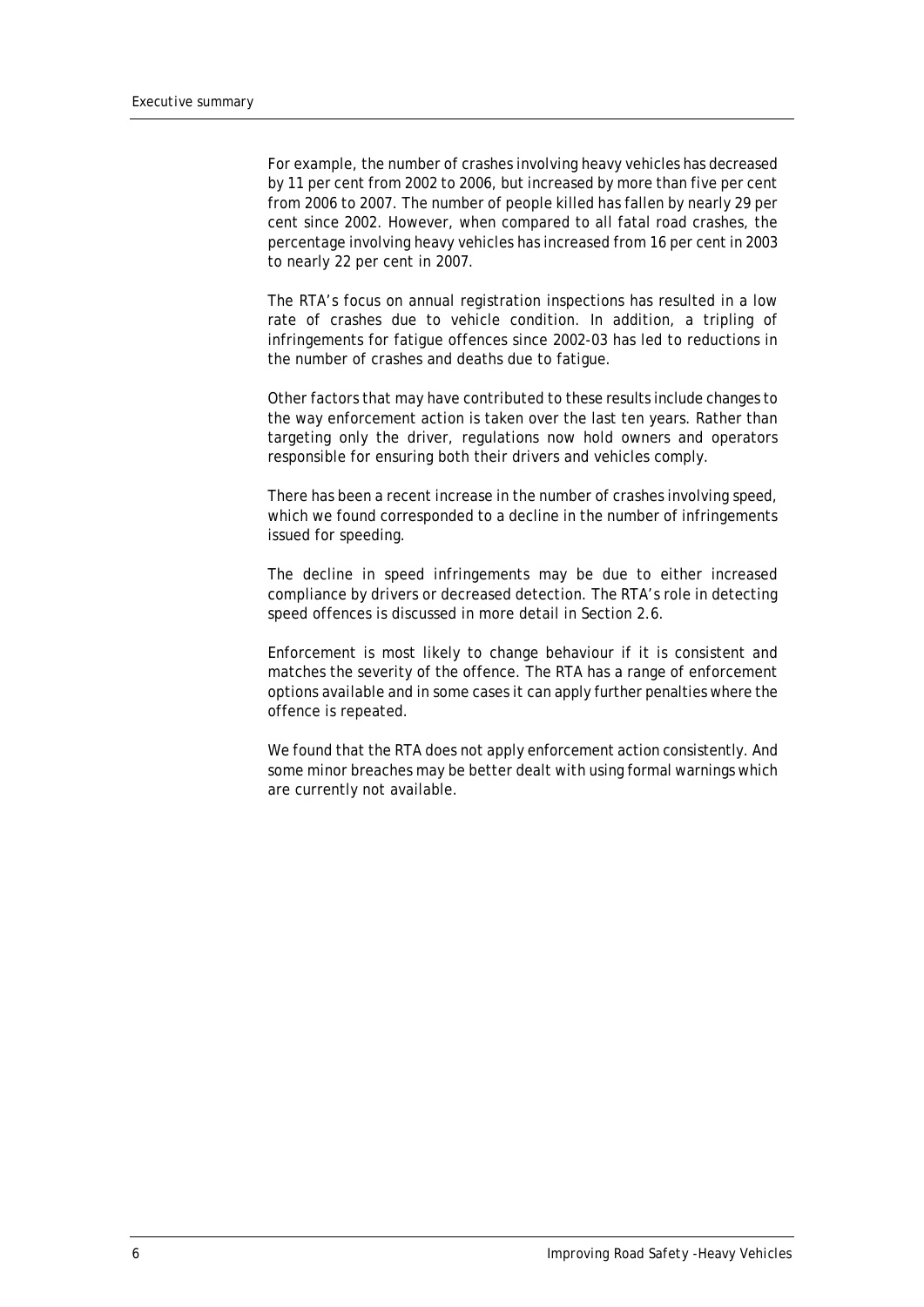## **Recommendations**

| Better detect<br>and enforce    | We recommend that the RTA focus on improving the detection and<br>enforcement of speeding offences by heavy vehicle drivers by:                                                                               |  |  |
|---------------------------------|---------------------------------------------------------------------------------------------------------------------------------------------------------------------------------------------------------------|--|--|
| speeding<br>offences            | using Safe-T-Cam or better technology to enforce point to point speed<br>1.<br>offences against heavy vehicle drivers by July 2009 (page 31)                                                                  |  |  |
|                                 | routinely checking the operation of all Safe-T-Cam cameras to<br>2.<br>maximise accuracy (page 31)                                                                                                            |  |  |
|                                 | 3.<br>ensuring that its fixed speed cameras detect all speeding offences by<br>heavy vehicle drivers by December 2009 (page 32).                                                                              |  |  |
| Better response<br>to high risk | We recommend that the RTA sharpen its response to high risk heavy<br>vehicles travelling on our roads by:                                                                                                     |  |  |
| heavy vehicles                  | clearly defining what is meant by visual mechanical check by July 2009<br>4.<br>(page 27)                                                                                                                     |  |  |
|                                 | 5.<br>standardising the weightings for serious road-safety criteria used in<br>checking station screening lane templates by July 2009 (page 29)                                                               |  |  |
|                                 | increasing the risk rating of any heavy vehicle that is identified as high<br>6.<br>risk but not inspected to make sure that it will be inspected at the<br>next available opportunity by July 2009 (page 29) |  |  |
|                                 | introducing formal warnings for some minor breaches of regulations,<br>7.<br>including escalation options for repeating the same offence, by<br>December 2009 (page 39)                                       |  |  |
|                                 | ensuring that it can identify all heavy vehicles travelling on NSW roads<br>8.<br>regardless of registration status by December 2009 (page 43)                                                                |  |  |
|                                 | taking immediate action to identify drivers or operators who may have<br>9.<br>committed a safety breach (page 43).                                                                                           |  |  |
| Better use of<br>resources      | We recommend that the RTA more effectively target its resources to be in<br>the right place at the right time by:                                                                                             |  |  |
|                                 | 10. ensuring that risk assessments are consistently used to determine<br>where and when on-road inspections operate and that risks are<br>regularly reviewed by December 2009 (page 24)                       |  |  |
|                                 | 11. introducing a risk-based approach to the annual inspection scheme for<br>heavy vehicles by July 2010 (page 26)                                                                                            |  |  |

12. introducing a mix of overt and covert methods to detect breaches of heavy vehicle safety laws by July 2009 (page 26).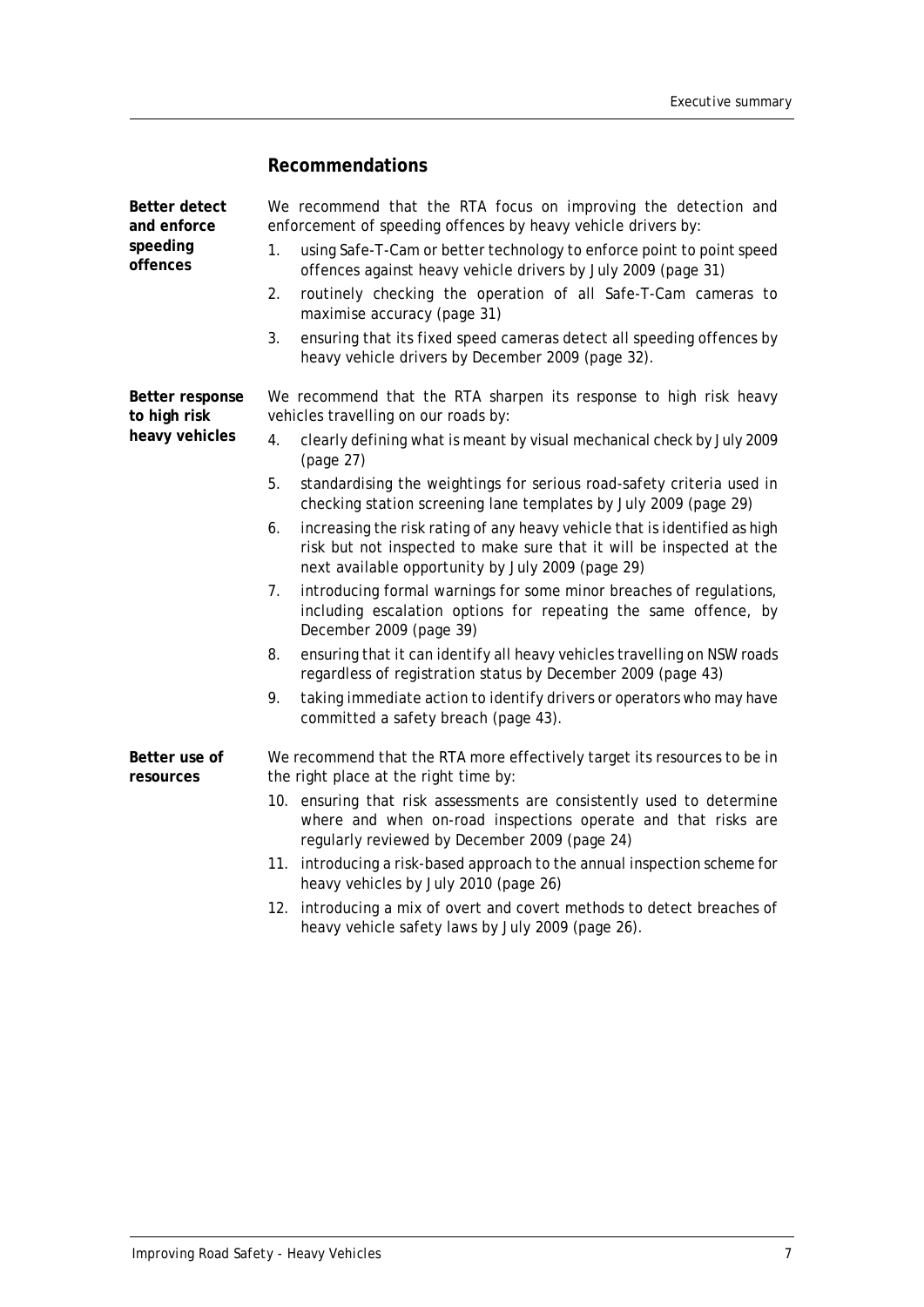#### **Response from the Roads and Traffic Authority**

*I refer to your letter of 31 March 2009 which provides the final report on how well the Roads and Traffic Authority (RTA) manages heavy vehicle safety.* 

*I appreciate the professionalism your staff have demonstrated throughout the audit and the constructive comments made to the RTA during the process to improve road safety.*

*The challenge of regulating heavy vehicles requires a mix of technology, regulation and enforcement initiatives to provide the economic, environmental and safety outcomes the community expects. While on-road enforcement, the focus of this audit, is a critical compliance and enforcement tool in regulating heavy vehicles, it has to be complemented by other compliance assurance tools to meet the challenge of increasing freight tasks in NSW and increasing complexities in the road freight and logistics sector.*

*An integrated and more sophisticated heavy vehicle compliance and enforcement framework is required in addition to conventional on-road enforcement. This framework now includes chain of responsibility legislation, accreditation and incentive based schemes, industry consultation and education, a professional RTA Inspectorate, and better use of technology such as the Intelligent Access Program. The framework facilitates appropriate and timely regulatory responses to areas of non-compliance that pose high risks to road safety and road wear. The highest deterrent value is achieved by appropriate enforcement. For example, chain of responsibility investigations and prosecutions have produced significant improvement in the compliance of vehicle loading.*

*It is pleasing to note that the report has identified a number of road safety successes achieved in NSW:*

- *There have been overall decreases in the number of crashes and people killed and injured in crashes involving heavy vehicles between 2002 and 2007.*
- *The number of people killed in crashes involving heavy vehicles has fallen by nearly 29% between 2002 and 2007 compared to 21% for other crashes.*
- *The RTA has been successful in reducing the number of crashes from contributing factors such as vehicle's condition and fatigue.*

*I also note the concerns in the report regarding heavy vehicle road safety results.*

#### *How well does the RTA deter and detect breaches*

*I further note the acknowledgement in the report that it would be impossible for the RTA to detect all instances where the vehicle or driver fails to comply with regulations.*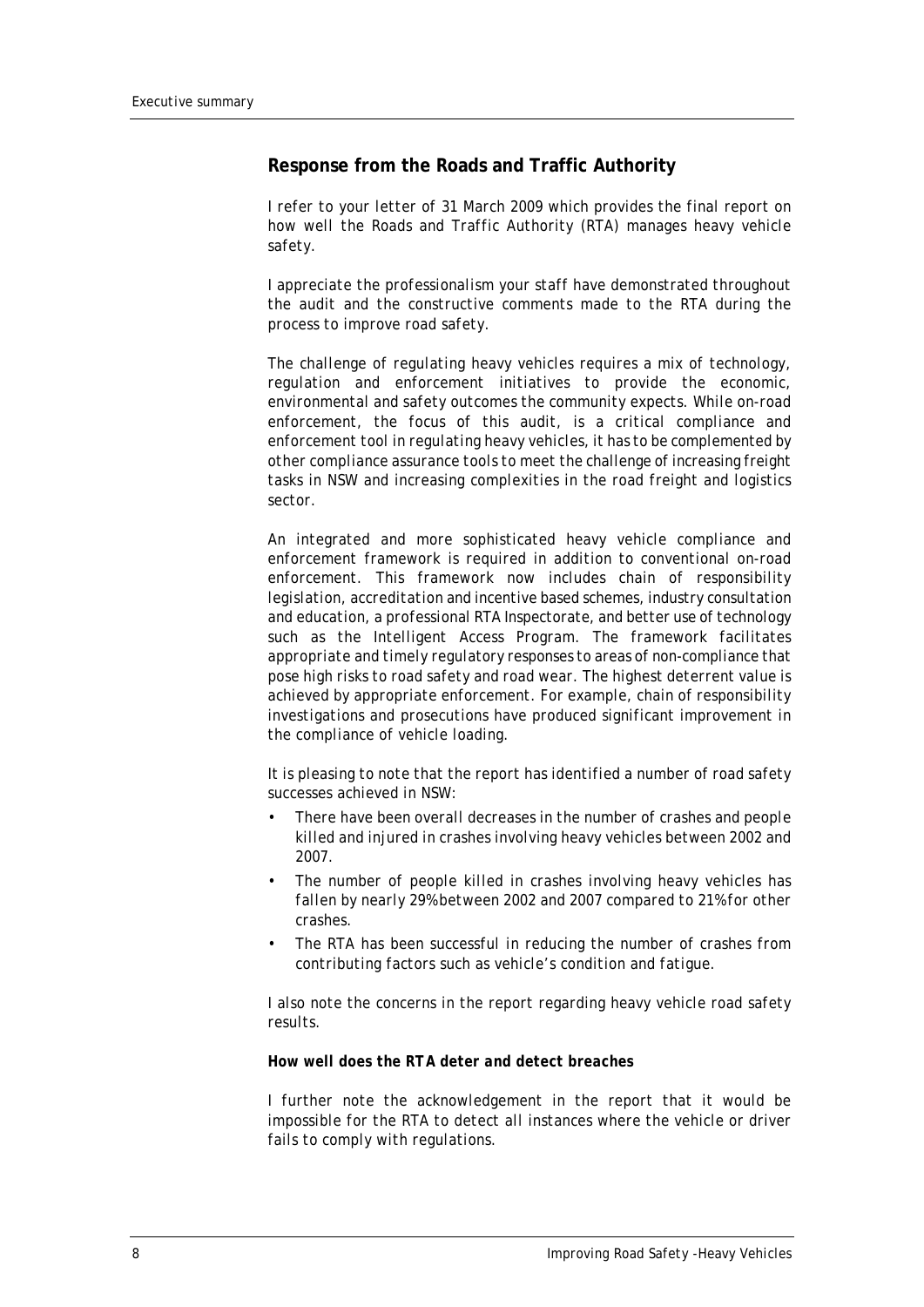*The RTA agrees with the need to maximise detection and has invested significantly in the last few years in the development of risk based heavy vehicle compliance profiling tools to be deployed in the field to support intelligence driven enforcement and to drive desk top investigations and triggered audits to target recidivist offenders.* 

*Enforcement resources are regularly reviewed and flexibly deployed in response to special operations, new initiatives and national reforms.*

*I note the various report recommendations to enhance fixed speed cameras and Safe-T-Cam network capabilities to better enforce heavy vehicle speeding. The RTA undertakes to explore their feasibility.* 

*It is important to note that NSW is the only state so far to have implemented the national speed compliance chain of responsibility legislation. In addition to driver speeding offences, parties in the logistics supply chain that have caused speeding due to their commercial arrangements can now be prosecuted under the new legislation. The RTA has expanded its enforcement program to include this.*

*How well does the RTA enforce heavy vehicle safety regulations*

*The audit report notes that on-road enforcement can be effective in reducing the number and severity of crashes involving heavy vehicles, and in particular, the positive road safety outcomes associated with the annual heavy vehicle inspection program and high level of fatigue related infringements.* 

*The RTA agrees with the audit opinion that enforcement action needs to be applied consistently and needs to match the severity of the offence. We will continue to review our risk based approach to enforcement and our sanction regime to ensure they are relevant and produce the best compliance and road safety outcomes.* 

*In comparison to other states in Australia, NSW has the largest road transport enforcement workforce, the greatest number of checking stations, a Safe-T-Cam network across the state, and the highest level of investment and usage of technology in heavy vehicle compliance and enforcement.* 

*The RTA will continue to develop an integrated approach to heavy vehicle compliance and enforcement and has commenced action in implementing the audit recommendations.*

*(signed)*

*Michael Bushby Acting Chief Executive*

*Dated: 4 May 2009*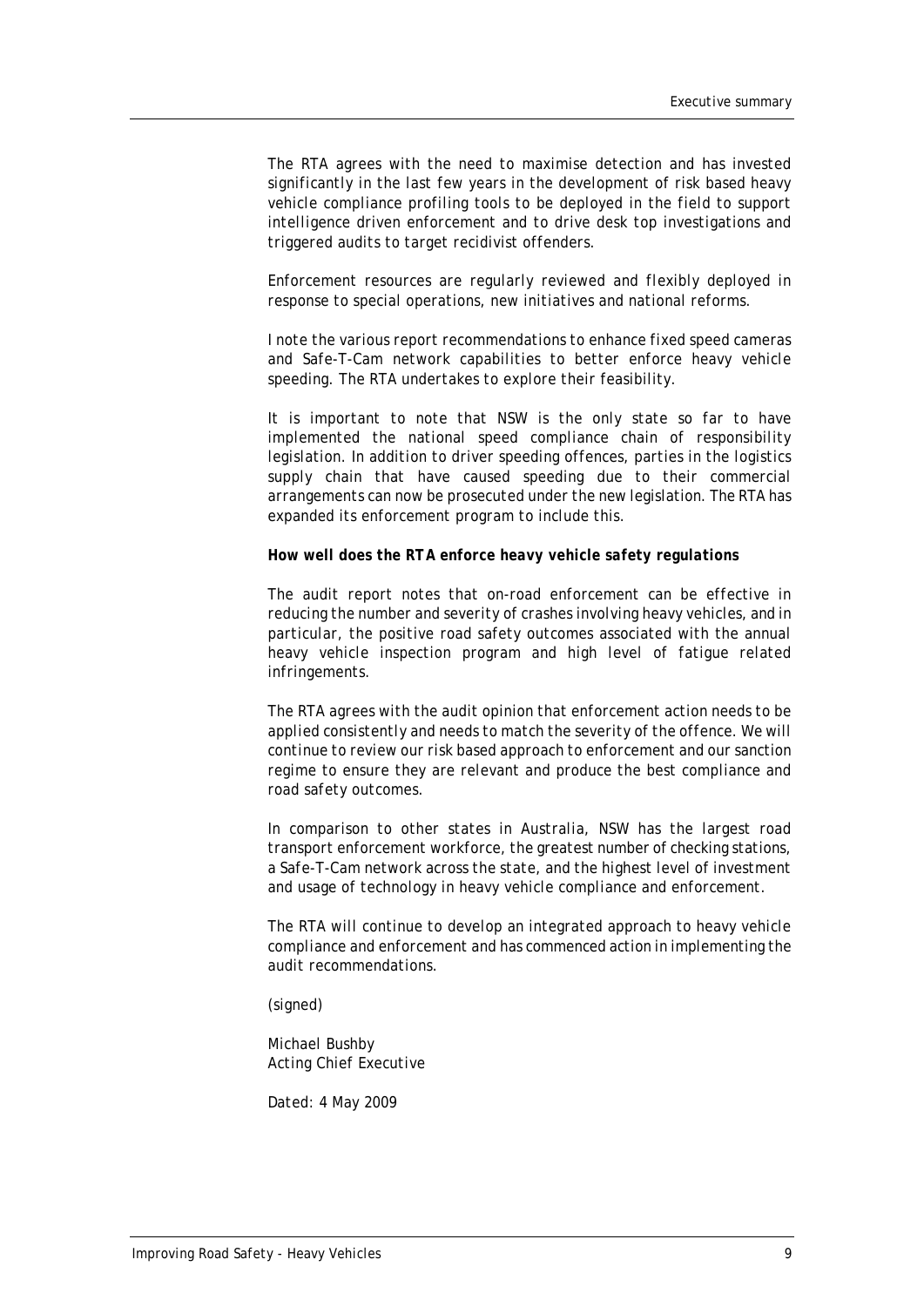| <b>Audit Recommendation</b>                                                                                                                                        | <b>RTA Response</b>                                                                                                                                                                                                                          |  |  |
|--------------------------------------------------------------------------------------------------------------------------------------------------------------------|----------------------------------------------------------------------------------------------------------------------------------------------------------------------------------------------------------------------------------------------|--|--|
| Better detect and enforce speeding offences. Recommended RTA focus on improving the<br>detection and enforcement of speeding offences by heavy vehicle drivers by: |                                                                                                                                                                                                                                              |  |  |
| 1. Use Safe-T-Cam or better                                                                                                                                        | Agreed.                                                                                                                                                                                                                                      |  |  |
| technology to enforce point to point<br>speed offences against heavy vehicle<br>drivers by July 2009.                                                              | The NSW Government is considering a point to point<br>speed enforcement program for heavy vehicles in NSW. If<br>approved, the program will be spread over a number of<br>years to allow for the complexity of state-wide<br>implementation. |  |  |
| 2. Routinely check the operation of                                                                                                                                | Agreed.                                                                                                                                                                                                                                      |  |  |
| all Safe-T-Cam cameras to maximise<br>accuracy.                                                                                                                    | There is an existing maintenance and component<br>replacement program for STC cameras. The RTA will<br>undertake a review of the current maintenance program<br>and will improve where required.                                             |  |  |
| 3. Ensure that its fixed speed<br>cameras detect all speeding offences<br>by heavy vehicle drivers by December                                                     | While the RTA agrees that this is a desirable outcome,<br>there are technical and regulatory issues that need to be<br>explored.                                                                                                             |  |  |
| 2009.                                                                                                                                                              | The RTA will undertake an investigation into the<br>feasibility of using fixed speed cameras to detect all<br>heavy vehicle speeding offences.                                                                                               |  |  |
| Better response to high risk heavy vehicles. Recommended RTA sharpen its response to high<br>risk heavy vehicles travelling on our roads by:                       |                                                                                                                                                                                                                                              |  |  |
| 4. Clearly define what is meant by                                                                                                                                 | Agreed.                                                                                                                                                                                                                                      |  |  |
| visual mechanical check by July 2009.                                                                                                                              | Procedures for visual mechanical checks already exist for<br>RTA Inspectors for on-road enforcement.                                                                                                                                         |  |  |
|                                                                                                                                                                    | RTA will undertake a review of these procedures and<br>provide refresher training for RTA Inspectors as<br>required.                                                                                                                         |  |  |
| 5. Standardise the weightings for                                                                                                                                  | Agreed.                                                                                                                                                                                                                                      |  |  |
| serious road-safety criteria used in<br>checking station screening lane<br>templates by July 2009.                                                                 | The RTA will undertake a review of screening lane<br>templates and the procedure for their consistent use,<br>and will update where required.                                                                                                |  |  |
| 6. Increasing the risk rating of any                                                                                                                               | Agreed.                                                                                                                                                                                                                                      |  |  |
| heavy vehicle that is identified as<br>high risk but not inspected to make<br>sure that it will be inspected at the<br>next available opportunity by July<br>2009. | The RTA will investigate the feasibility of system<br>enhancement to ensure such vehicles will be intercepted<br>at the next available opportunity.                                                                                          |  |  |
| 7. Introduce formal warnings for                                                                                                                                   | Agreed.                                                                                                                                                                                                                                      |  |  |
| some minor breaches of regulations,<br>including escalation options for<br>repeating the same offence by<br>December 2009.                                         | A formal warning policy has been developed by the RTA<br>for implementation.                                                                                                                                                                 |  |  |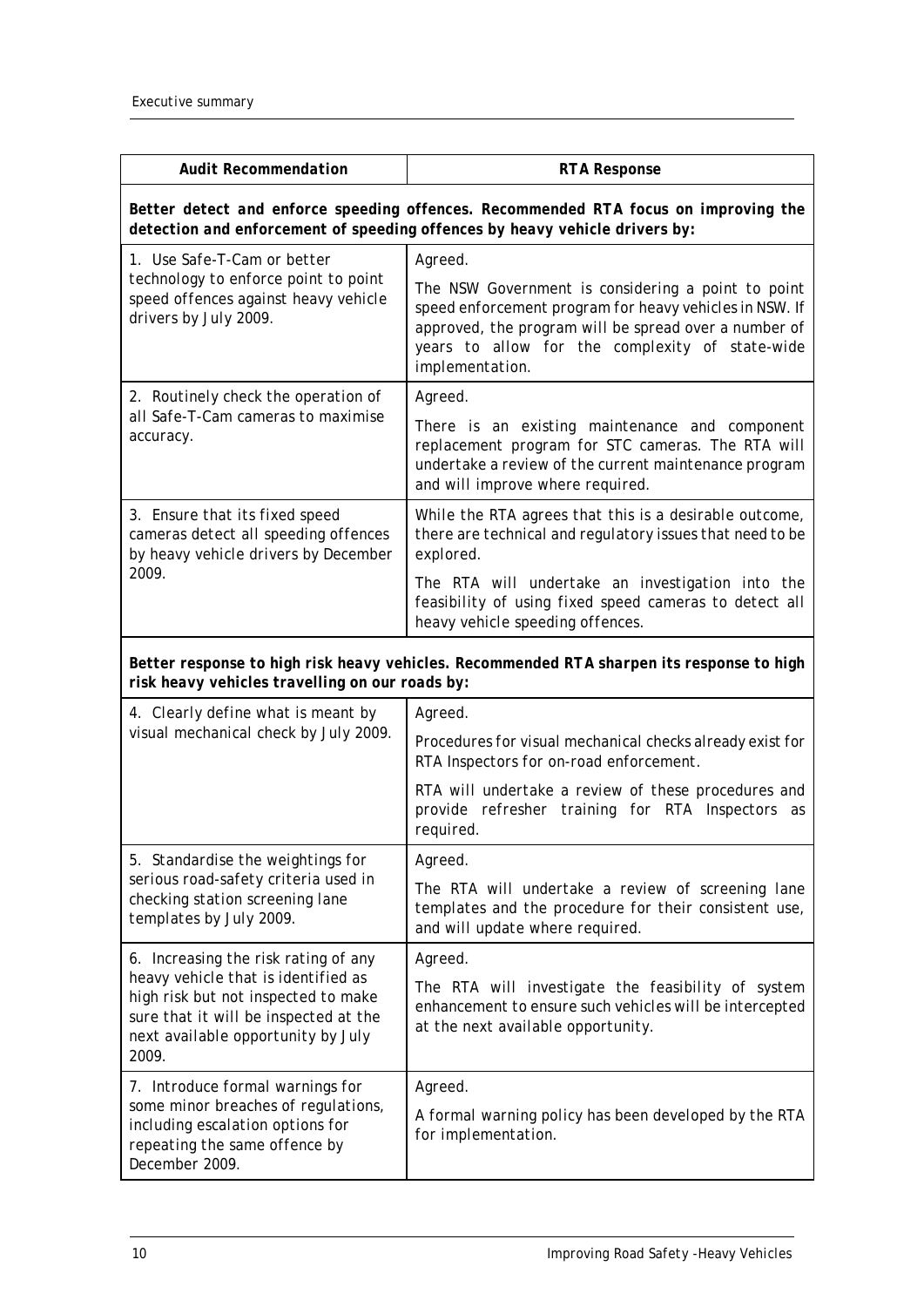| <b>Audit Recommendation</b>                                                                                                            | <b>RTA Response</b>                                                                                                                                                                                                                                                                     |
|----------------------------------------------------------------------------------------------------------------------------------------|-----------------------------------------------------------------------------------------------------------------------------------------------------------------------------------------------------------------------------------------------------------------------------------------|
| 8. Ensure that it can identify all<br>heavy vehicles travelling on NSW<br>roads regardless of registration status<br>by December 2009. | Due to technical system capacity issues, RTA has adopted<br>risk based approach to the identification of<br>а<br>registration status of heavy vehicles travelling on NSW<br>roads.                                                                                                      |
|                                                                                                                                        | RTA will investigate the feasibility of a technical or<br>other solution under known constraints to support the<br>identification of all heavy vehicles travelling on NSW<br>roads regardless of registration status.                                                                   |
| 9. Take immediate action to identify                                                                                                   | Agreed.                                                                                                                                                                                                                                                                                 |
| drivers or operators who may have<br>committed a safety breach.                                                                        | RTA will review existing enforcement procedure in line<br>with regulatory requirements and update where<br>required.                                                                                                                                                                    |
| resources to be in the right place at the right time by:                                                                               | Better use of limited resources. Recommended RTA more effectively target its limited                                                                                                                                                                                                    |
| 10. Ensure that risk assessments are                                                                                                   | Agreed.                                                                                                                                                                                                                                                                                 |
| consistently used to determine where<br>and when on-road inspections operate<br>and that risks are regularly reviewed                  | RTA will continue to fine tune risk based profiling tools<br>to support tactical enforcement plans.                                                                                                                                                                                     |
| by December 2009.                                                                                                                      | RTA has already introduced the development of<br>enforcement strategies based on risk assessment and will<br>continue to implement these across the State.                                                                                                                              |
| 11. Introduce a risk - based approach                                                                                                  | Agreed.                                                                                                                                                                                                                                                                                 |
| to the annual inspection scheme for<br>heavy vehicles by July 2010.                                                                    | A review of the annual inspection scheme for heavy<br>vehicles has already been initiated. An implementation<br>date of July 2010 may not be feasible due to the lead<br>time for implementation, community consultation and<br>communication for any regulatory change.                |
| 12. Introduce a mix of overt and<br>covert methods to detect breaches of<br>heavy vehicle safety laws by July                          | The RTA works collaboratively with the NSW Police Force<br>in a variety of covert and overt operations for heavy<br>vehicle enforcement.                                                                                                                                                |
| 2009.                                                                                                                                  | RTA already conducts a range of covert<br>The<br>investigations to detect breaches of heavy vehicle safety<br>laws through chain of responsibility investigations. Other<br>covert investigations are triggered by reports from risk<br>based profiling tools and intelligence reports. |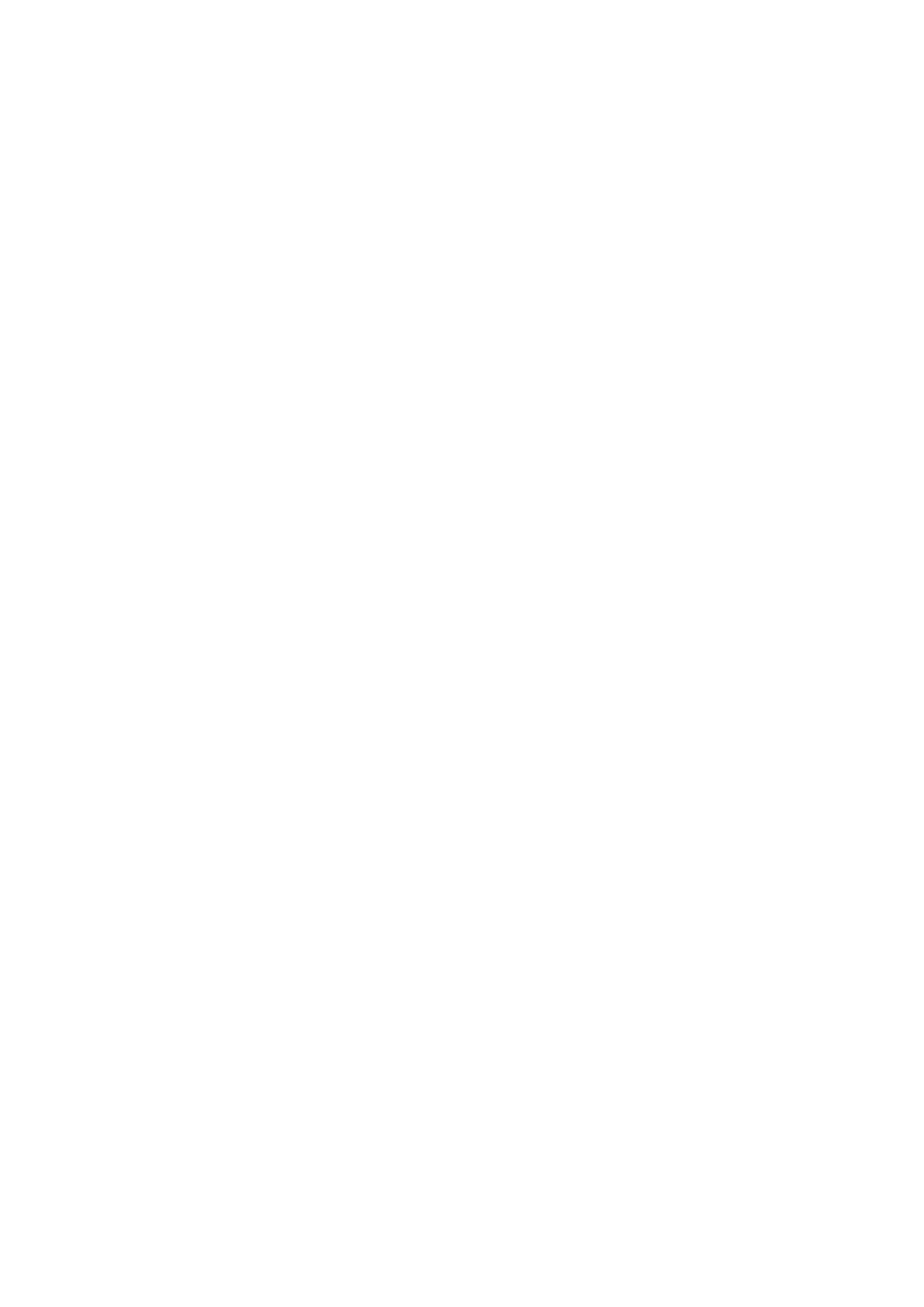# <span id="page-18-0"></span>**1 The RTA's role in heavy vehicle safety**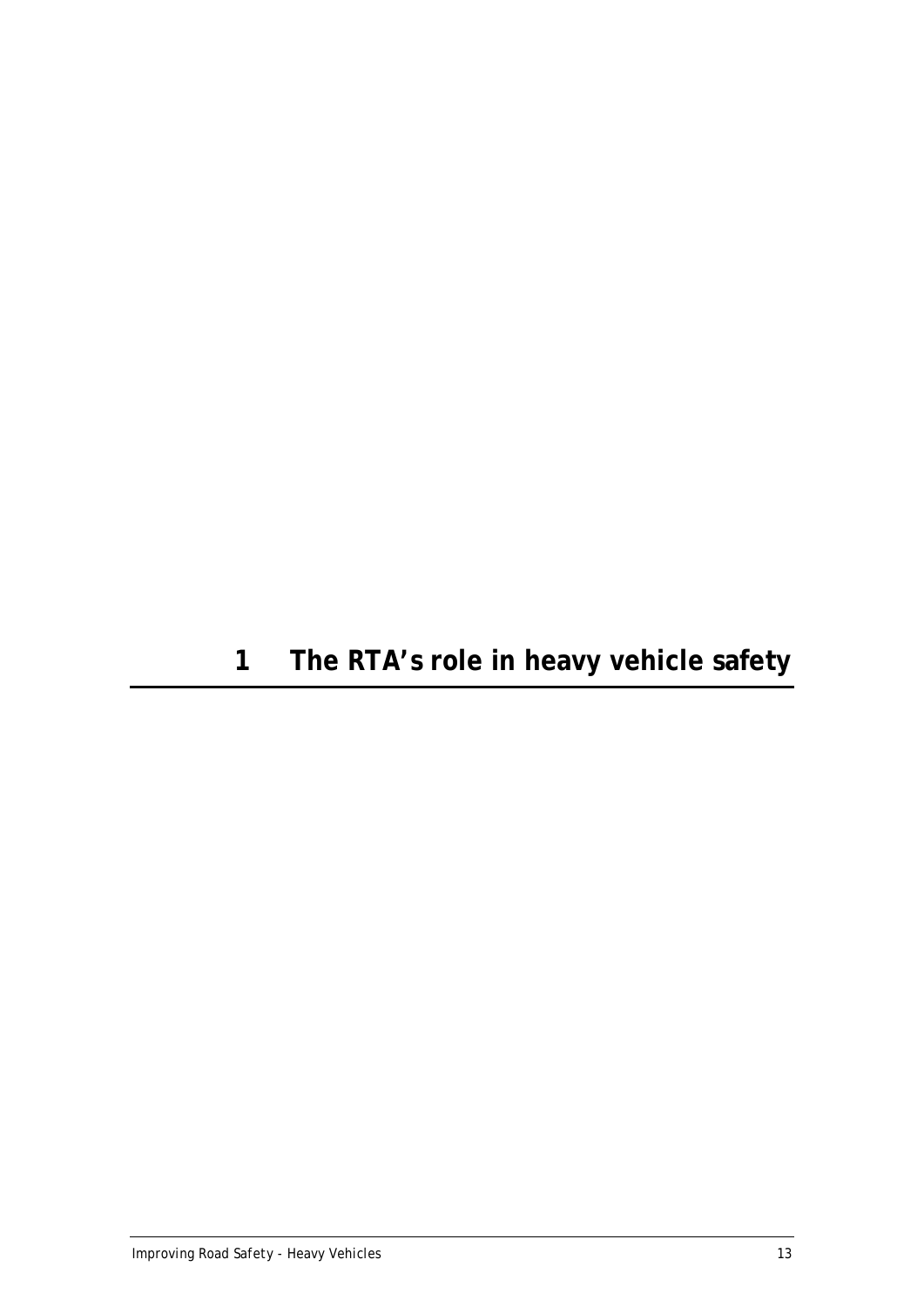## <span id="page-19-0"></span>**1.1 Heavy vehicles in NSW**

Heavy vehicles are defined as weighing 4.5 tonnes or more and include articulated trucks, rigid trucks and buses. There are around 120,000 heavy vehicles registered in NSW, but there are also many thousands of heavy vehicles that travel on NSW roads that are registered outside the state.

**Heavy vehicles are overrepresented in crashes**

In 2007, there were 3,032 crashes on NSW roads involving heavy vehicles. Heavy vehicles represent around two per cent of all vehicles registered in NSW, and together with those registered interstate, are involved in nearly seven per cent of all crashes.

The number of crashes involving heavy vehicles has decreased by over six per cent since 2002, but has increased by more than five per cent between 2006 and 2007. 2008 data was not available at the time we wrote this report.

Similarly, the number of people injured in crashes involving heavy vehicles has decreased by nearly seven per cent since 2002, but increased by over six per cent between 2006 and 2007.



Source: Roads and Traffic Authority of NSW

**More people die in crashes involving heavy vehicles**

In 2007 heavy vehicles were involved in nearly 22 per cent of all crashes where someone is killed. This has increased from around 16 per cent in 2003. You are three times more likely to die in a crash when a heavy vehicle is involved.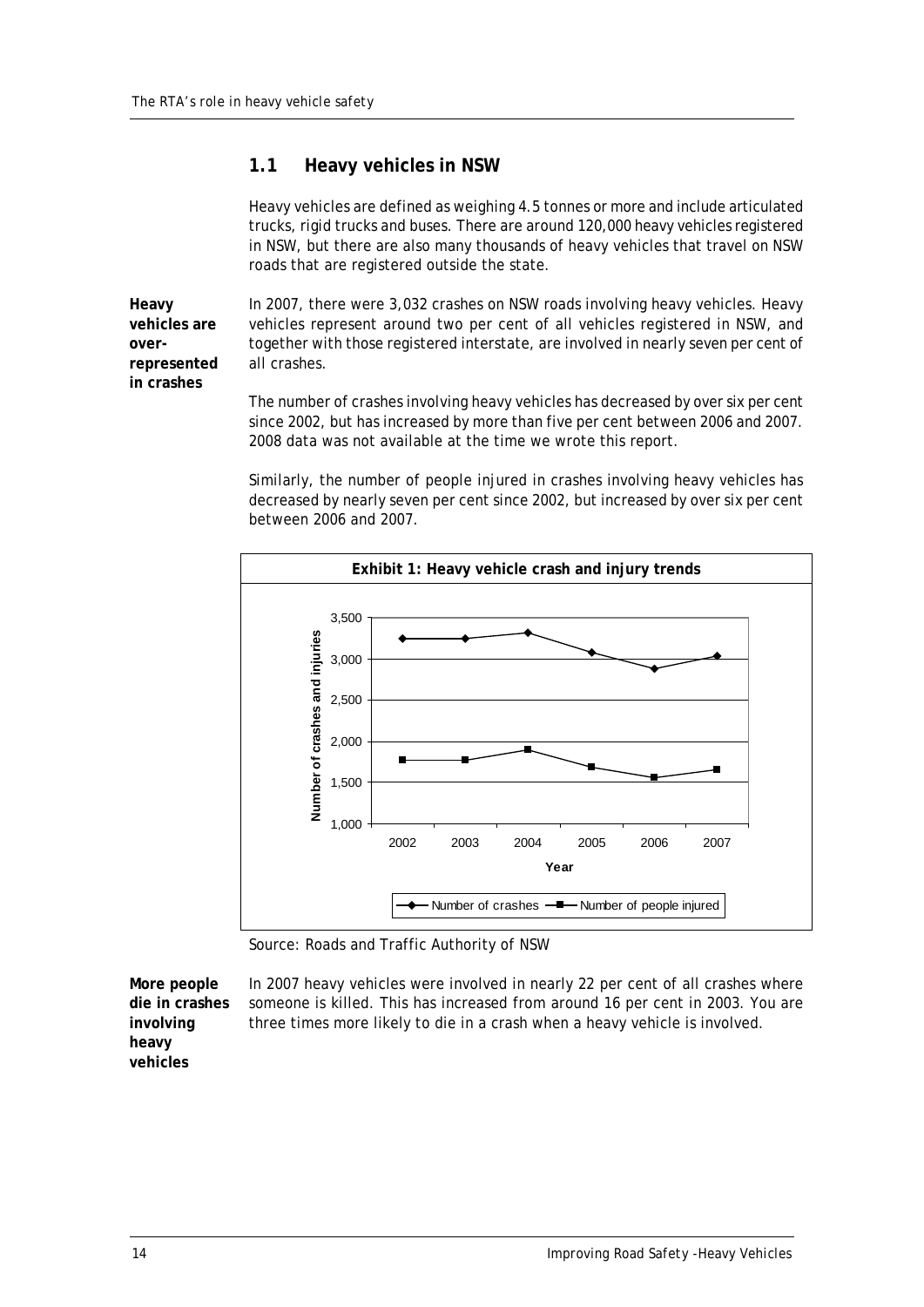

Source: Roads and Traffic Authority of NSW

Although a person is more likely to die in a crash that involves a heavy vehicle, the number of people killed has decreased by nearly 29 per cent since 2002.



Source: Roads and Traffic Authority of NSW

**NSW has the**  Interstate data is only available for crashes involving heavy articulated trucks. These crashes accounted for ten per cent of the people killed on Australian roads in 2007. The highest number of people were killed on NSW roads, despite being one of only three states to record a decrease.

**highest number of deaths**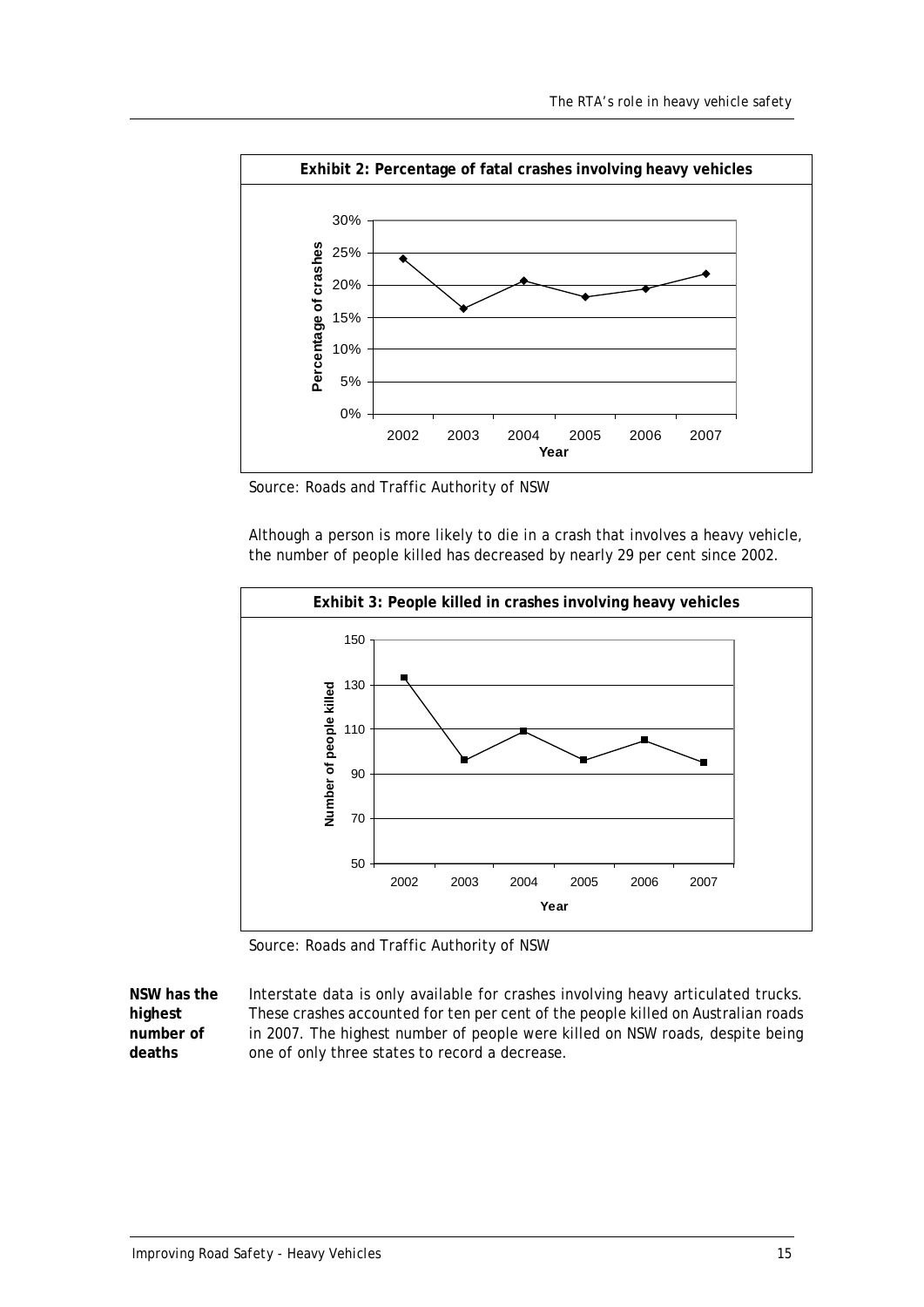| Exhibit 4: People killed in heavy articulated truck crashes in Australia |                |                |  |
|--------------------------------------------------------------------------|----------------|----------------|--|
|                                                                          | 2006           | 2007           |  |
| New South Wales                                                          | 69             | 60             |  |
| Victoria                                                                 | 31             | 43             |  |
| Queensland                                                               | 37             | 41             |  |
| South Australia                                                          | 10             | 6              |  |
| Western Australia                                                        | 11             | 15             |  |
| Tasmania                                                                 | 8              | 5              |  |
| Northern Territory                                                       | $\mathfrak{D}$ | $\mathfrak{D}$ |  |
| <b>ACT</b>                                                               | 0              | 0              |  |
| Australia                                                                | 168            | 172            |  |

Source: Australian Transport Safety Bureau

## <span id="page-21-0"></span>**1.2 What is the RTA's role in reducing crashes involving heavy vehicles?**

**The RTA is the regulator and enforcer** The NSW Roads and Traffic Authority (RTA) is responsible for heavy vehicle regulation and enforcement in order to improve road safety and limit the damage to roads and bridges.

> The RTA identifies three main causes of crashes involving heavy vehicles. Speed is identified as the major cause followed by fatigue. Vehicle roadworthiness also plays a role as the cause of crashes involving heavy vehicles.

> In 2007-08, nearly 50,000 fines with a value of over \$17.7 million were issued against heavy vehicles and heavy vehicle drivers for various offences including speeding, unlicenced driving and disobeying road rules.

> The RTA regulates vehicles registered in NSW and those travelling through NSW but registered elsewhere in order to minimise the number and severity of crashes.

> As well as the general road rules, there are specific rules for heavy vehicles. Heavy vehicle safety regulations are contained in nine acts and 11 regulations which set out the requirements that heavy vehicle drivers, owners and operators must follow to use the roads. If the regulations are breached, enforcement action can be taken against the driver as well as the owner or operator.

> The RTA establishes policies for heavy vehicle regulation and enforcement programs. Inspectors Vehicle Regulation (Inspectors) deliver these programs in the RTA's six regions: Sydney, Hunter, Northern, Southern, South West, and Western.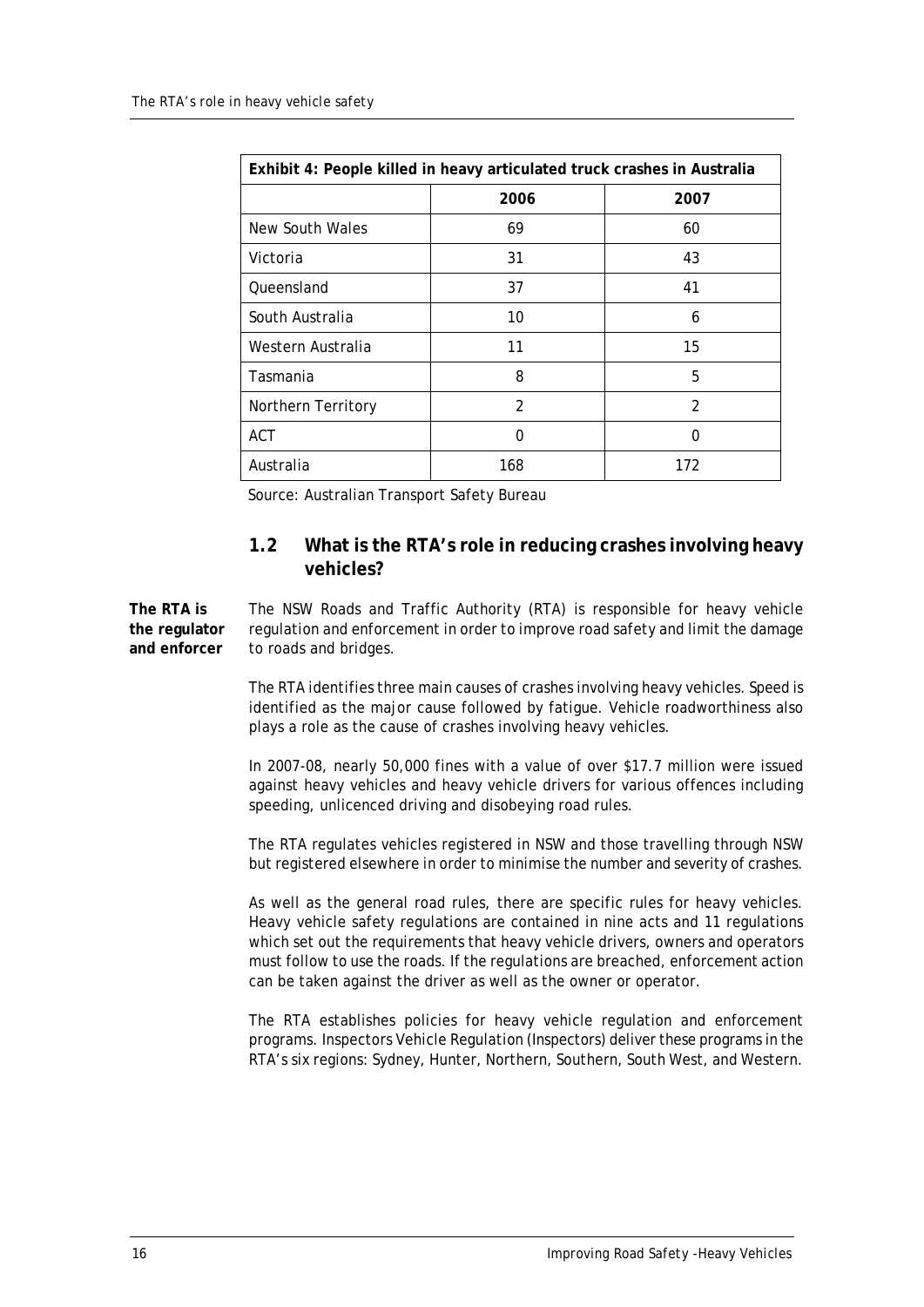

Source: The Audit Office of NSW



Source: The Audit Office of NSW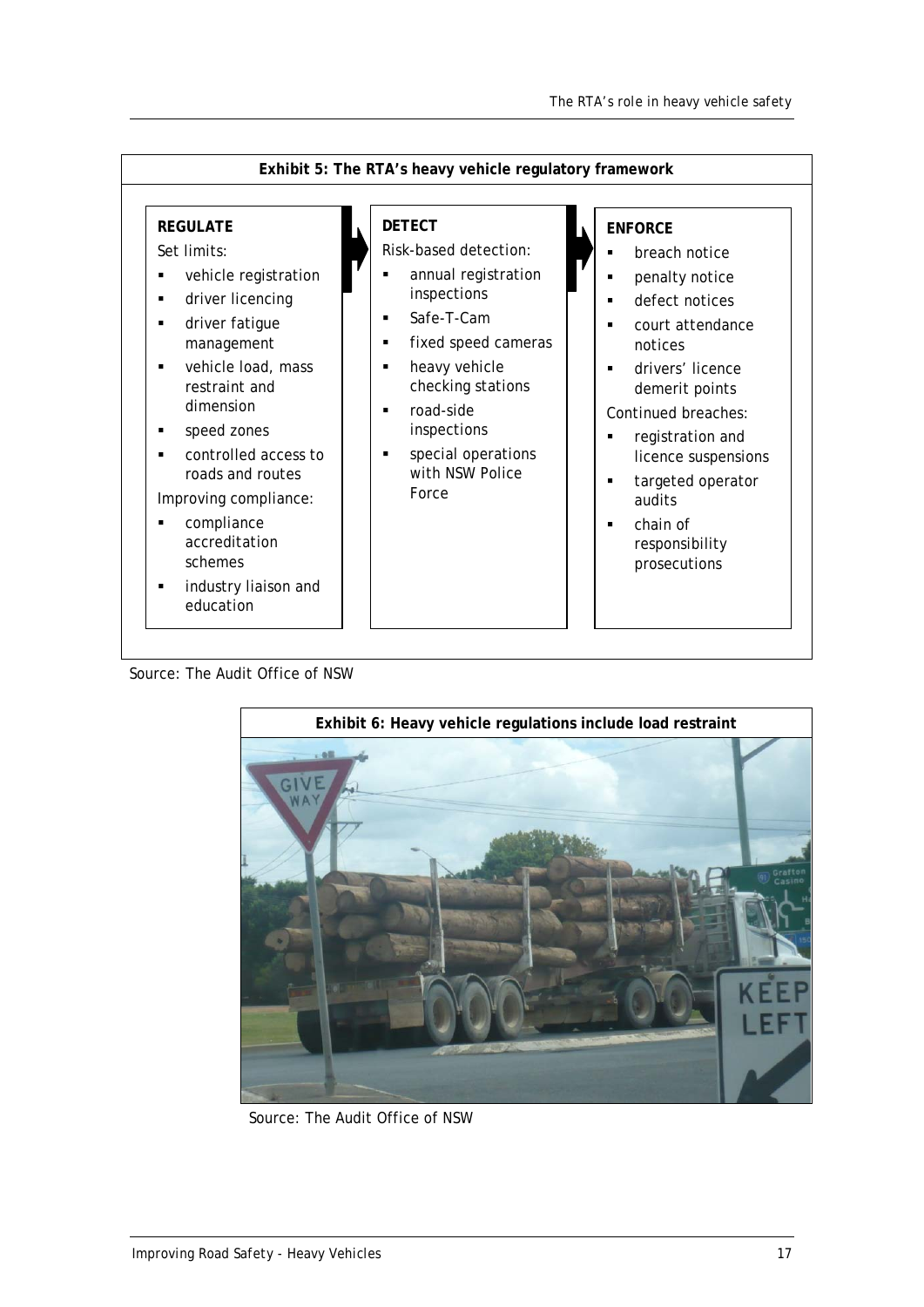## <span id="page-23-0"></span>**1.3 National heavy vehicle safety reforms**

In 1999, the federal and state governments agreed to introduce a national heavy vehicle compliance and enforcement framework.

The national framework includes:

- self regulation by way of accreditation schemes to promote the implementation of safety management systems
- the use of chain of responsibility legislation to prosecute parties in the supply chain
- incentive schemes allowing accredited operators to carry greater loads
- industry education
- a range of penalties that allow courts to target the cause of breaches, such as supply contracts.

The national framework is being progressively implemented by the RTA and its counterparts in other states. The RTA will continue to complement the national framework with its own regulatory and compliance policies for heavy vehicle safety. The RTA's on-road enforcement program underpins these policies.

### <span id="page-23-1"></span>**1.4 What is the focus of the audit?**

This audit assessed how well the RTA manages on-road enforcement to reduce the number and severity of crashes involving heavy vehicles. Specifically, we examined how well the RTA:

- deters and detects breaches of heavy vehicle safety regulations
- enforces heavy vehicle safety regulations.

To do this, we examined the RTA's on-road enforcement program. This includes compliance inspections at the road-side and at heavy vehicle checking stations, the Safe-T-Cam network and fixed speed cameras.

Appendix 2 provides the data we used to assess results. This data is presented in various report exhibits.

Appendix 3 provides further information on the lines of inquiry, scope, criteria and audit approach.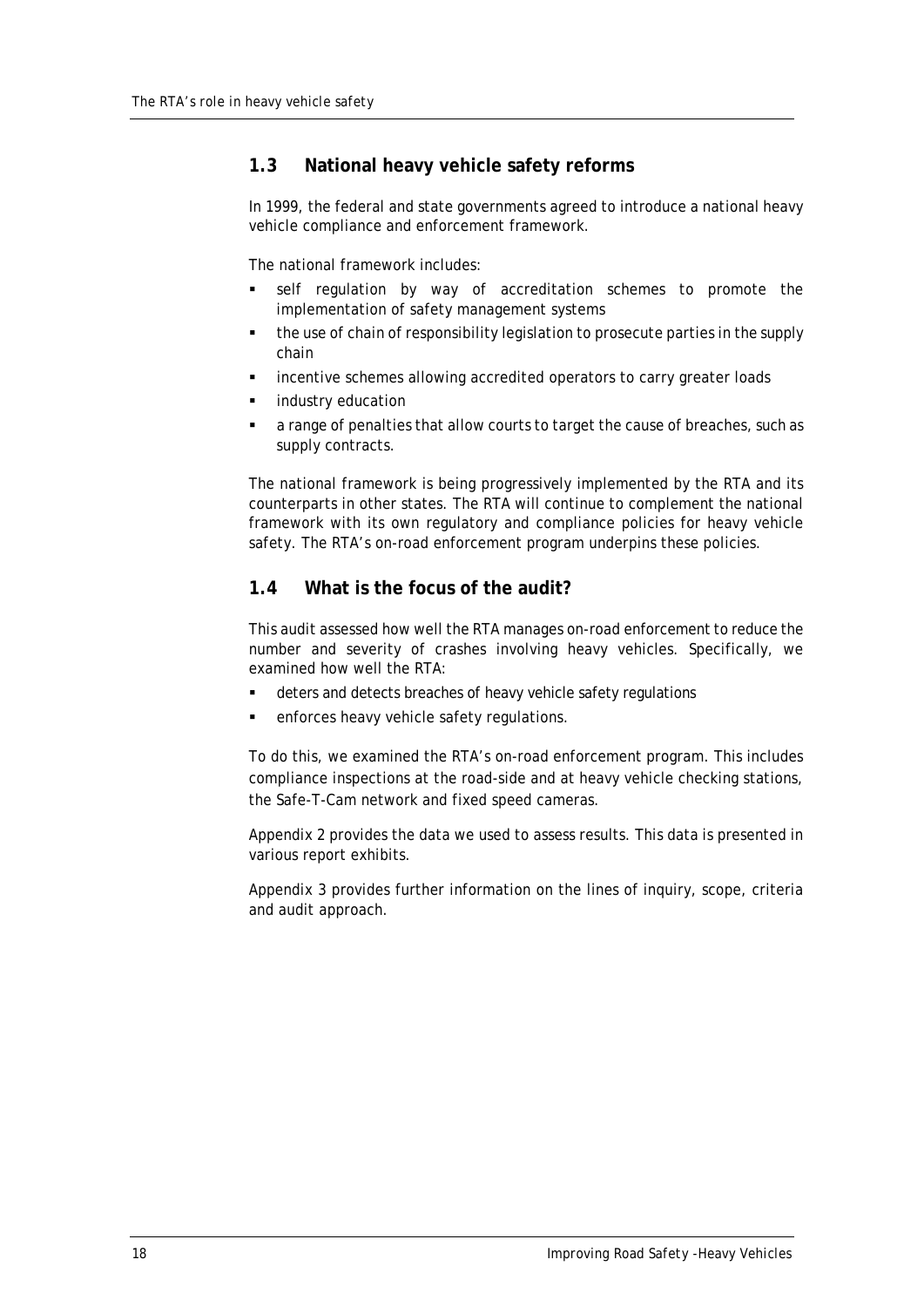# <span id="page-24-0"></span>**2 How well does the RTA deter and detect breaches?**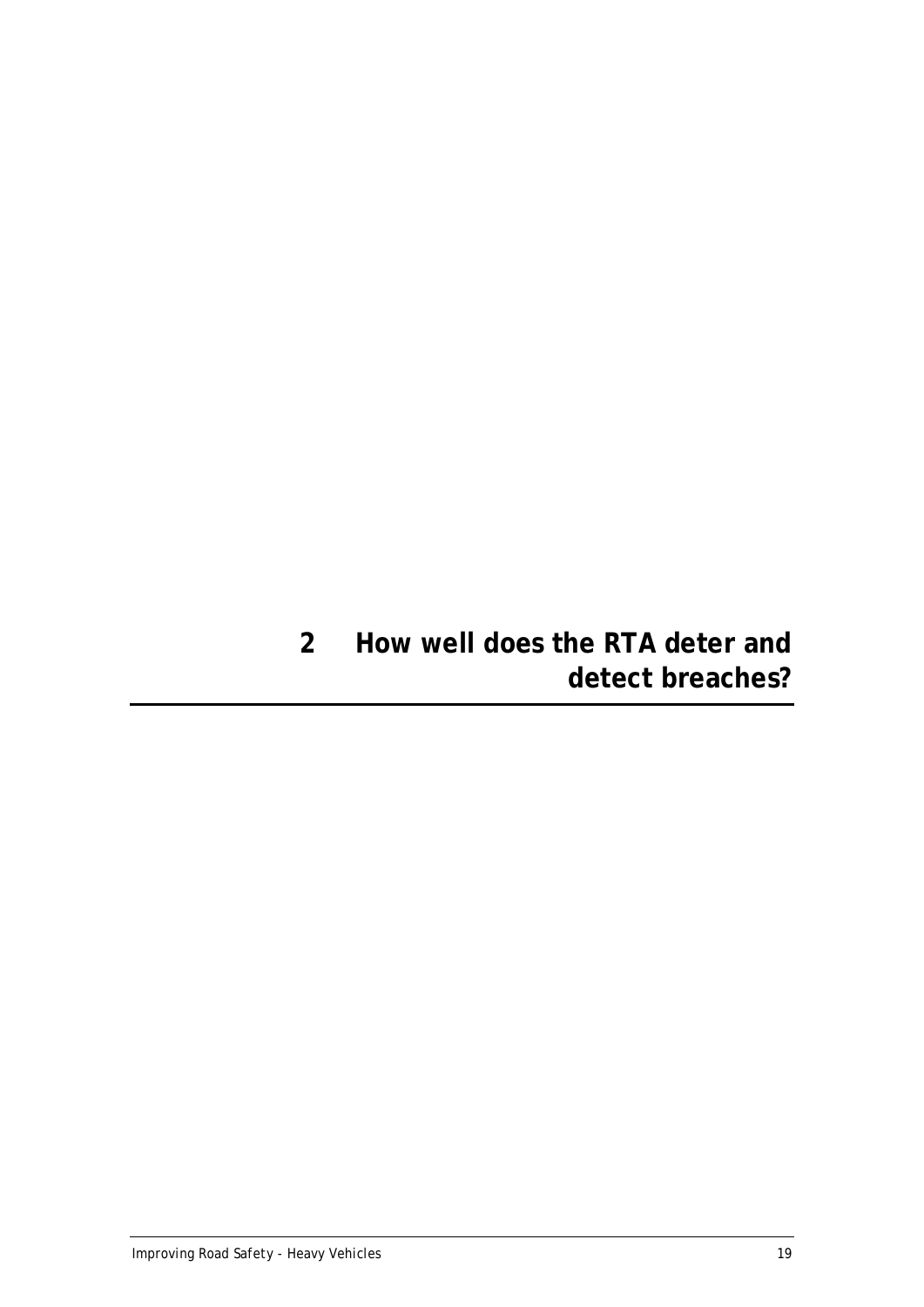# **At a glance The key question we wanted to answer was:**  How well does the RTA deter and detect breaches of heavy vehicle safety regulations? **Our assessment:**

The RTA's on-road enforcement program is used to deter and detect breaches of heavy vehicle safety regulations. While it would be impossible for the RTA to detect all breaches across the state, we expect the RTA to maximise detection.

However, we found that the RTA is not always in the right place at the right time to maximise deterrence and detection. This is because the risk-based approach is not used effectively in all regions.

The balance of resources allocated to the various components could also be improved. The RTA's on-road enforcement program is delivered by Inspectors, who also work on annual registration inspections, as well as attending crashes and other activities. Priority is given to annual inspections, followed by on-road enforcement.

Around one-third of an Inspector's time is spent on annual registration inspections. While annual inspections have led to improvements in vehicle condition and a reduction in crashes due to vehicle equipment failure, there are opportunities for the RTA to now better use its Inspectors.

We also found that the resources available for on-road enforcement over the last two years have remained the same despite increases in heavy vehicle registrations and the opening of a new checking station.

The RTA could also improve the way in which Inspectors conduct vehicle compliance inspections.

The RTA only uses overt methods to detect breaches which may also limit effectiveness. All fixed cameras and heavy vehicle checking stations are sign-posted and its inspection patrol vehicles are marked making avoidance easy.

Of greater concern is the recent increase in the number of crashes involving speed. And nearly half of all fatal crashes involving heavy vehicles occur in high speed zones.

The RTA has found that around half the heavy vehicles it surveys exceed the 100 km per hour heavy vehicle speed limit. Yet, the rate of infringements for speeding offences by heavy vehicles is three times lower than the rate for other vehicles.

There are possibly many reasons for this. One is that the RTA's fixed speed cameras located in 110 km per hour zones cannot distinguish a heavy vehicle from other vehicles and, therefore cannot differentiate those exceeding the heavy vehicle speed limit of 100 km per hour.

And while Safe-T-Cam is supposed to manage both speed and fatigue, we found that while it can detect speeding offences it is not used to enforce them.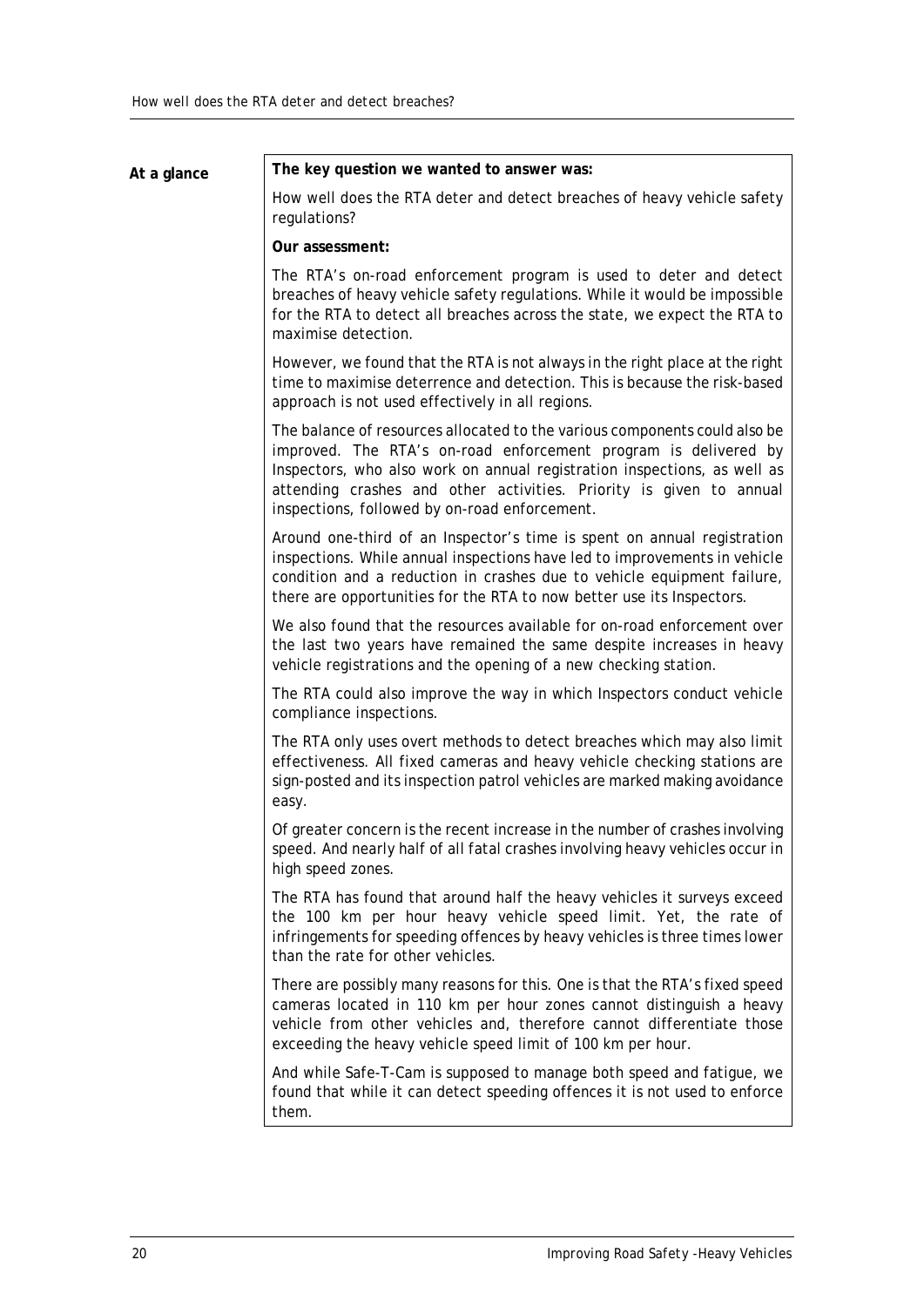### <span id="page-26-0"></span>**2.1 Managing on-road enforcement**

The RTA uses annual registration inspections, on-road compliance checks, Safe-T-Cam cameras, and fixed speed cameras to detect breaches of heavy vehicle safety regulations.

On-road compliance checks are done by Inspectors at heavy vehicle checking stations, or at road-side inspection sites. Inspectors can direct a vehicle into a checking station or road-side site to inspect loads, vehicle condition, drivers' work diary and licence and registration status.

The RTA also uses a number of automated systems to monitor the movement of heavy vehicles and detect breaches.

| Exhibit 7: Detection of heavy vehicle safety breaches by the RTA |                      |              |       |              |                   |                         |
|------------------------------------------------------------------|----------------------|--------------|-------|--------------|-------------------|-------------------------|
| Detection<br>methods                                             | Vehicle<br>condition | Load         | Speed | Fatigue      | Driver<br>licence | Vehicle<br>registration |
| Heavy vehicle<br>checking station                                |                      | $\checkmark$ | X     | $\checkmark$ |                   |                         |
| Road side<br>inspections                                         |                      |              | X     | ✓            |                   |                         |
| Safe-T-Cam                                                       | χ                    | X            | X     | $\checkmark$ | X                 |                         |
| Fixed speed<br>cameras                                           | χ                    | X            |       | χ            | X                 | Χ                       |

Source: The Audit Office of NSW

The RTA has seven heavy vehicle checking stations. These are:

- Chinderah Northern region
- Kankool Northern region
- Twelve Mile Creek- Hunter region
- Mt White Hunter region
- Mt Boyce Sydney region
- Bell Sydney region
- Marulan Southern region

Checking stations are an important tool to monitor vehicle loading and driver fatigue en route. The RTA has improved how it detects breaches of heavy vehicle safety regulations by introducing screening lanes at four of the seven heavy vehicle checking stations (Mt White, Marulan, Mt Boyce and Twelve-Mile Creek).

As heavy vehicles move through the screening lane, a Safe-T-Cam camera will read the vehicle's number plate, check earlier Safe-T-Cam sightings and registration records, and check the vehicle's weight and height. This data, as well as vehicle and operator offence histories, are used to determine if the vehicle should be directed into the checking station for further inspection.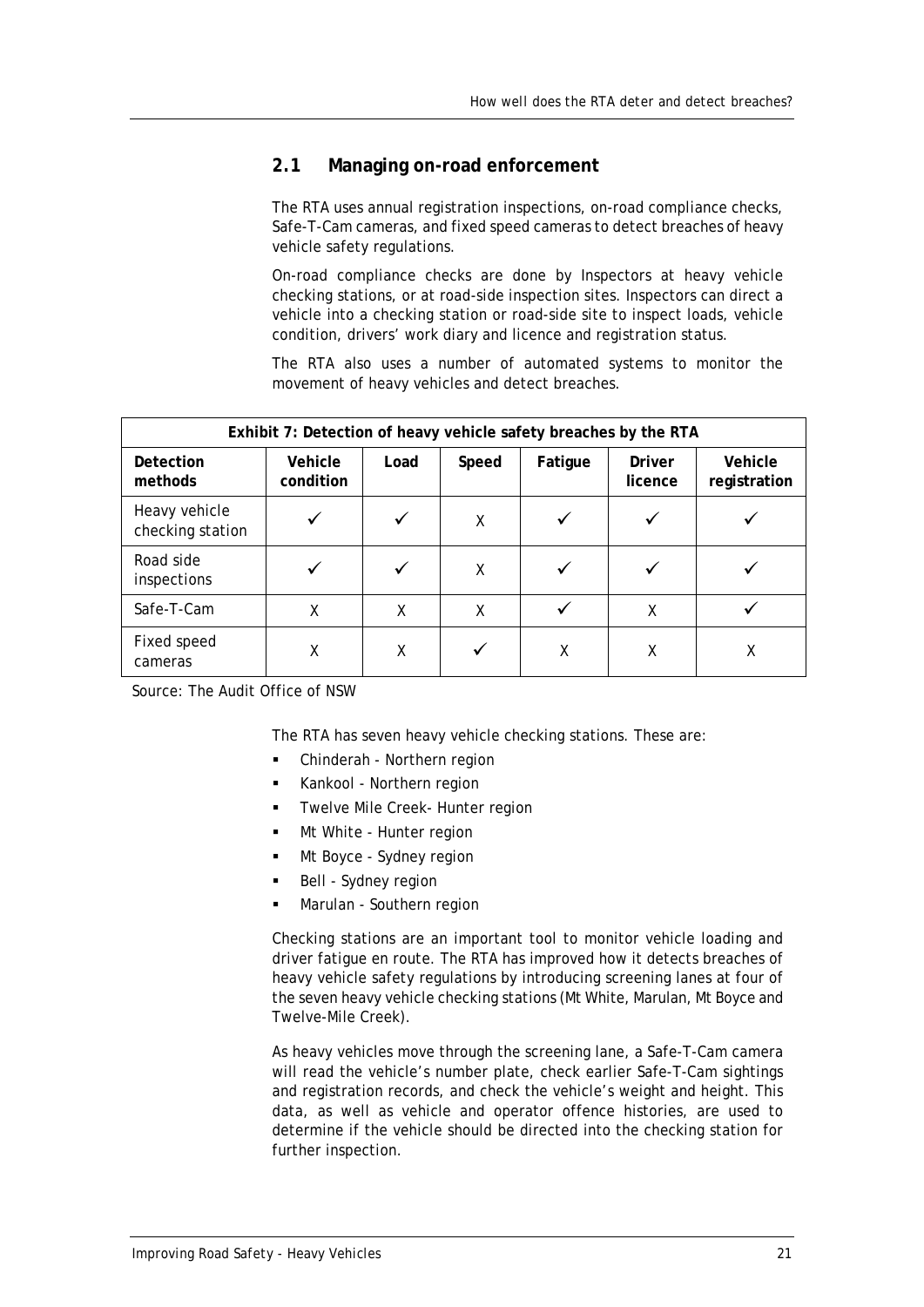

Source: The Audit Office of NSW

For those checking stations without a screening lane, heavy vehicles are selected at random for a compliance inspection.

## <span id="page-27-0"></span>**2.2 Is the RTA in the right place at the right time?**

**Our assessment The RTA's on-road enforcement program is used to deter and detect breaches of heavy vehicle safety regulations. While it would be impossible for the RTA to detect all breaches across the state, we expect the RTA to maximise detection.** 

> **The RTA uses a range of methods to manage on-road enforcement. It has developed a risk-based approach to target on-road inspections to occur when and where heavy vehicle movements are at their highest.**

> **However, we found that the RTA is not always in the right place at the right time to maximise deterrence and detection. This is because the risk-based approach is not used effectively in all regions.**

> **We found that where the risk-based approach worked well, on-road enforcement was matched to the time and place of peak heavy vehicle traffic and crash risks. In contrast, one region had not changed its schedule of on-road enforcement in two years to correspond with changes in traffic flow or crash risks.**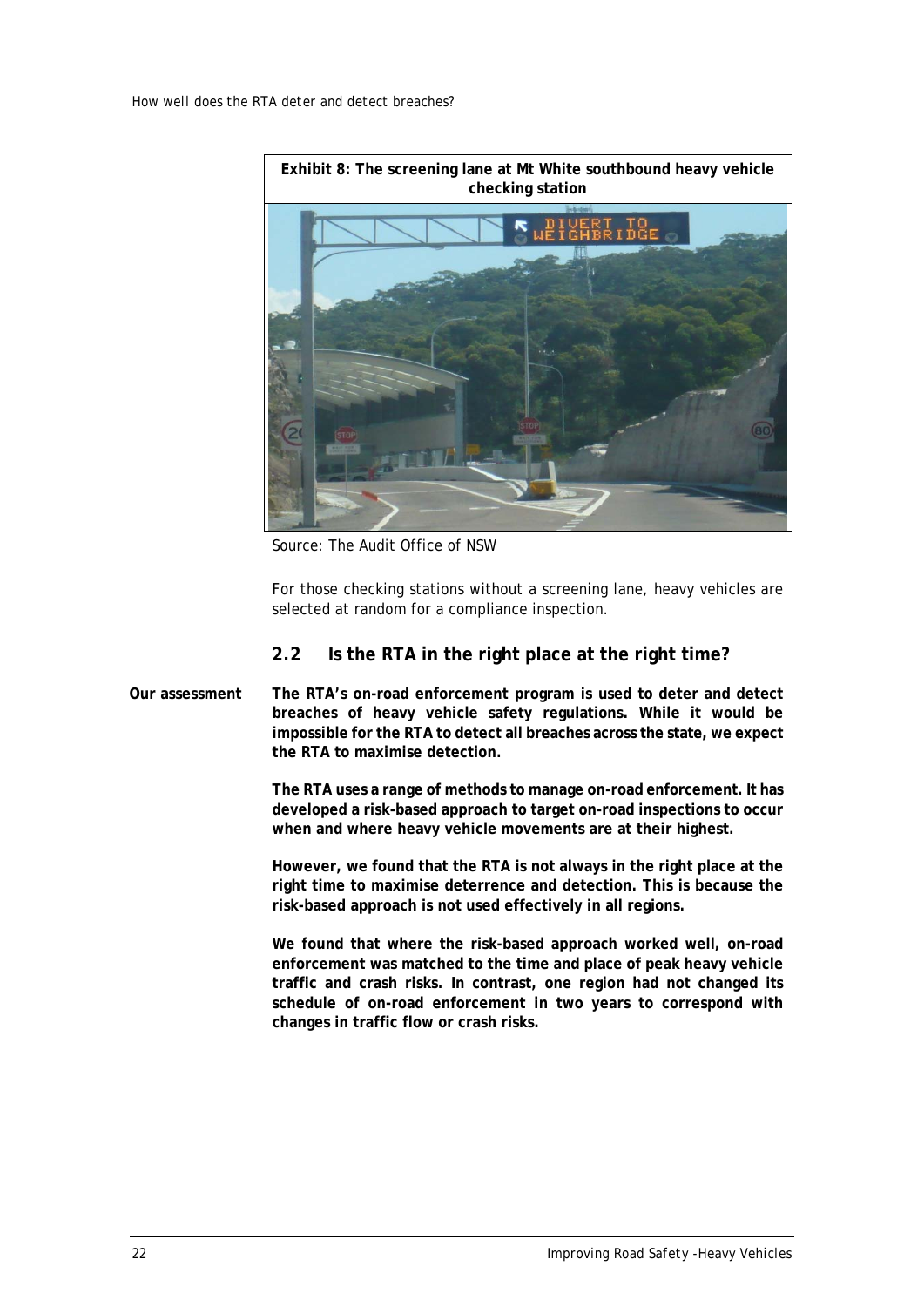| The RTA chooses<br>sites on major<br>transport routes | The RTA maximises detection by:<br>locating heavy vehicle checking stations and road-side inspection sites<br>٠<br>on major transport routes where avoidance is difficult<br>operating heavy vehicle checking stations and road-side inspection sites<br>at times which match heavy vehicle traffic volumes and crash data<br>operating mobile patrols based on local traffic patterns. |
|-------------------------------------------------------|-----------------------------------------------------------------------------------------------------------------------------------------------------------------------------------------------------------------------------------------------------------------------------------------------------------------------------------------------------------------------------------------|
|                                                       | Out of the six regions, two do not have checking stations (South West and<br>Western). Most checking stations have been in place for more than 10 years<br>except Mt White southbound on the F3 freeway north of Sydney which<br>opened in 2007. See Appendix 1 for checking station locations.                                                                                         |
|                                                       | Two of the seven checking stations (Marulan and Mt White) also operate on<br>both sides of the road.                                                                                                                                                                                                                                                                                    |
|                                                       | The RTA considers that building more checking stations is not always the<br>best way to manage on-road enforcement. Rather, the RTA plans to use<br>road-side inspection sites to get greater flexibility and better coverage.                                                                                                                                                          |
| Some road-side<br>inspection sites<br>are not in use  | The RTA has around 200 road-side inspection sites where heavy vehicles can<br>be checked. (See Appendix 1)                                                                                                                                                                                                                                                                              |
|                                                       | Not all existing sites are in use because transport movements and routes<br>have changed over time. In fact, only 166 sites are currently in use. The<br>DTA roports that it is undertaking a review in each region to identify which                                                                                                                                                   |

RTA reports that it is undertaking a review in each region to identify which sites should remain, and to ensure that new sites are in the right locations. The RTA has indicated that road-side sites are also considered as part of any major road maintenance or upgrade works.



Source: The Audit Office of NSW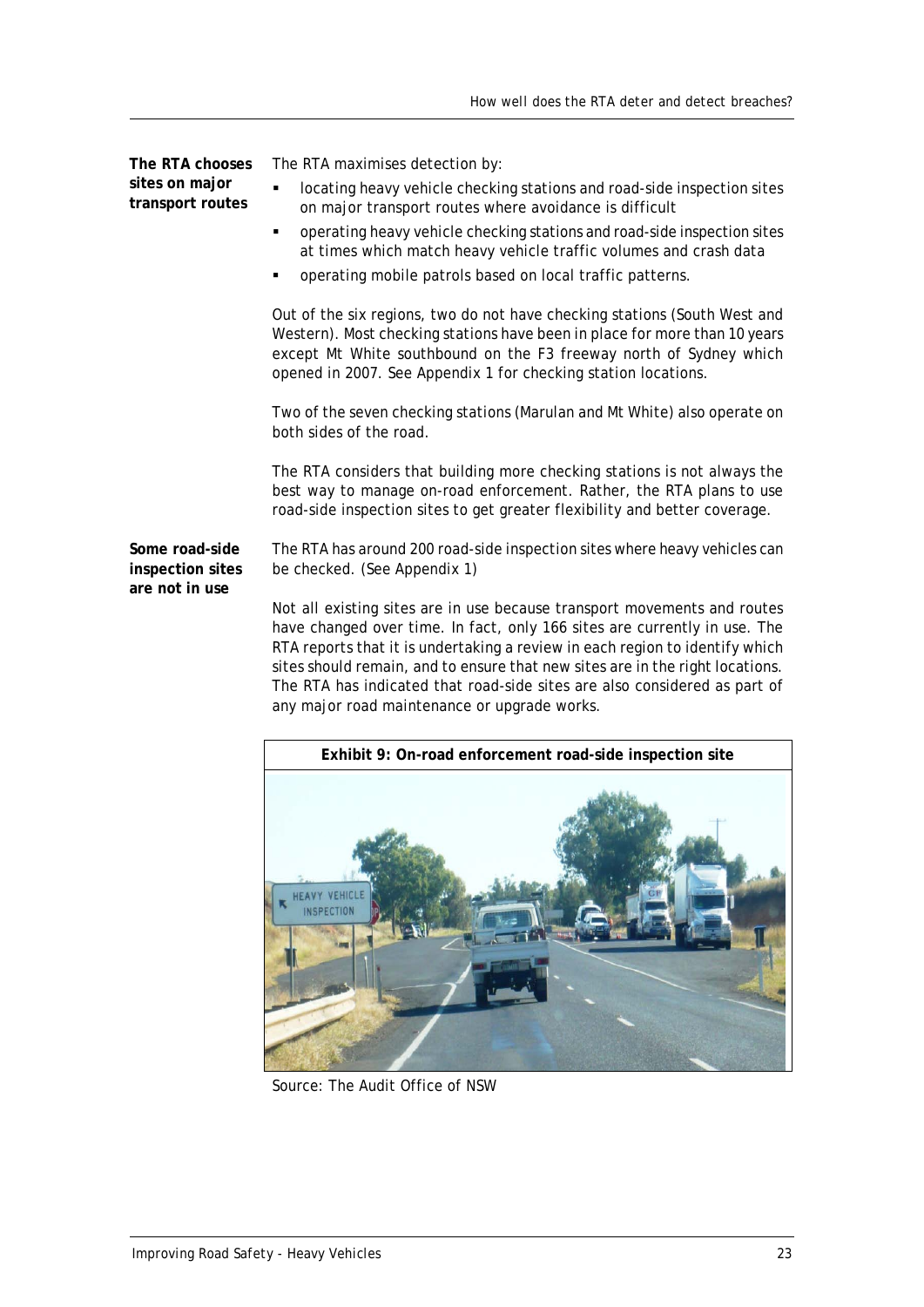**Opening hours should match traffic and crash risks** None of the checking stations or on-road inspection sites are staffed 24 hours, seven days per week. Regions must decide the right place and the right time to operate on-road enforcement. The RTA recommends that regions use risk assessments to determine where and when road-side inspections and checking stations will operate. Regions are also expected to operate at random in quiet times to limit predictability. Criteria for assessing risk include: traffic flow by time of day crashes the results of previous enforcement action seasonal changes in traffic movements. We found that in some regions staffing at checking stations were matched to peak heavy vehicle traffic and crash risks. However, we found not all regions considered all risk criteria or reviewed changes to the risks to decide when to operate on-road enforcement. For example, one region had not changed its operating times to correspond with changes in traffic flow or crash risks over a two-year period. **Recommendation** We recommend that the RTA ensures that risk assessments are consistently used to determine where and when on-road inspections operate and that risks are regularly reviewed by December 2009. **2.3 Has the RTA achieved the right mix of regulatory tools? Our assessment Another dimension to managing on-road enforcement is balancing the amount of resources allocated to the various components. The RTA's onroad enforcement program is delivered by Inspectors, who also work on** 

<span id="page-29-0"></span>**annual registration inspections, as well as attending crashes and other activities. Priority is given to annual inspections, followed by on-road enforcement.**

**Around one-third of an Inspector's time is spent on annual registration inspections. While annual inspections have led to improvements in vehicle condition, there are opportunities for the RTA to better use Inspectors. In other states, such as Victoria, a risk-based approach is used for these inspections by accredited third parties. This is similar to the approach used for other vehicles registered in NSW.**

**We also found that the resources available for on-road enforcement over the last two years have remained the same despite increases in heavy vehicle registrations and the opening of a new checking station. The result has been less time spent on road-side inspections.**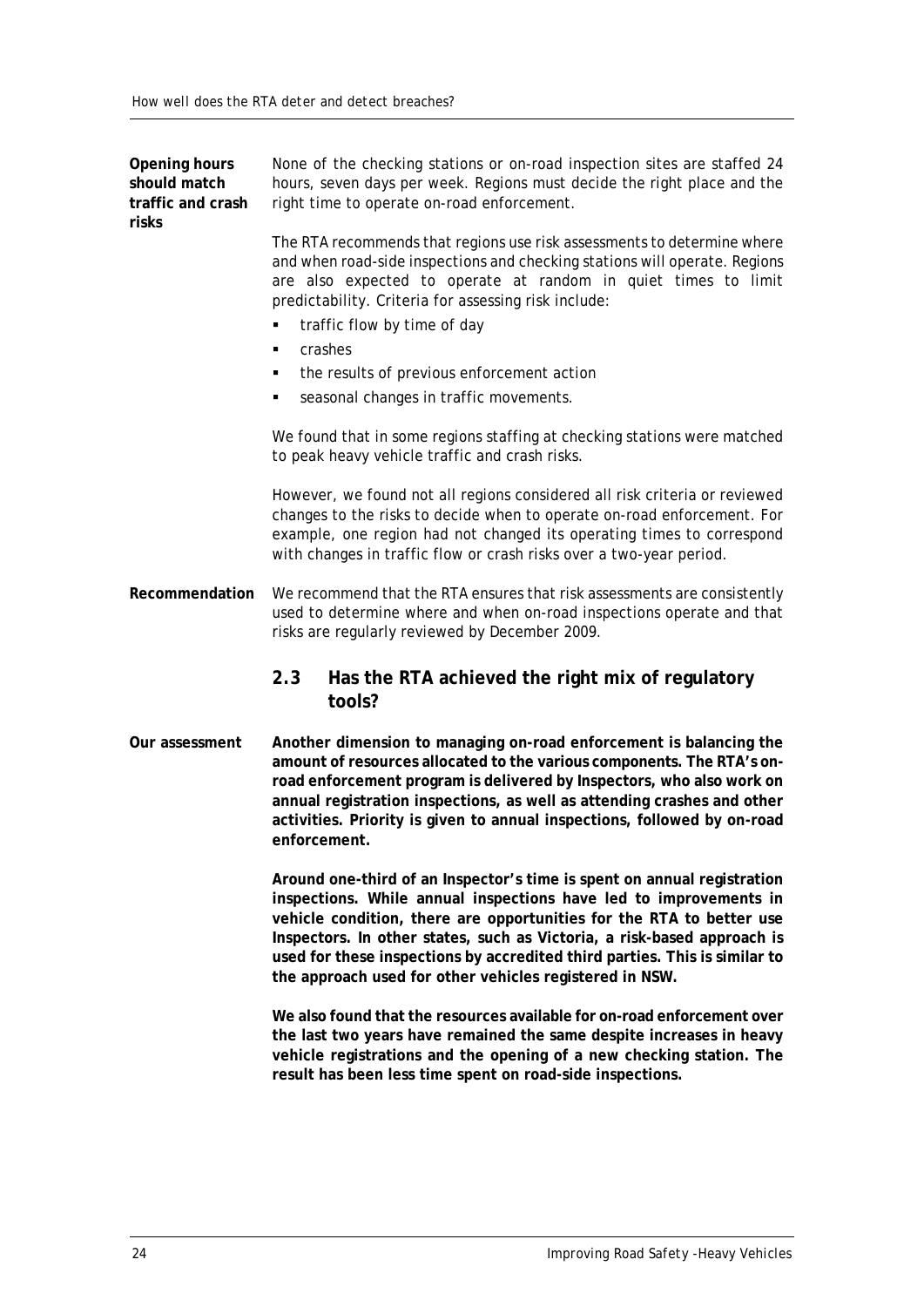**The RTA only uses overt methods to detect breaches which may limit effectiveness. All fixed cameras and heavy vehicle checking stations are sign-posted and its inspection patrol vehicles are marked making avoidance easy. Other states use a mix of overt and covert methods to detect breaches.**

**Annual inspections take priority** NSW registered heavy vehicles must have an annual roadworthiness inspection conducted by the RTA. Regions assign Inspectors to do annual registration inspections as a priority. Any remaining time is spent on onroad enforcement and other activities.

> Over the last three years, the number of heavy vehicles registered in NSW has increased by nearly 4,000. There has also been a new checking station opened.

> We found that the hours spent by Inspectors doing road-side inspections has decreased by 13 per cent between 2005-06 and 2007-08. Some of their time has been spent doing more annual inspections and operating the new checking station. However, the RTA reports that most of the decrease has been due to Inspectors attending meetings, training and travelling to work sites.



Source: Roads and Traffic Authority of NSW

Road-side inspections are critical to check the roadworthiness of heavy vehicles that are registered in other states but travel through NSW, especially where the heavy vehicle may not pass or get directed into a checking station. It is also a means of checking compliance with load and fatigue laws.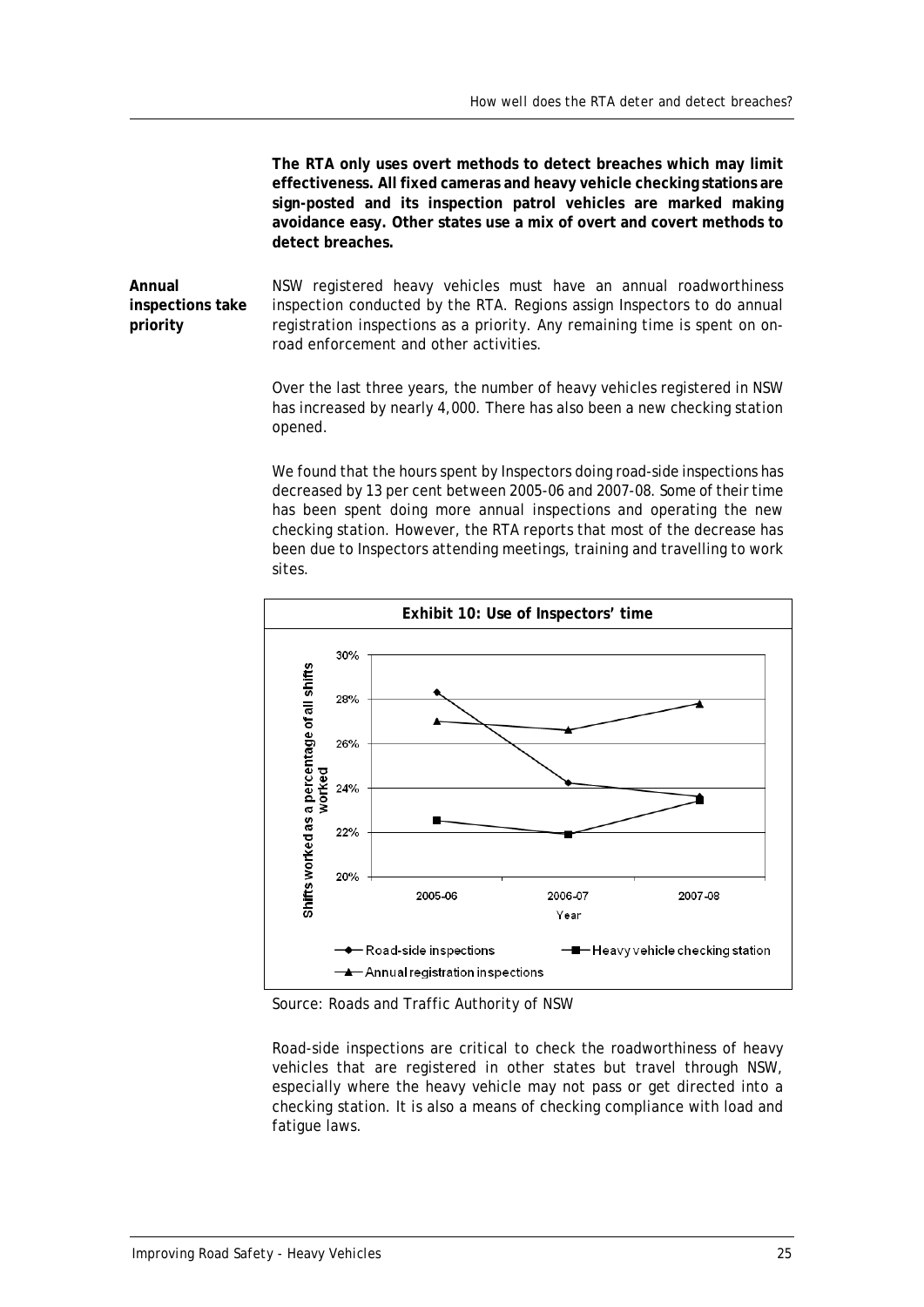<span id="page-31-0"></span>

|                                                     | Annual inspections provide a valuable assurance that heavy vehicles are<br>roadworthy. However, other states such as Victoria use a risk based<br>approach to assuring the roadworthiness of heavy vehicles. In Victoria,<br>vehicles are inspected less frequently by accredited third parties, similar to<br>the approach taken by the RTA to register passenger vehicles.                              |  |  |  |
|-----------------------------------------------------|-----------------------------------------------------------------------------------------------------------------------------------------------------------------------------------------------------------------------------------------------------------------------------------------------------------------------------------------------------------------------------------------------------------|--|--|--|
|                                                     | Any change in the approach to annual registration inspections may impact<br>on the availability of Inspectors to undertake on-road enforcement. This<br>must be balanced against the number of Inspectors that the RTA needs to<br>ensure that on-road enforcement is effective.                                                                                                                          |  |  |  |
| Recommendation                                      | We recommend that the RTA introduce a risk-based approach to the annual<br>inspection scheme for heavy vehicles by July 2010.                                                                                                                                                                                                                                                                             |  |  |  |
| Using overt<br>operations only<br>may limit success | Inspectors patrol their local areas and pull over heavy vehicles to check<br>compliance. All patrols use clearly marked RTA vehicles.                                                                                                                                                                                                                                                                     |  |  |  |
|                                                     | Heavy vehicle drivers can use the radio to alert each other when they see<br>RTA Inspectors. This may limit the effectiveness of these operations,<br>especially where drivers can take alternate routes or wait until the RTA<br>patrol concludes.                                                                                                                                                       |  |  |  |
|                                                     | In contrast, Inspectors in Queensland and Victoria use a mix of overt and<br>covert operations to patrol transport routes.                                                                                                                                                                                                                                                                                |  |  |  |
|                                                     | In addition, in NSW the location of Safe-T-Cam and fixed speed cameras are<br>clearly sign-posted giving drivers fair warning. Victoria has achieved<br>significant speed reductions by using a mix of overt and covert fixed speed<br>cameras on its freeways. Similar results have been found in New Zealand,<br>indicating that deterrence is improved by using covert methods for speed<br>detection. |  |  |  |
| Recommendation                                      | We recommend that the RTA introduce a mix of overt and covert methods<br>to detect breaches of heavy vehicle safety laws by July 2009.                                                                                                                                                                                                                                                                    |  |  |  |
|                                                     | Are inspections effective?<br>2.4                                                                                                                                                                                                                                                                                                                                                                         |  |  |  |
| Our assessment                                      | There are a number of other ways in which the RTA can improve its<br>effectiveness. One is to ensure that minimum standards for vehicle<br>compliance inspections include critical safety checks and that these<br>checks are completed.                                                                                                                                                                  |  |  |  |
| Inspection<br>procedures are<br>in place            | A detailed mechanical check, such as that done for annual registration<br>inspections, is not carried out on every heavy vehicle inspected at a road-<br>side site or checking station. Rather, the minimum requirements for on-                                                                                                                                                                          |  |  |  |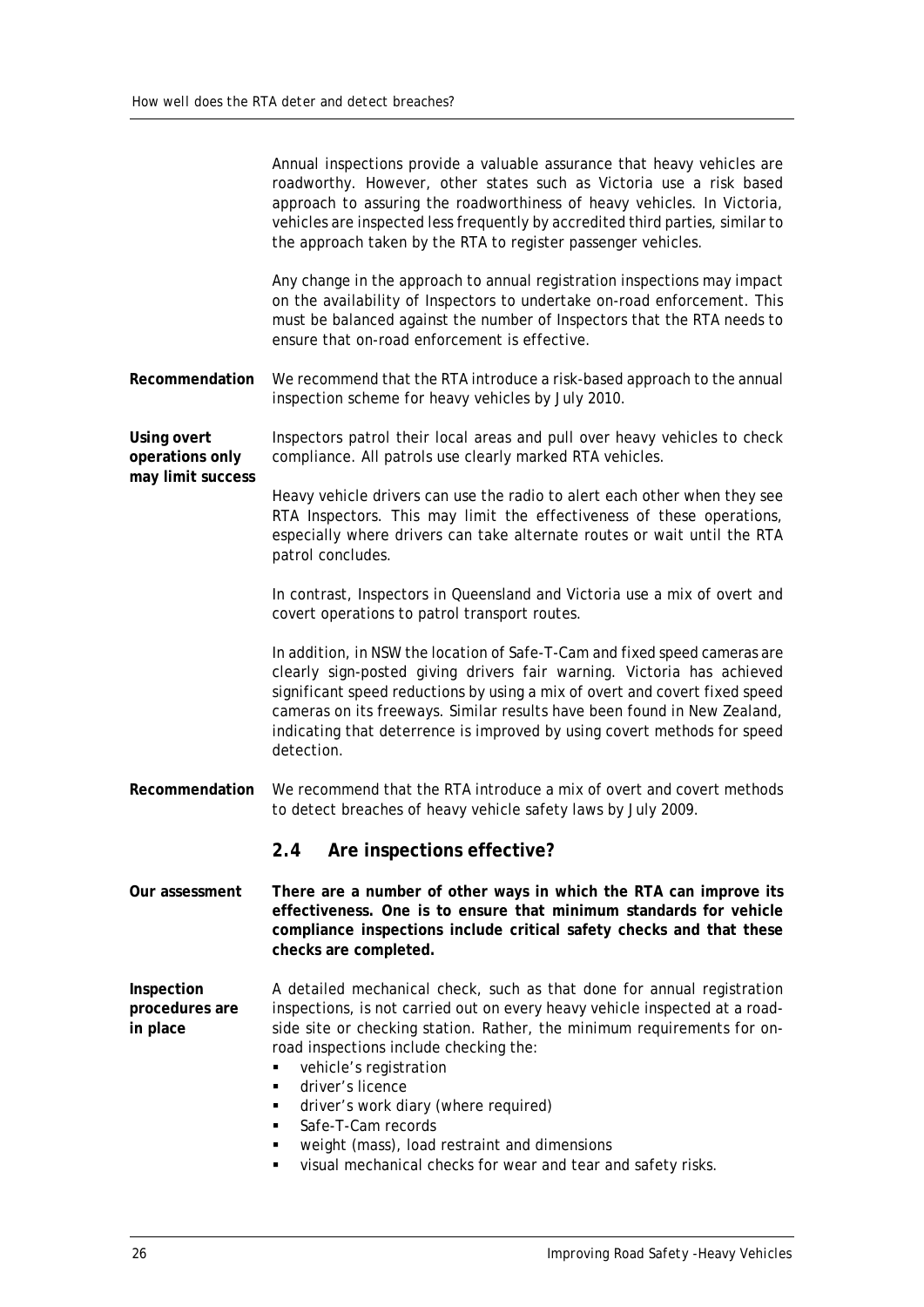A brake roller test is conducted on a sample of heavy vehicles only where the site allows.

An Inspector can detain any heavy vehicle for a detailed mechanical inspection if they suspect there is a problem.

A visual mechanical check involves walking around the vehicle to identify:

- loose or missing components, such as mud flaps and light covers
- worn or broken components, such as, shock absorbers, tyre tread, wheel nuts, and lights
- signs of poor condition, such as rust and fluid leaks
- signs that brakes are not working, such as the temperature of the brake.

We found that while most of these checks were completed, what constituted a visual mechanical check differed, particularly in regard to brakes or braking components.

**Recommendation** We recommend that the RTA clearly define what is meant by visual mechanical check by July 2009.

#### <span id="page-32-0"></span>**2.5 Are checking stations effective?**

**Our assessment The RTA uses a number of criteria to identify high risk heavy vehicles that require further checks. However, while the same criteria are used by checking stations, the weightings can be altered, changing the tolerance for risk from one site to the next. This may result in a heavy vehicle being directed to enter at one station, but not at another.**

> **We also found that some of the RTA's checking stations are not as effective as others.**

**Screening lanes should identify high risk heavy vehicles** In those checking stations where there is a screening lane, all heavy vehicles are checked against standard safety criteria. Screening lanes also incorporate Safe-T-Cam cameras to automatically check the RTA's records including registration and driving hours. Heavy vehicles that don't meet safety criteria are directed into the checking station for further inspection.

> A heavy vehicle checking station with a screening lane will display the 'open' sign even when there are no Inspectors on duty. In this case the screening lane records the vehicles' details and directs it back onto the highway. Screening lanes are intended to operate 24 hours, seven days a week to record the movements of heavy vehicles. The RTA reports that it takes action where breaches are detected.

> A series of risk-based templates which include important safety criteria have been developed for checking stations. Each criteria has been assigned a weighting which can be altered by the local manager.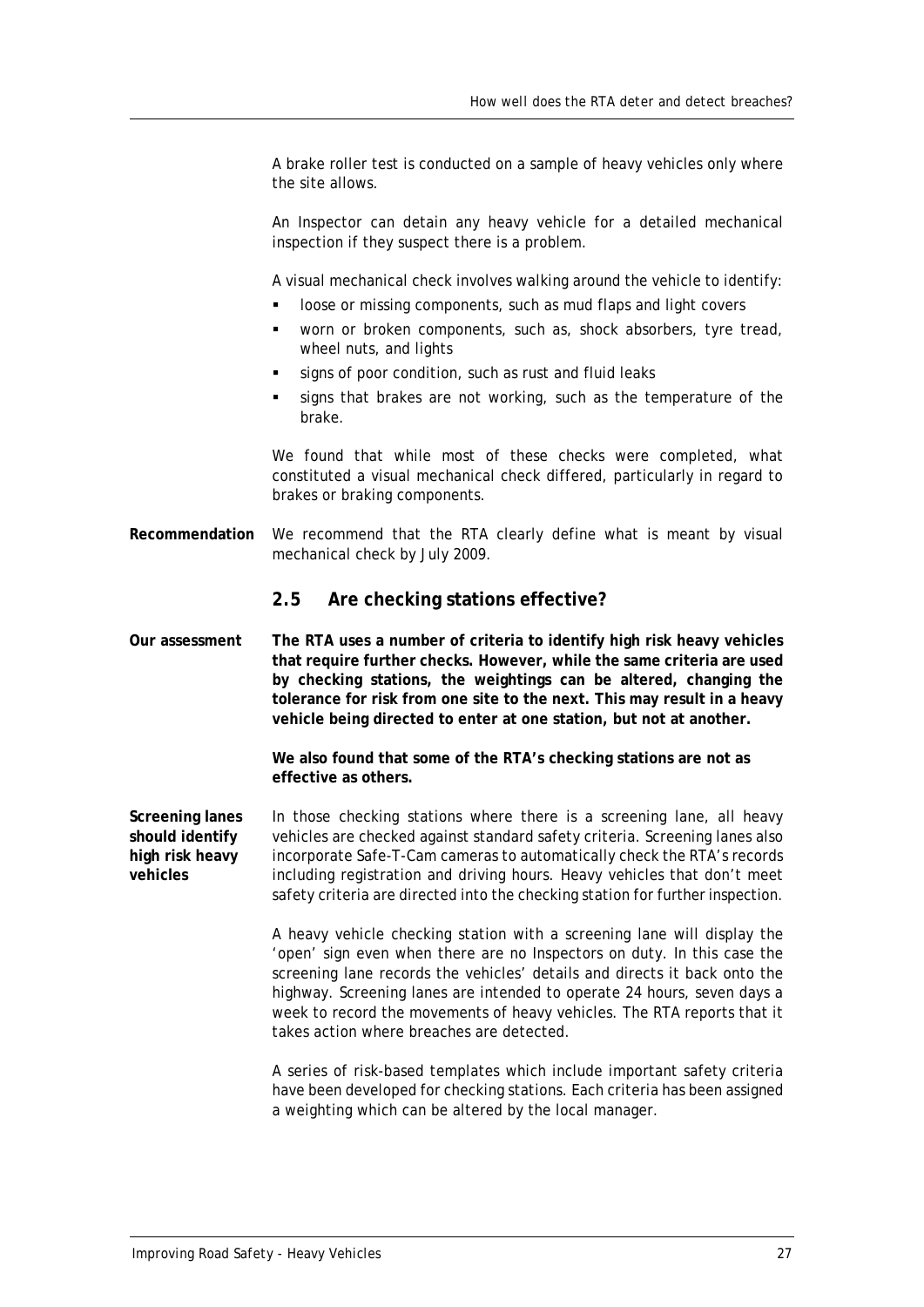As the screening system detects a vehicle the risk weightings are added up. The template then uses an overall tolerance to decide whether the heavy vehicle should be directed in. At busy periods, or when there are already heavy vehicles being inspected, higher tolerance levels are set to limit the number of vehicles selected, ensuring that at least the highest risk heavy vehicles are still inspected.



Source: The Audit Office of NSW

**Not all high risk vehicles are inspected**

The RTA reported that in 2007-08:

- around three million heavy vehicles passed through its screening lanes
- one in five heavy vehicles screened was identified as a vehicle of interest requiring further checks by an Inspector
- only one in seven of these vehicles of interest was inspected
- one in 20 heavy vehicles passing a heavy vehicle checking station was inspected whether or not they were a vehicle of interest, that is, some are random inspections.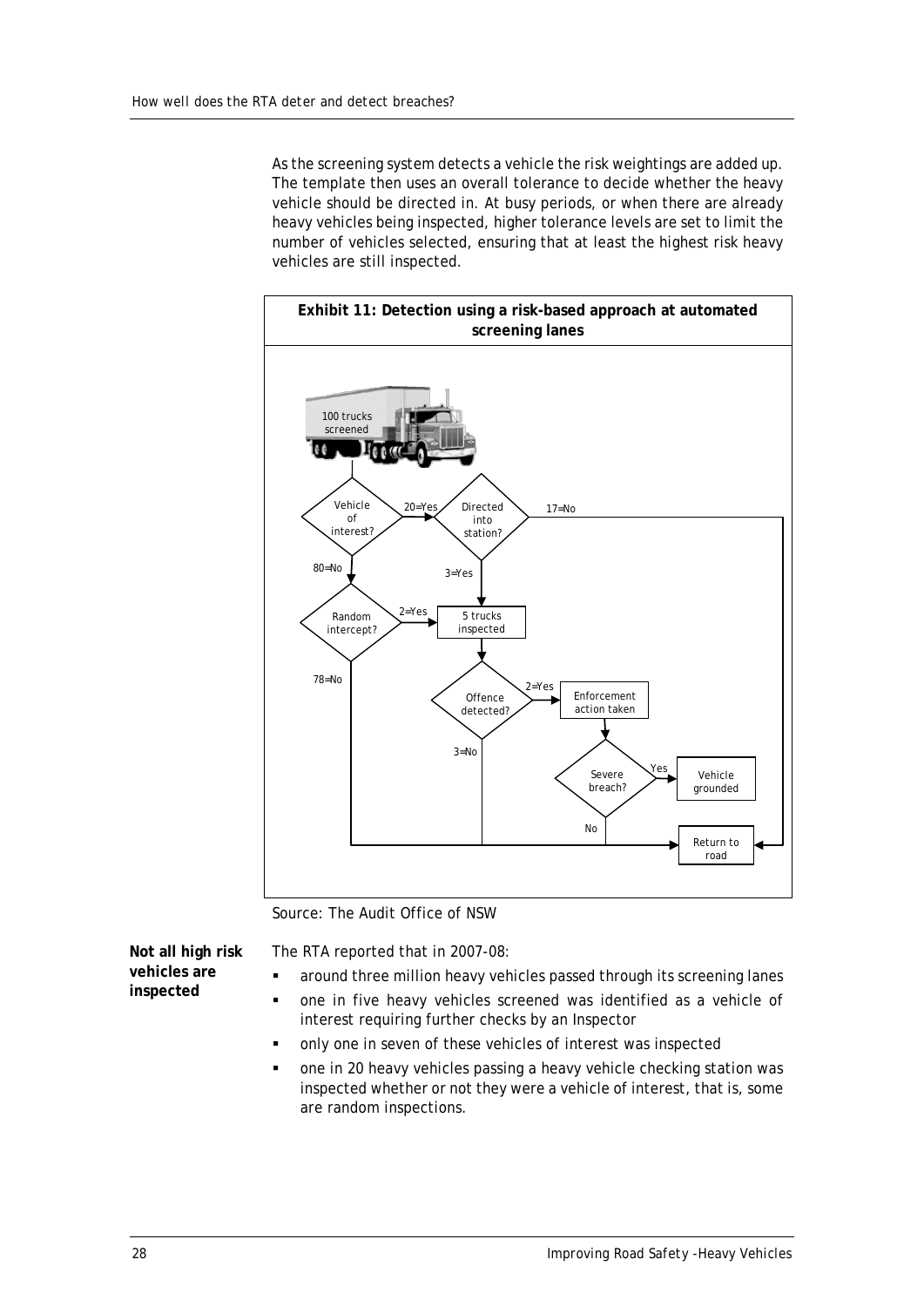The RTA reports that on average an offence is found in one in every three vehicles inspected. However, the results differed between checking stations with screening lanes. And in some cases, better results were seen in checking stations that do not have screening lanes but randomly select heavy vehicles for inspection.

| Exhibit 12: Heavy vehicle checking stations 2007-08 offence to<br>intercept rates |                 |                                                            |  |
|-----------------------------------------------------------------------------------|-----------------|------------------------------------------------------------|--|
| Heavy vehicle<br>checking station                                                 | Screening lane? | Percentage of<br>inspected vehicles<br>found with a breach |  |
| Bell                                                                              | X               | 5.2%                                                       |  |
| Chinderah                                                                         | X               | 47.2%                                                      |  |
| Kankool                                                                           | X               | 34.0%                                                      |  |
| Marulan                                                                           | ✓               | 52.1%                                                      |  |
| Mt Boyce                                                                          | ✓               | 11.0%                                                      |  |
| Mr White North                                                                    | ✓               | 20.2%                                                      |  |
| Mt White South                                                                    | ✓               | 16.1%                                                      |  |
| Twelve Mile Creek                                                                 |                 | 17.2%                                                      |  |

Source: The Roads and Traffic Authority of NSW

These differences may be due to checking stations altering the weightings of criteria in the screening template. For example, we found that the weighting for unregistered heavy vehicles varies from 95 to 100. Meaning that an unregistered heavy vehicle would be detected but may be allowed to continue without further checks at some checking stations.

**Recommendation** We recommend that the RTA standardise the weightings for serious roadsafety criteria used in checking station screening lane templates by July 2009.

> In addition, the capacity of a checking station is limited due to either space or the availability of an Inspector to complete an inspection. Where there is no spare capacity, heavy vehicles are redirected back onto the highway irrespective of their risk rating.

**Recommendation** We recommend that the RTA increase the risk rating of any heavy vehicle that is identified as high risk but not inspected to make sure that it will be inspected at the next available opportunity by July 2009.

#### <span id="page-34-0"></span>**2.6 Are automated detection devices effective?**

**Our assessment There has been a recent increase in the number of crashes involving speed. And nearly half of all fatal crashes involving heavy vehicles occur in high speed zones.**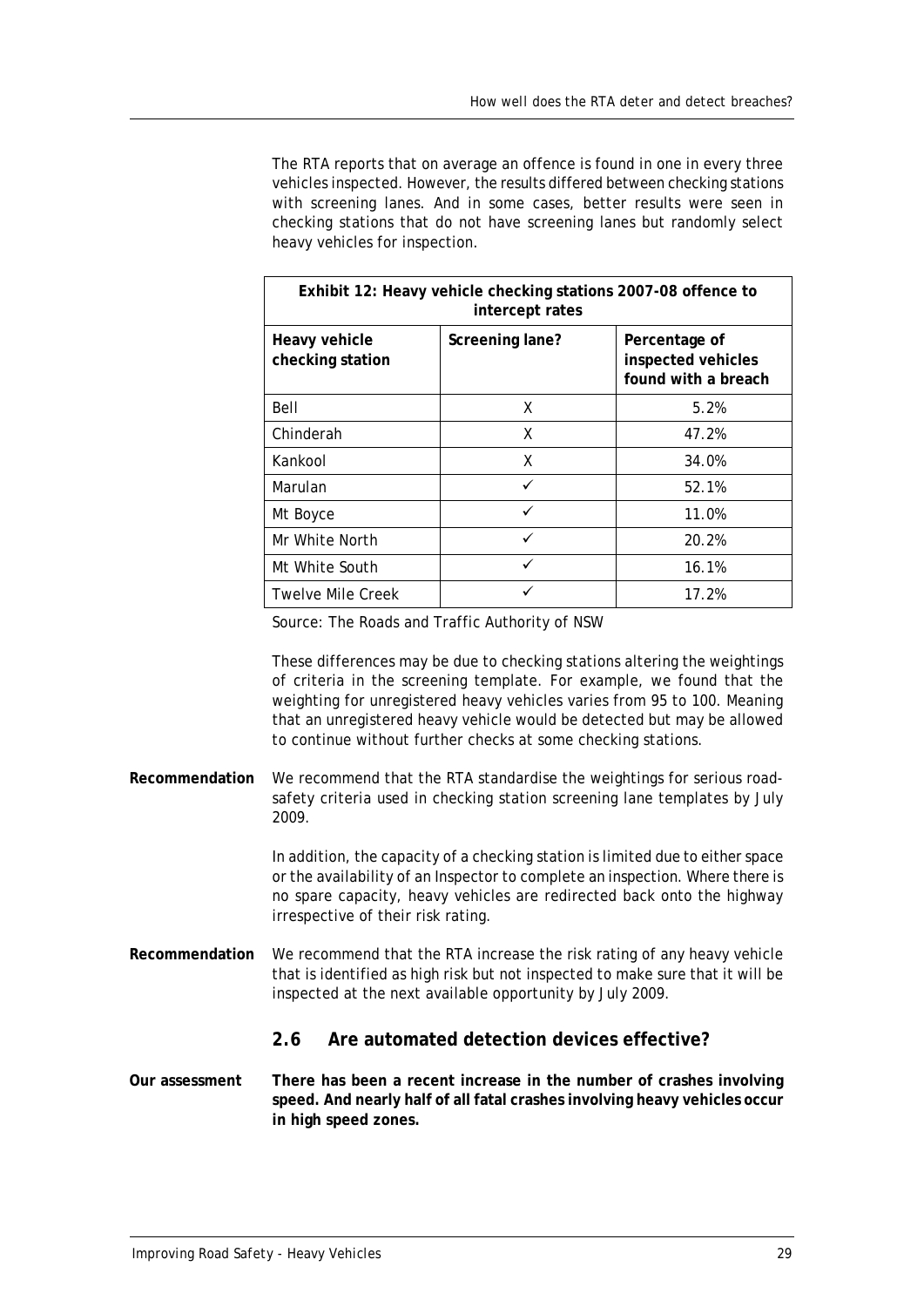**The RTA regularly surveys the speed of heavy vehicles travelling on major roads. Its 2008 survey shows that around 47 per cent of heavy vehicles exceed the 100 km per hour heavy vehicle speed limit, down from 52 per cent in its 2006 survey. The RTA's survey of all vehicles shows that around half exceed posted speed limits. Yet, the rate of infringements for speeding offences by heavy vehicles is three times lower than the rate for other vehicles.**

**There are possibly many reasons for this lower rate of speed infringements for heavy vehicles. One is that the RTA's fixed speed cameras located in 110 km per hour zones cannot distinguish a heavy vehicle from other vehicles and, therefore cannot differentiate those exceeding the heavy vehicle speed limit of 100 km per hour.**

**And while Safe-T-Cam is supposed to manage both speed and fatigue, we found that while it can detect speeding offences it is not used to enforce them.**

**Safe-T-Cam is used to detect breaches**

The Safe-T-Cam system scans a heavy vehicle number plate as it passes and records the date, time and location. This record is used to compare further sightings of the heavy vehicle and to calculate travel times between two Safe-T-Cam sites. This enables the RTA to detect and enforce breaches of fatigue regulations as well as taking action against unregistered heavy vehicles.



Source: The Audit Office of NSW

In 2007-08, around 370,000 possible breaches were identified by Safe-T-Cam. In response, the RTA writes to the owner or operator and requests re records to either confirm or refute the alleged breach. The RTA advised that it confirmed an offence in around 30,000 or eight per cent of these matters.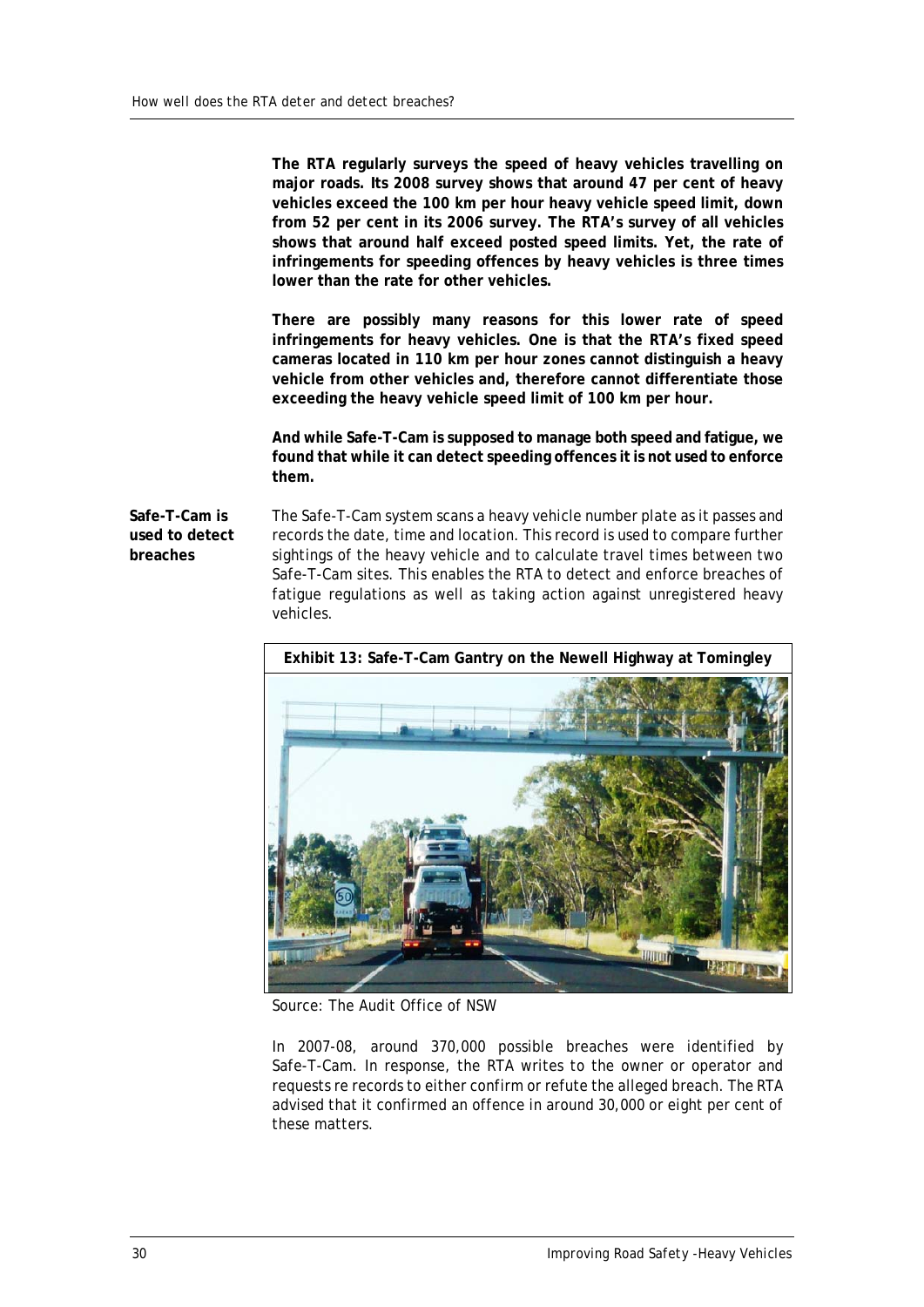|                                                                                        | And while Safe-T-Cam is supposed to manage both speed and fatigue, we<br>found that while it can detect speeding offences it is not used to enforce<br>them.                                                                                                                                                                                                 |
|----------------------------------------------------------------------------------------|--------------------------------------------------------------------------------------------------------------------------------------------------------------------------------------------------------------------------------------------------------------------------------------------------------------------------------------------------------------|
|                                                                                        | This is despite the RTA spending \$1.6 million in 2005 to upgrade the<br>Safe-T-Cam system so that it can calculate the average speed between two<br>sites.                                                                                                                                                                                                  |
|                                                                                        | Victoria currently uses point to point speed detection and enforcement for<br>all vehicles on the Hume Freeway. Other countries that have point to point<br>speed detection include the United Kingdom, Austria and the Netherlands.                                                                                                                         |
| Recommendation                                                                         | We recommend that the RTA use Safe-T-Cam or better technology to<br>enforce point to point speed offences against heavy vehicle drivers by July<br>2009.                                                                                                                                                                                                     |
| Accuracy of<br>Safe-T-Cam<br>should be                                                 | Safe-T-Cam uses optical character recognition software to read number<br>plates and can be fine-tuned to maximise accuracy.                                                                                                                                                                                                                                  |
| improved                                                                               | In examining the accuracy of Safe-T-Cam, we found that the RTA had not<br>fine-tuned all Safe-T-Cam cameras to overcome site variations. This may<br>mean that not all offences are detected.                                                                                                                                                                |
| Recommendation                                                                         | We recommend that the RTA routinely check the operation of all<br>Safe-T-Cam cameras to maximise accuracy.                                                                                                                                                                                                                                                   |
| Heavy vehicle<br>speeding<br>offences<br>detected by<br>fixed speed<br>cameras are low | The RTA has installed around 160 fixed speed cameras in 135 locations<br>across NSW to deter and detect speeding offences. On average, around<br>710,400 speeding infringements are issued to drivers of non-heavy vehicles<br>each year. The majority of these are detected by the RTA's fixed speed<br>cameras rather than issued by the NSW Police Force. |



Source: State Debt Recovery Office

Note: The increase in speed infringements issued since May 2007 is mainly due to additional fixed speed cameras installed in school zones.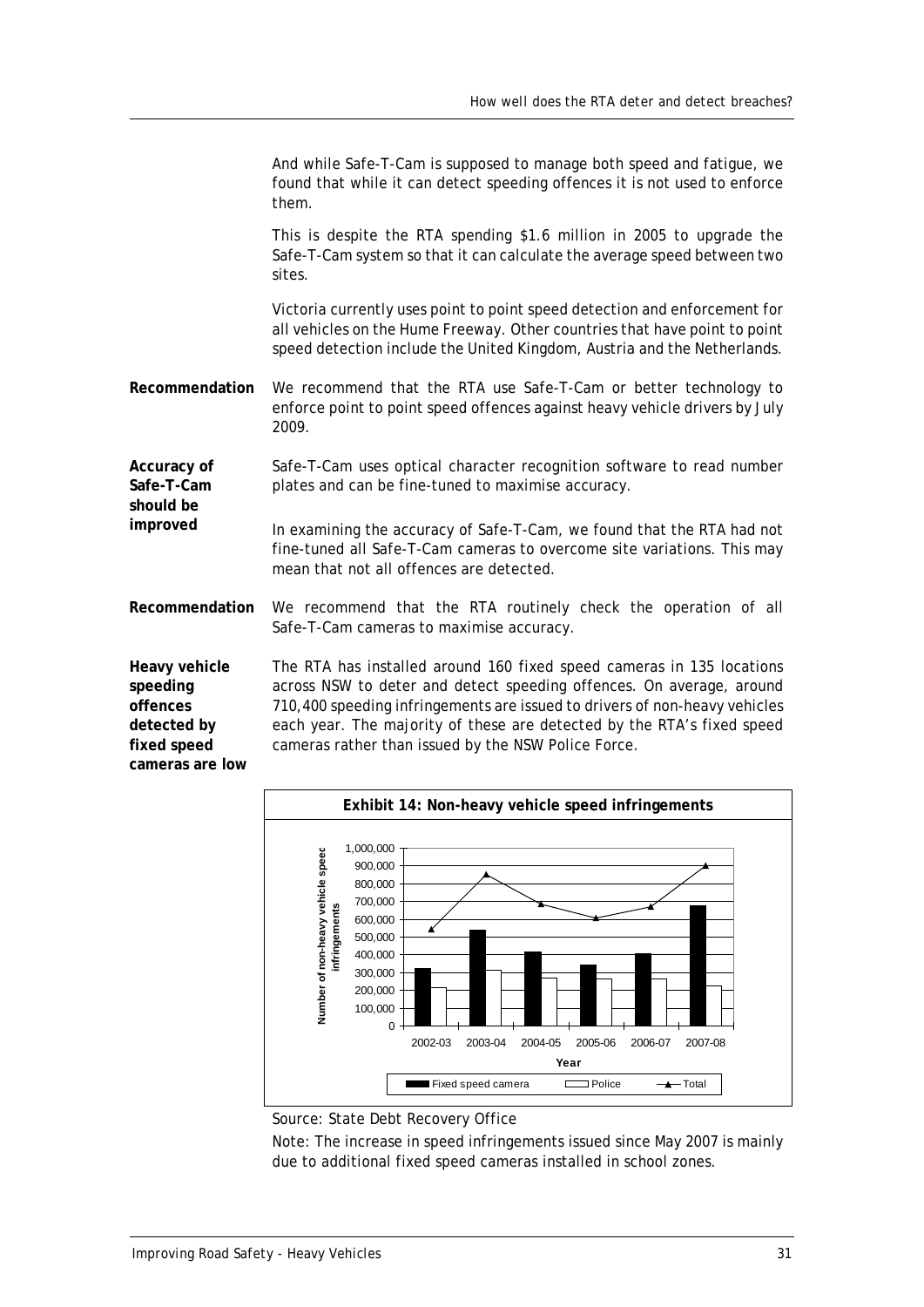In contrast, only around 6,000 speeding infringements are issued to heavy vehicles drivers on average each year, the majority of these are issued by the NSW Police Force.



Source: State Debt Recovery Office

Note: The increase in speed infringements issued since May 2007 is mainly due to additional fixed speed cameras installed in school zones.

The maximum speed limit for a heavy vehicle is set at 100 km per hour. The RTA's speed surveys of heavy vehicles consistently show that around half exceed the 100 km per hour speed limit.

This behaviour is similar to drivers of all vehicles. Yet the rate of infringements for speeding offences involving heavy vehicles is three times lower than other drivers.

**Fixed speed cameras may not be detecting all heavy vehicle speeding**  There are possibly many reasons for the difference between the rate of infringements. One may be that heavy vehicle drivers are more familiar with the location of fixed speed camera than the rest of the population. Although this does not seem to explain the large variation.

> Nonetheless, we found that the RTA's fixed speed cameras cannot detect heavy vehicles exceeding the 100 km per hour speed limit in high speed zones.

> That is, fixed speed cameras located in 110 km per hour zones cannot distinguish a heavy vehicle from other vehicles and, therefore cannot enforce the different speed limit.

> The RTA has the technology available to distinguish heavy vehicles from other traffic and allow it to detect and enforce different speed limits.

**Recommendation** We recommend that the RTA ensure that its fixed speed cameras detect all speeding offences by heavy vehicle drivers by December 2009.

**offences**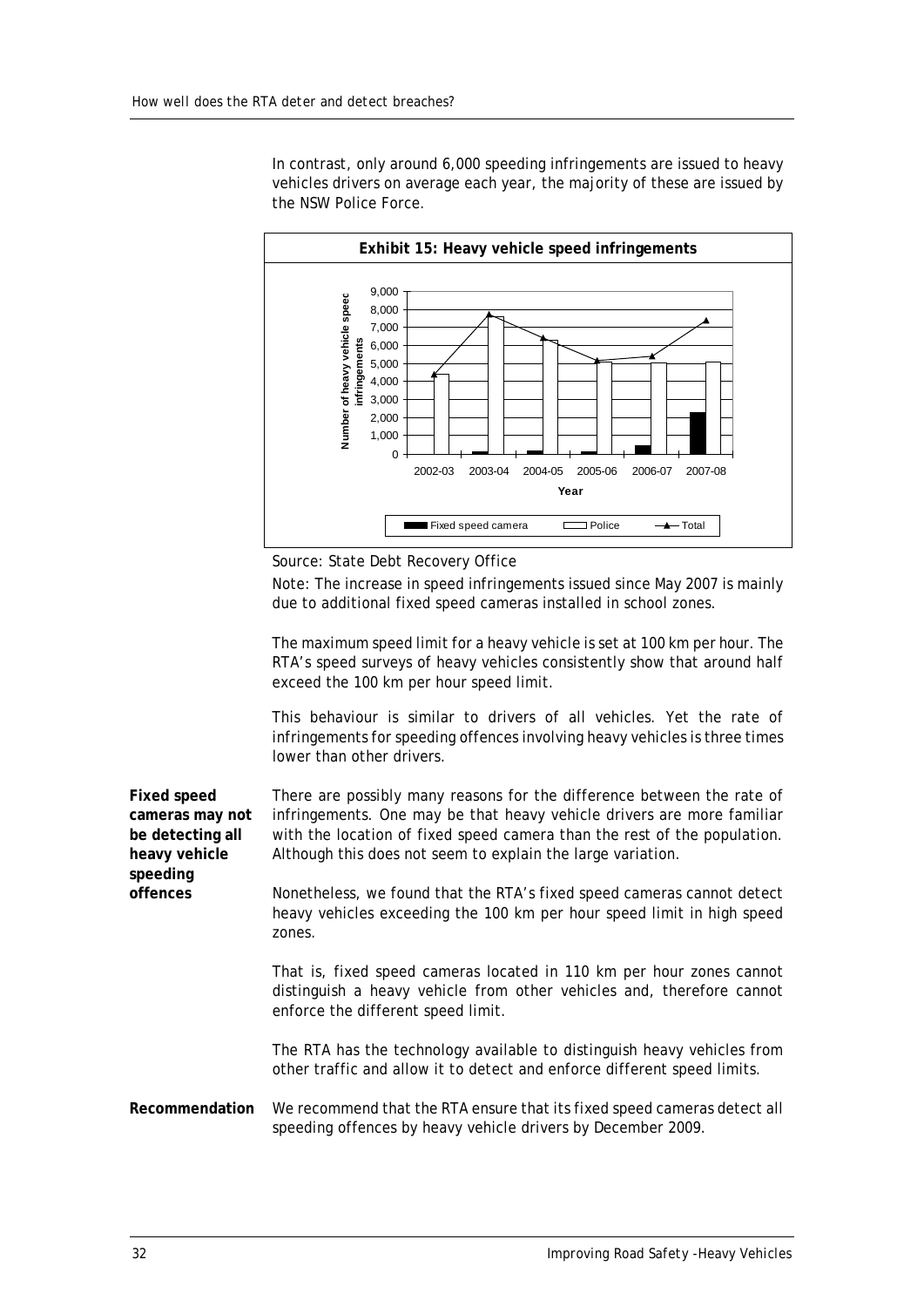**Heavy vehicle speed limiters must be fitted** Since July 1991, all heavy vehicles with a gross vehicle mass (GVM) of over 12 tonnes must have had their speed limited to 100 km per hour. This can be achieved in many ways including add-on devices, or integrated with engine management systems, generally referred to as speed limiters.

> When a heavy vehicle is caught speeding over 100 km per hour, in addition to a speeding offence recorded against the driver, the operator in theory can be charged with a speed limiter offence.

> However, Inspectors and the NSW Police Force report that it is difficult to prove that a speed limiter is not working, particularly if the speeding offence occurred as the vehicle was travelling downhill.

> Recent changes to legislation now means that where a heavy vehicle is caught travelling at 115 km per hour or more on identified road segments, a speed limiter offence can be proven.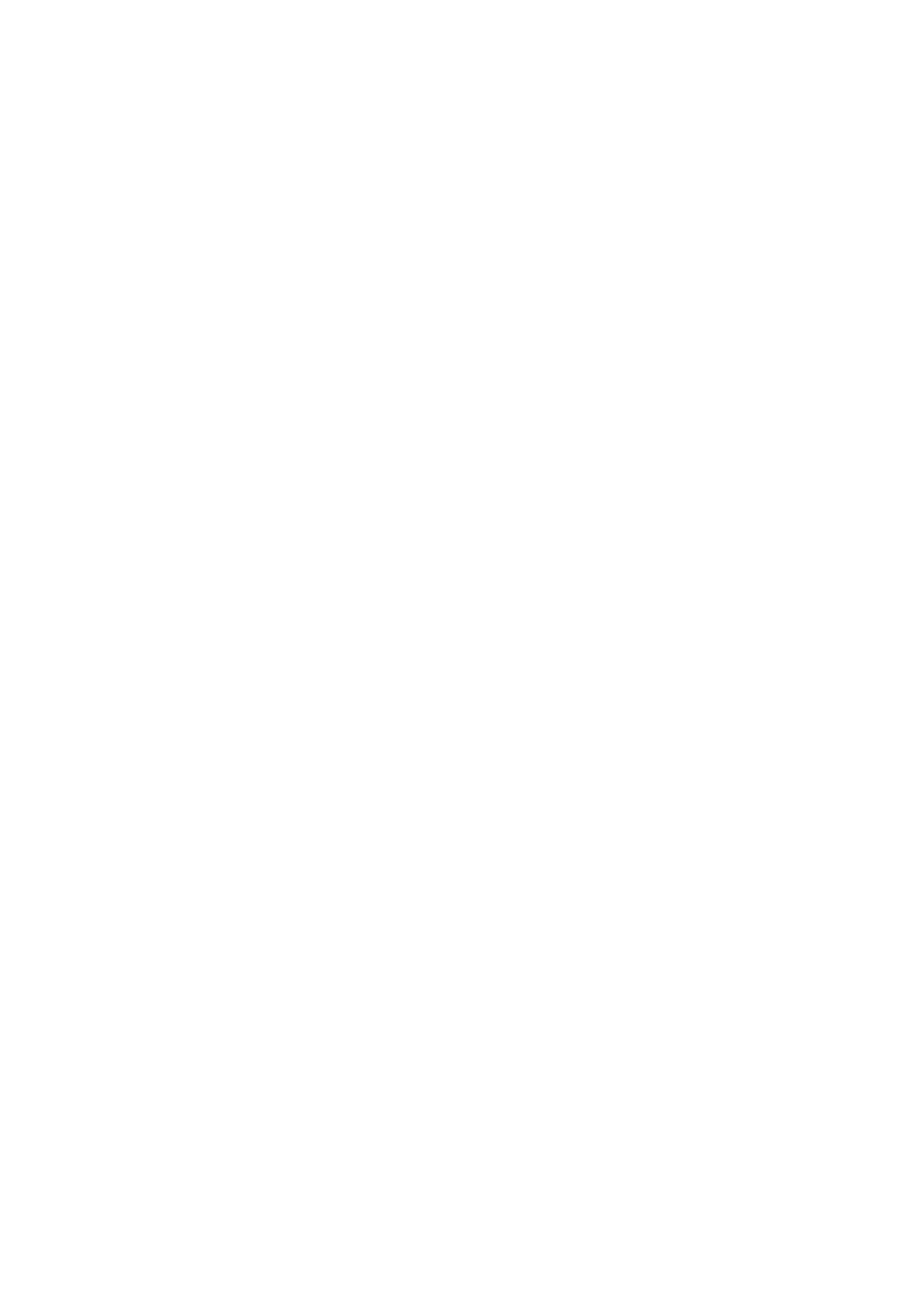# <span id="page-40-0"></span>**3 How well does the RTA enforce heavy vehicle safety regulations?**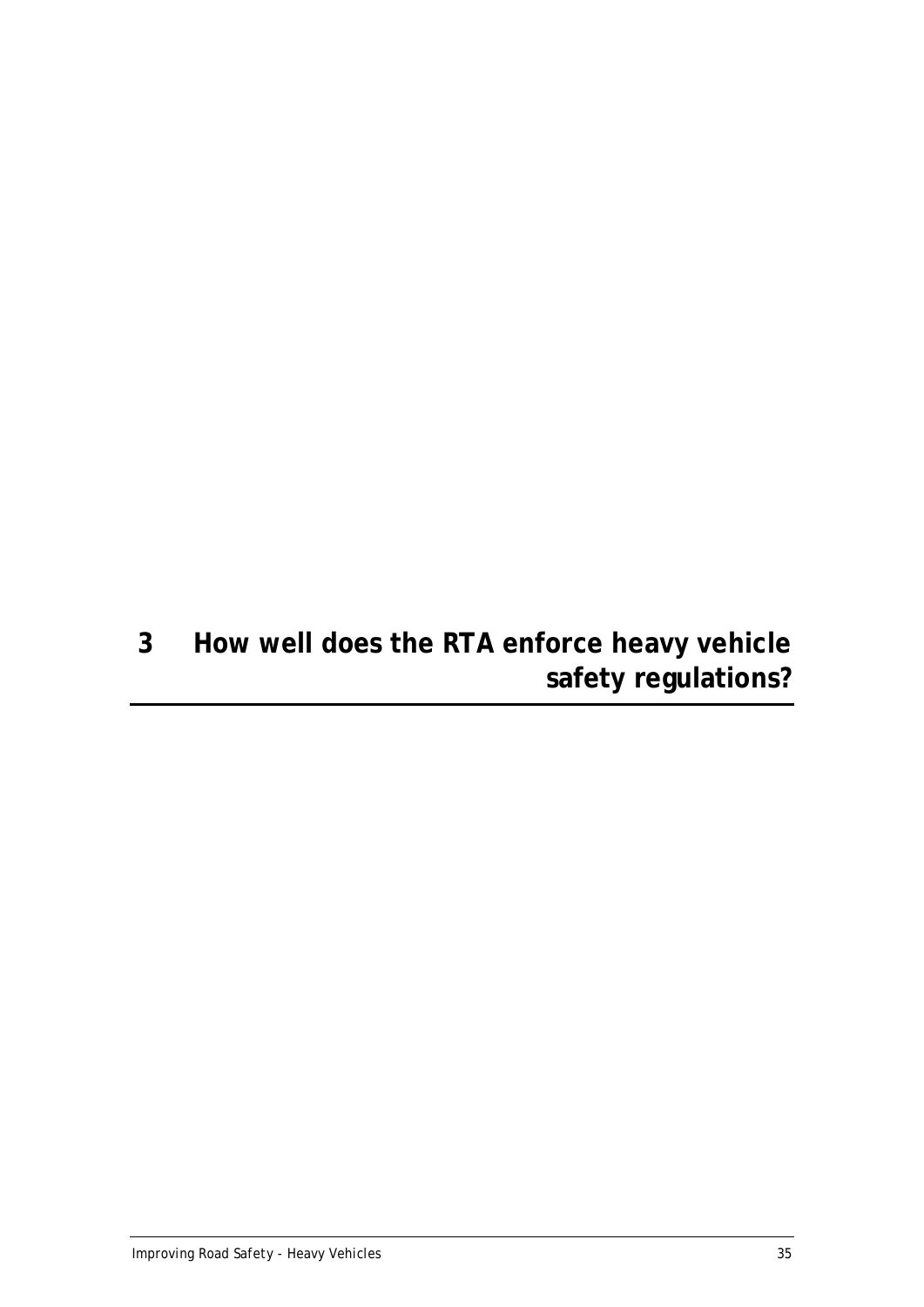| At a glance | The key question we wanted to answer was:                                                                                                                                                                                                                                                                                                                                                                                       |
|-------------|---------------------------------------------------------------------------------------------------------------------------------------------------------------------------------------------------------------------------------------------------------------------------------------------------------------------------------------------------------------------------------------------------------------------------------|
|             | How well does the RTA enforce heavy vehicle safety regulations?                                                                                                                                                                                                                                                                                                                                                                 |
|             | Our assessment:                                                                                                                                                                                                                                                                                                                                                                                                                 |
|             | The aim of enforcing heavy vehicle safety regulations is to change<br>behaviour in order to reduce the number and severity of crashes. The RTA<br>enforces the regulations by penalising the driver, the owner of the vehicle,<br>and where appropriate, the operator, when it detects a breach.                                                                                                                                |
|             | We found that on-road enforcement can be effective in reducing the<br>number and severity of crashes involving heavy vehicles, although the RTA<br>has achieved mixed results.                                                                                                                                                                                                                                                  |
|             | For example, the number of crashes involving heavy vehicles has decreased<br>by 11 per cent from 2002 to 2006, but increased by more than five per<br>cent from 2006 to 2007. The number of people killed has fallen by nearly<br>29 per cent since 2002. However, when compared to all fatal road crashes,<br>the percentage involving heavy vehicles has increased from 16 per cent in<br>2003 to nearly 22 per cent in 2007. |
|             | The RTA's focus on annual registration inspections has resulted in a low<br>rate of crashes due to vehicle condition. In addition, a tripling of<br>infringements for fatigue offences since 2002-03 has led to a reduction in<br>the number of crashes and deaths due to fatigue.                                                                                                                                              |
|             | Other factors that may have contributed to these results include changes<br>to the way enforcement action is taken over the last ten years. Rather<br>than targeting only the driver, regulations now hold owners and operators<br>responsible for ensuring both their drivers and vehicles comply.                                                                                                                             |
|             | There has been a recent increase in the number of crashes involving speed,<br>which we found corresponded to a decline in the number of infringements<br>issued for speeding.                                                                                                                                                                                                                                                   |
|             | The decline in speed infringements may be due to either increased<br>compliance by drivers or decreased detection. The RTA's role in detecting<br>speed offences is discussed in more detail in Section 2.6.                                                                                                                                                                                                                    |
|             | Enforcement is most likely to change behaviour if it is consistent and<br>matches the severity of the offence. The RTA has a range of enforcement<br>options available and in some cases it can apply further penalties where<br>the offence is repeated.                                                                                                                                                                       |
|             | We found that the RTA does not apply enforcement action consistently.<br>And some minor breaches may be better dealt with using formal warnings<br>which are currently not available.                                                                                                                                                                                                                                           |
|             | Just prior to the fatal crash at Mooney Mooney in 2004, the RTA had failed<br>to detect and stop the unregistered semi-trailer that caused the crash. The<br>RTA has since made a number of changes to improve how it detects and<br>stops an unregistered heavy vehicle.                                                                                                                                                       |
|             | We recognise that the RTA is unable to prevent all crashes. However, we<br>consider that the RTA could do more to improve its ability to detect and<br>respond to high risk heavy vehicles travelling on our roads.                                                                                                                                                                                                             |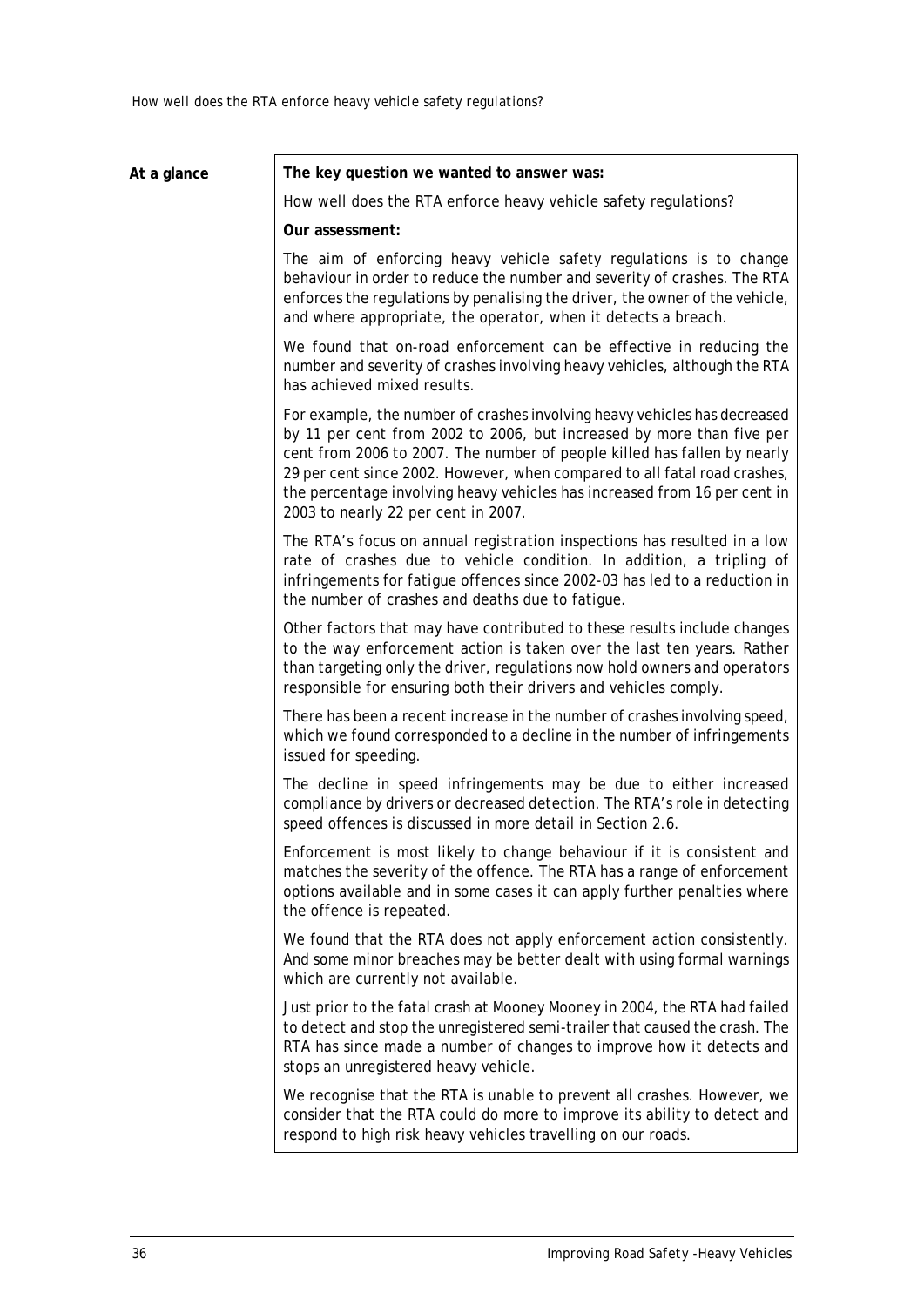### <span id="page-42-0"></span>**3.1 What is the purpose of enforcement?**

Both the RTA and the NSW Police Force are responsible for enforcing heavy vehicle safety regulations. The aim of enforcement is to change behaviour in order to reduce the number and severity of crashes involving heavy vehicles.

Enforcement will lead to changed behaviour where:

- **•** breaches are detected
- penalties are consistently applied
- the severity of the penalty matches the breach
- repeated offences attract additional penalties.

As indicated earlier, the RTA is adopting the national heavy vehicle safety framework.

Fundamental to this framework has been the enactment of Chain of Responsibility legislation. This enables the RTA to take action against parties in the supply chain, such as consignors and consignees, if it is proven that they have put undue pressure on a driver or operator to overload, speed or exceed working time limits.

## <span id="page-42-1"></span>**3.2 Does the RTA have an adequate range of enforcement options?**

**Our assessment The RTA has a range of enforcement options available and in some cases it can apply further penalties where the offence is repeated.**

**Enforcement options deal with repeat offenders** A variety of enforcement options are available. The RTA can increase the penalty to match the severity of the breach as well as take additional action when breaches are repeated.

> For example, if multiple speeding offences are recorded against a vehicle, the registration can be suspended under the national 'three strikes and you are out' scheme.

> All other offences are recorded to determine the risk rating of the operator which may result in targeted enforcement action, audits or investigations by the RTA.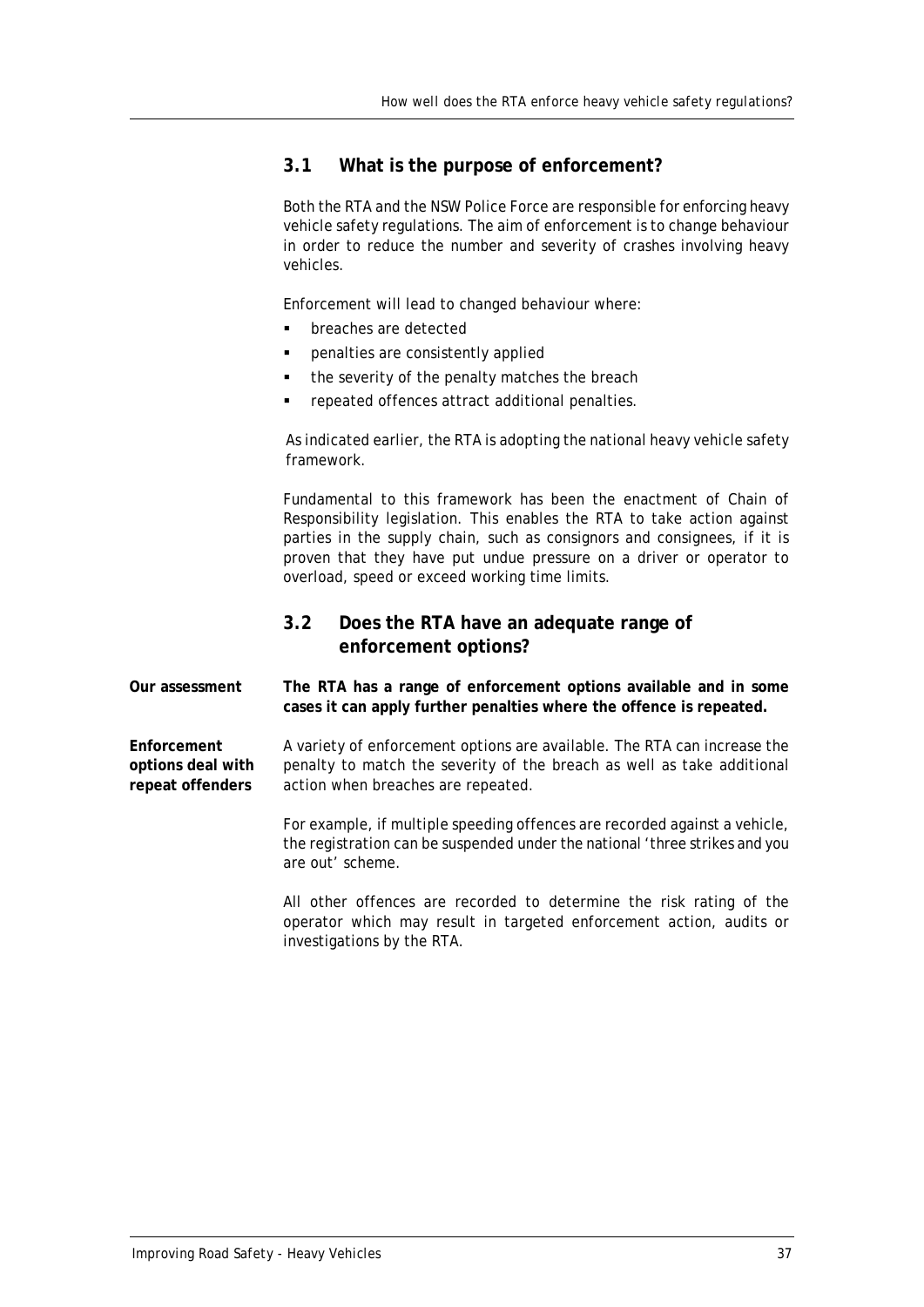|                                      | Exhibit 16: Enforcement options                                                                                                          |                                                                                                                                                                             |  |  |  |
|--------------------------------------|------------------------------------------------------------------------------------------------------------------------------------------|-----------------------------------------------------------------------------------------------------------------------------------------------------------------------------|--|--|--|
| Type of breach                       | Driver penalty                                                                                                                           | Owner, operator or other<br>party penalties                                                                                                                                 |  |  |  |
| Speeding                             | Fine and demerit points<br>٠<br>Licence suspended or<br>$\blacksquare$<br>cancelled                                                      | Court attendance<br>٠<br>notice<br>A strike is recorded<br>٠                                                                                                                |  |  |  |
| Driving hours                        | Fine and demerit points<br>٠<br>The driver is directed to<br>٠<br>stop, take rest, or may be<br>grounded<br>Court attendance notice<br>٠ | Court attendance<br>٠<br>notice<br>A strike is recorded<br>٠<br>(Safe-T-Cam only)                                                                                           |  |  |  |
| Fail to enter checking station       | Court attendance notice<br>٠                                                                                                             | No penalty<br>٠                                                                                                                                                             |  |  |  |
| Driving an unregistered vehicle      | Fine or court attendance<br>٠<br>notice<br>Demerit points<br>٠                                                                           | Fine or court<br>٠<br>attendance notice<br>A strike is recorded<br>٠                                                                                                        |  |  |  |
| Vehicle roadworthiness               | Fine or court attendance<br>٠<br>notice                                                                                                  | Formal warning or<br>٠<br>defect notice<br>Fine or court<br>$\blacksquare$<br>attendance notice<br>If defect is severe the<br>$\blacksquare$<br>vehicle will be<br>grounded |  |  |  |
| Load - mass, dimension,<br>restraint | Fine<br>$\blacksquare$<br>Court attendance notice                                                                                        | Fine<br>٠<br>Court attendance<br>٠<br>notice<br>If severe the vehicle<br>will be grounded.                                                                                  |  |  |  |

Source: The Roads and Traffic Authority of NSW

Note: A strike is recorded against the heavy vehicle registration when the driver is fined for exceeding the speed limit by 15 km per hour or more.

> During the course of this audit, the RTA suspended its Four Strikes scheme for Safe-T-Cam detected breaches. The RTA advised that this scheme is currently under review to take into account the new fatigue laws which came into effect in September 2008.

## <span id="page-43-0"></span>**3.3 Is consistent enforcement action taken?**

**Our assessment We found that the RTA does not apply enforcement action consistently. And some minor breaches may be better dealt with using formal warnings which are currently not available.**

**Enforcement action is not consistent** The RTA has policies and procedures to guide the decisions made by Inspectors when a breach is detected.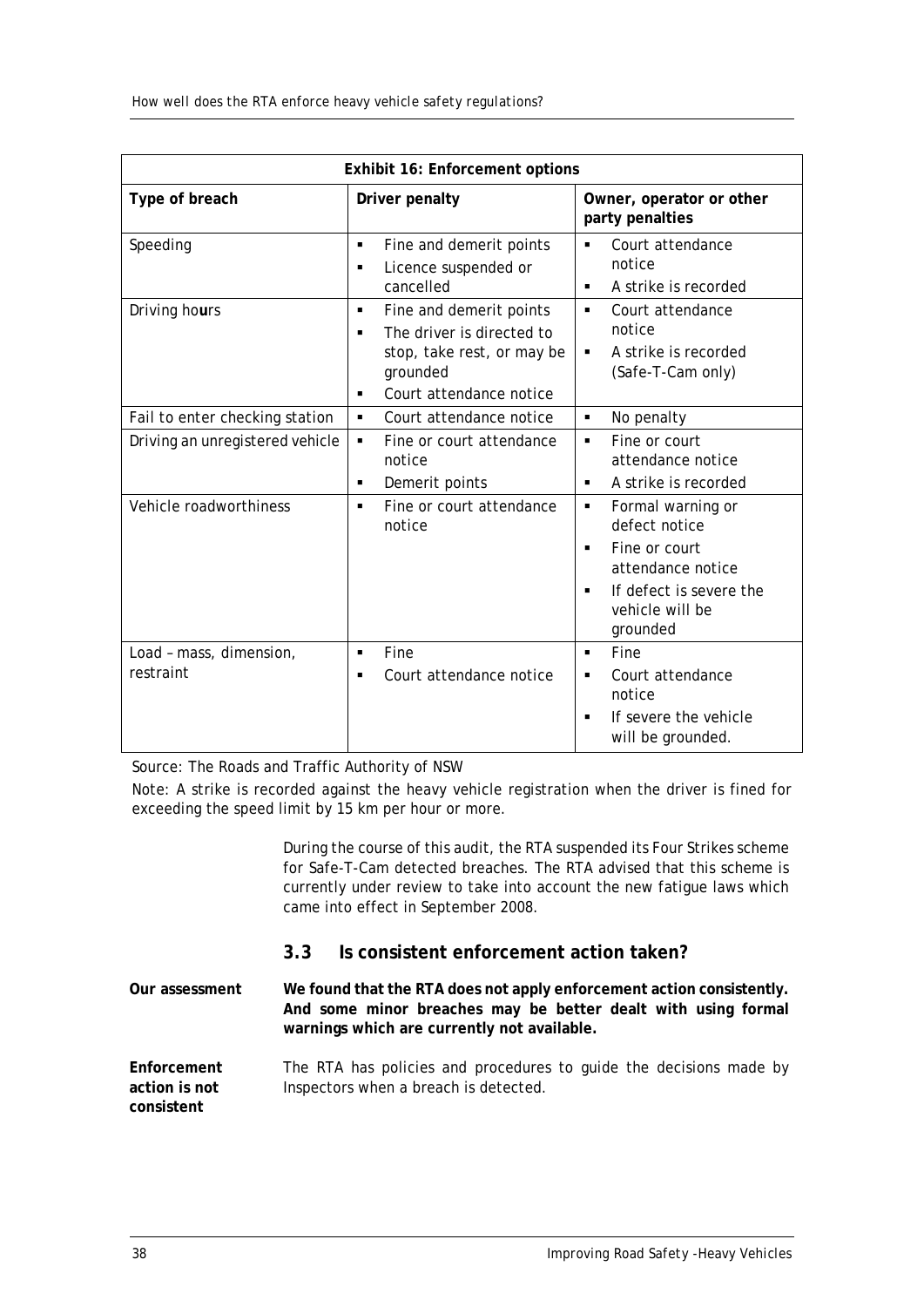Yet we found inconsistencies in the enforcement action taken by Inspectors, particularly in regard to minor breaches. For example, some Inspectors would issue a penalty notice for failing to date a work diary sheet, while others would inform drivers of correct procedures without recording any action against the driver or operator.

Currently formal warnings are only used in regard to minor vehicle defects which do not pose a safety risk. They are not available for other minor breaches.

Formal warnings can help educate drivers and operators about best practice. It also ensures a record is retained of the breach.

**Recommendation** We recommend that the RTA introduce formal warnings for some minor breaches of regulations, including escalation options for repeating the same offence, by December 2009.

## <span id="page-44-0"></span>**3.4 Is on-road enforcement effective in reducing the number and severity of crashes involving heavy vehicles?**

**Our assessment We found that on-road enforcement can be effective in reducing the number and severity of crashes involving heavy vehicles, although the RTA has achieved mixed results.**

> **There have been overall decreases in the number of crashes and people killed and injured in crashes involving heavy vehicles between 2002 and 2007. However, the number of crashes and the number of people injured have increased between 2006 and 2007.**

> **For example, the number of crashes involving heavy vehicles has decreased by 11 per cent from 2002 to 2006, but increased by more than five per cent from 2006 to 2007.**

> **And in 2007, heavy vehicles were involved in nearly 22 per cent of all motor vehicle crashes where someone is killed, which has increased from around 16 per cent in 2003. This is despite the number of people killed in crashes involving heavy vehicles falling by nearly 29 per cent since 2002 compared to 21 per cent for other crashes.**

**The RTA's focus on annual registration inspections has resulted in a low rate of crashes due to vehicle condition. In addition, a tripling of infringements for fatigue offences since 2002-03 has led to a reduction in the number of crashes and deaths due to fatigue. However, there has been a recent increase in the number of crashes involving speed, which we found corresponded to a decline in the number of infringements issued for speeding.**

**Enforcement can affect crash rates** The effectiveness of enforcement can be measured by a reduction in the number and severity of crashes involving heavy vehicles.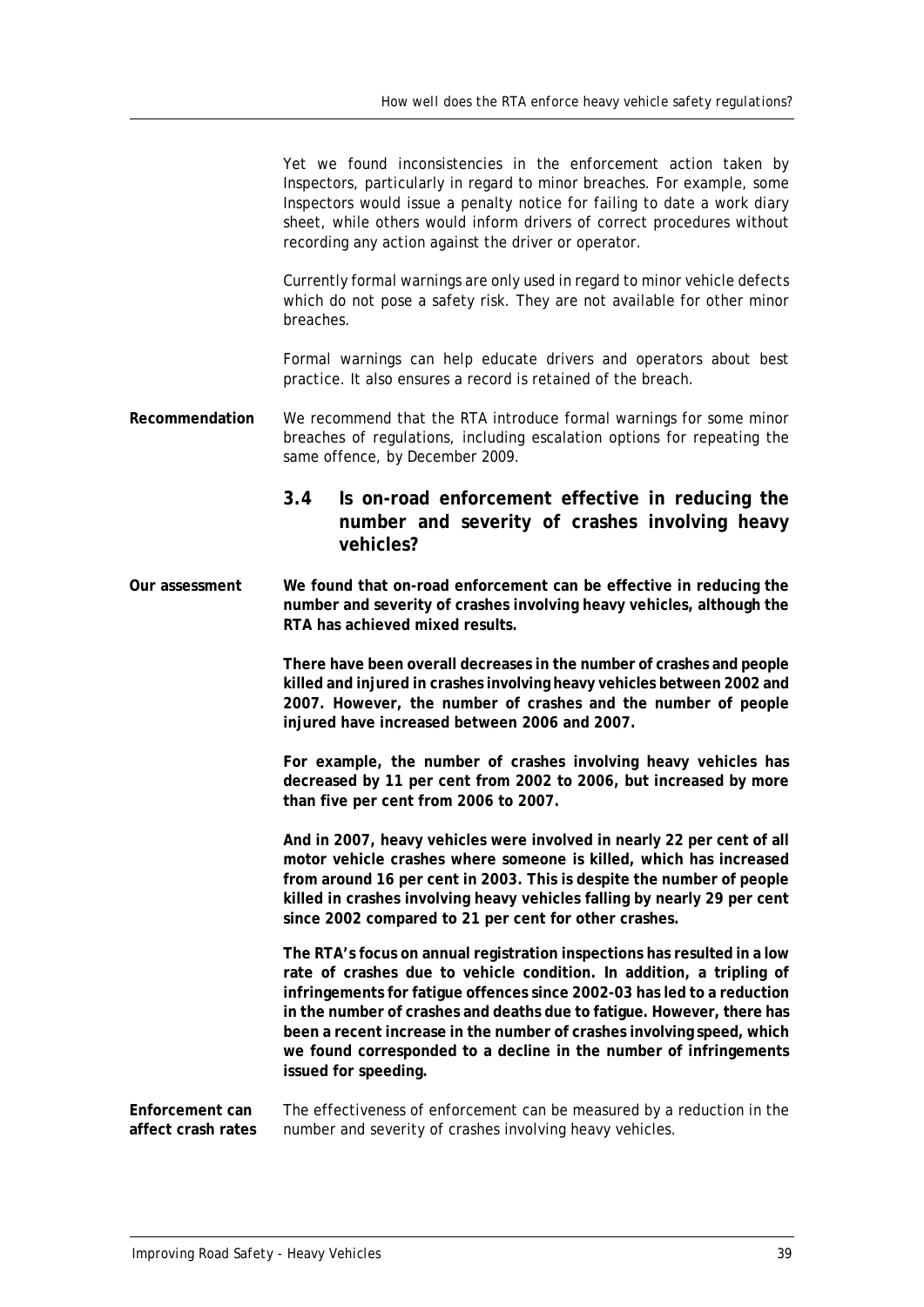While it is difficult to draw a direct link between enforcement action and a reduction in crashes, enforcement action against particular causes such as speed or fatigue, can have an impact.



Source: State Debt Recovery Office

Over the last five years there has been an overall increase in the number of infringements issued for breaches of speed and fatigue regulations. Between 2003-04 and 2005-06 there was a decline in the number of infringements issued for speeding. However, the increase since 2006-07 is due to additional fixed speed cameras in school zones.



Source: Roads and Traffic Authority of NSW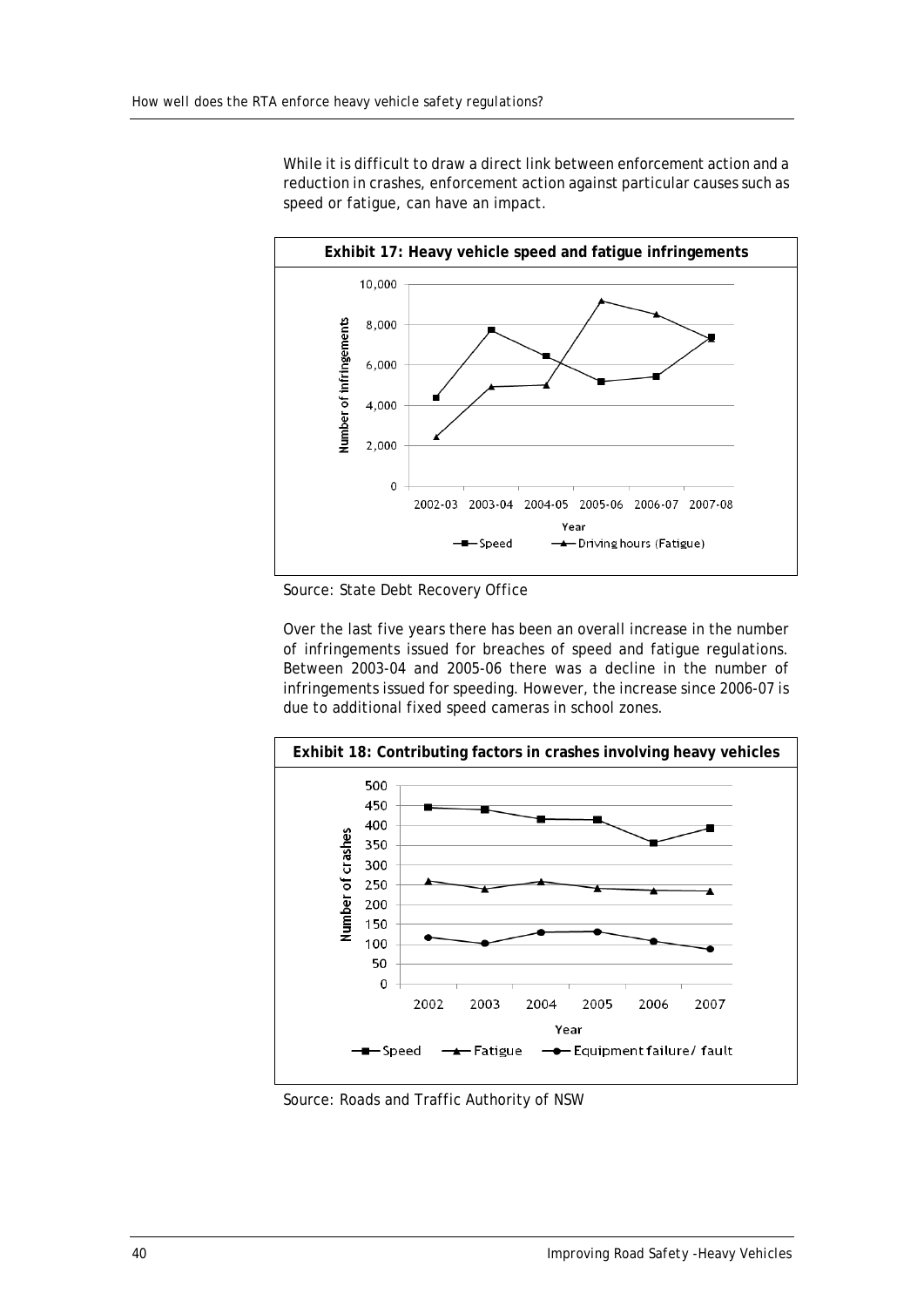<span id="page-46-0"></span>

| More crashes<br>caused by speed                             | In 2007, nine per cent of fatal crashes involving heavy vehicles were due to<br>speed. The number of crashes caused by speed has increased by ten per<br>cent from 357 in 2006 to 394 in 2007. This accounts for the overall<br>increase in crashes involving heavy vehicles noted in Section 1.1.                                    |
|-------------------------------------------------------------|---------------------------------------------------------------------------------------------------------------------------------------------------------------------------------------------------------------------------------------------------------------------------------------------------------------------------------------|
|                                                             | Between 2002 and 2007 an average of 20 per cent of crashes involving<br>heavy vehicles, and nearly 50 per cent of fatal crashes involving heavy<br>vehicles occurred in high speed zones. This compares to 13 per cent and 40<br>per cent respectively for all vehicle crashes and fatal crashes.                                     |
| Less crashes<br>caused by fatigue                           | In 2007, 18 per cent of fatal crashes involving heavy vehicles were due to<br>fatigue. This is down from its highest level over the last six years of 27 per<br>cent in 2004.                                                                                                                                                         |
|                                                             | The recent decrease in fatigue related crashes corresponds to a significant<br>increase in infringements issued for heavy vehicle fatigue offences<br>between 2002-03 and 2005-06. This positive effect on fatigue related<br>crashes has been sustained even though fatigue infringements have been<br>decreasing since 2005-06,     |
|                                                             | Over the last two years the RTA reports that special road-side operations<br>targeting fatigue, along with the Chain of Responsibility legislation, may<br>have also had an impact on fatigue related crashes.                                                                                                                        |
| Less crashes<br>caused by<br>unroadworthy<br>heavy vehicles | Crashes involving heavy vehicles caused by equipment fault or failure have<br>been decreasing since 2005. Equipment fault or failure is now reported as<br>the cause in less than three per cent of crashes. In 2007, only four people<br>died in crashes involving heavy vehicles where equipment fault or failure<br>was the cause. |
|                                                             | These results suggest that the annual inspection program has had a<br>positive impact.                                                                                                                                                                                                                                                |
|                                                             | In 2007-08, 56 per cent of NSW registered heavy vehicles were found to be<br>defect free at the annual inspection. In addition, only around three per<br>cent had major defects compared to those registered interstate which had<br>over five per cent.                                                                              |
|                                                             | 3.5<br>Does the RTA use the results of investigations to<br>improve enforcement?                                                                                                                                                                                                                                                      |
| Our assessment                                              | Just prior to the fatal crash at Mooney Mooney in 2004, the RTA had<br>failed to detect and stop the unregistered semi-trailer that caused the<br>crash. The RTA has since made a number of changes to improve how it<br>detects and stops an unregistered heavy vehicle.                                                             |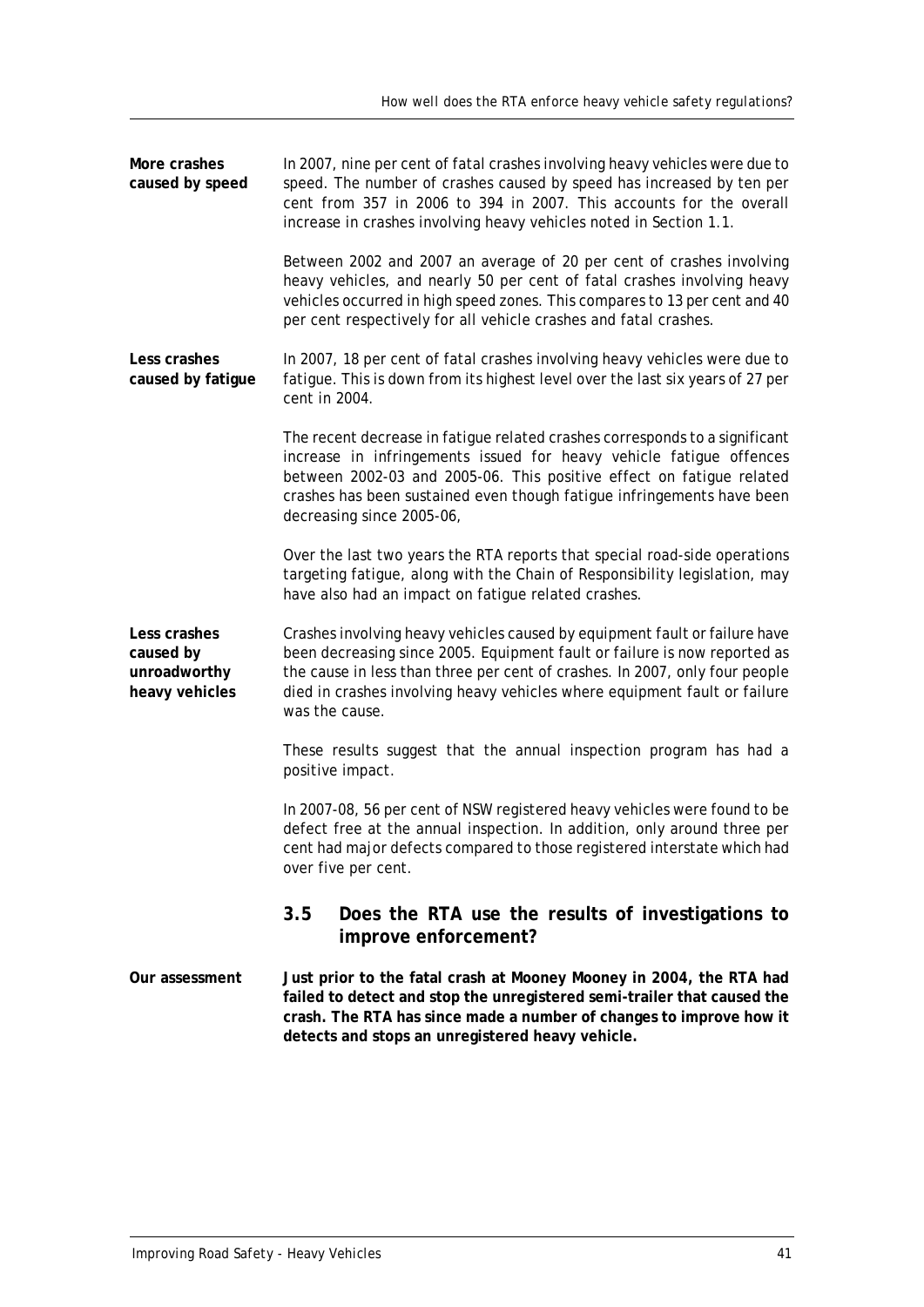**We recognise that the RTA is unable to prevent all crashes. However, we consider that the RTA could do more to improve its ability to detect and respond to high risk, heavy vehicles travelling on our roads.**

**Reviewing the RTA's response to this crash**

When a major incident occurs, the RTA should investigate and address any system or operational weaknesses that are identified.

We examined the RTA's response to the crash that occurred on the F3 freeway at Mooney Mooney in 2004.

#### **Case study**

On 22 October 2004 a semi-trailer loaded with 18 tonnes of building material crashed into 34 vehicles travelling north on the F3 freeway at Mooney Mooney. One woman died and two people were seriously injured.

The semi-trailer had been unregistered for more than three years, was displaying false number plates and was uninsured.

The semi-trailer frequently travelled on the F3 freeway between Sydney and Newcastle. In fact the truck was recorded travelling along the F3 freeway 36 times by Safe-T-Cam in the previous 12 months.

On 13 September 2004, the truck passed the Mt White northbound heavy vehicle checking station screening lane and was directed to enter the station for inspection. The truck failed to enter.

The Inspector on duty checked records and found that the truck had false number plates. He immediately contacted the NSW Police Force to advise that the vehicle was proceeding north on the F3 freeway. The Inspector also entered an alert on the RTA's system, in case the truck was pulledover by another Inspector.

On 5 October 2004 the RTA wrote to the last recorded operator who owned the number plates to try to identify the truck driver. According to its practices, the RTA waits for 21 days before commencing this action.

The truck was sighted by Safe-T-Cam another seven times between the 13 September 2004 and the crash on 22 October 2004. At no time was the truck pulled over by the RTA or the NSW Police Force.

On 22 October 2004, the truck passed through the Mt White northbound heavy vehicle checking station screening lane. The truck was not directed in for inspection, despite the alert on the system, as it met its required weight limit. The crash occurred a short time later.

The cause of the crash was brake failure. The driver admitted that the brakes were defective. The driver pleaded guilty and was convicted of one count of manslaughter and two counts of grievous bodily harm. He is currently serving a minimum sentence of eight years in gaol.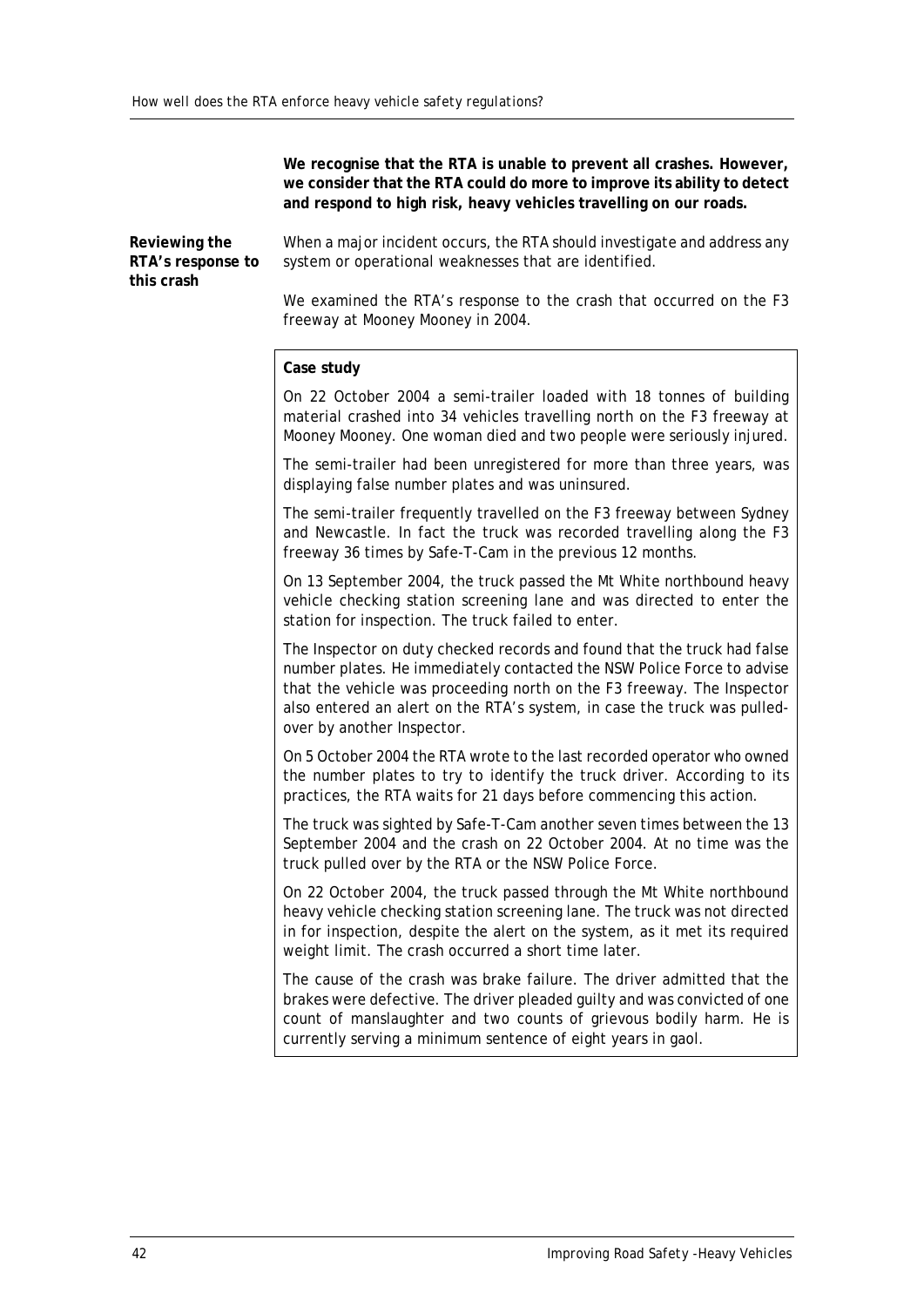The case study highlights a number of weaknesses in the RTA's approach to on-road enforcement, including :

- that the truck was not detected as being unregistered by Safe-T-Cam
- the RTA waited 21 days before trying to identify the truck driver or operator
- the screening lane at Mt White northbound only checked weight but no other RTA records.

While the RTA has changed some practices in response to the crash investigation, we consider some problems have not been fully addressed.

Firstly, in regard to failing to detect that the truck was unregistered, Safe-T-Cam checked the registration against current registrations and those that had expired in the previous 12 months. Since the truck had number plates which had expired three years ago, Safe-T-Cam failed to get a match.

Safe-T-Cam now checks registrations that have been expired for a number of years. However, the RTA does not take any action where registrations have expired outside this timeframe or where it fails to get a match due to false number plates.

**Recommendation** We recommend that the RTA ensure that it can identify all heavy vehicles travelling on NSW roads regardless of registration status by December 2009.

> Secondly, in regard to the RTA waiting 21 days before trying to identify the driver or operator that may have breached heavy vehicle safety regulations, there has been no change in practice.

**Recommendation** We recommend that the RTA take immediate action to identify drivers or operators who may have committed a safety breach.

> Finally, in regard to the screening lane at the Mt White northbound checking station, the RTA accelerated its planned upgrade to install Safe-T-Cam in the screening lane. This was completed in May 2005. The RTA also built the southbound Mt White heavy vehicle checking station which opened in June 2007.

> We recognise that the RTA is unable to prevent all crashes. However, we consider that the RTA could do more to improve its ability to detect and respond to high risk heavy vehicles travelling on our roads.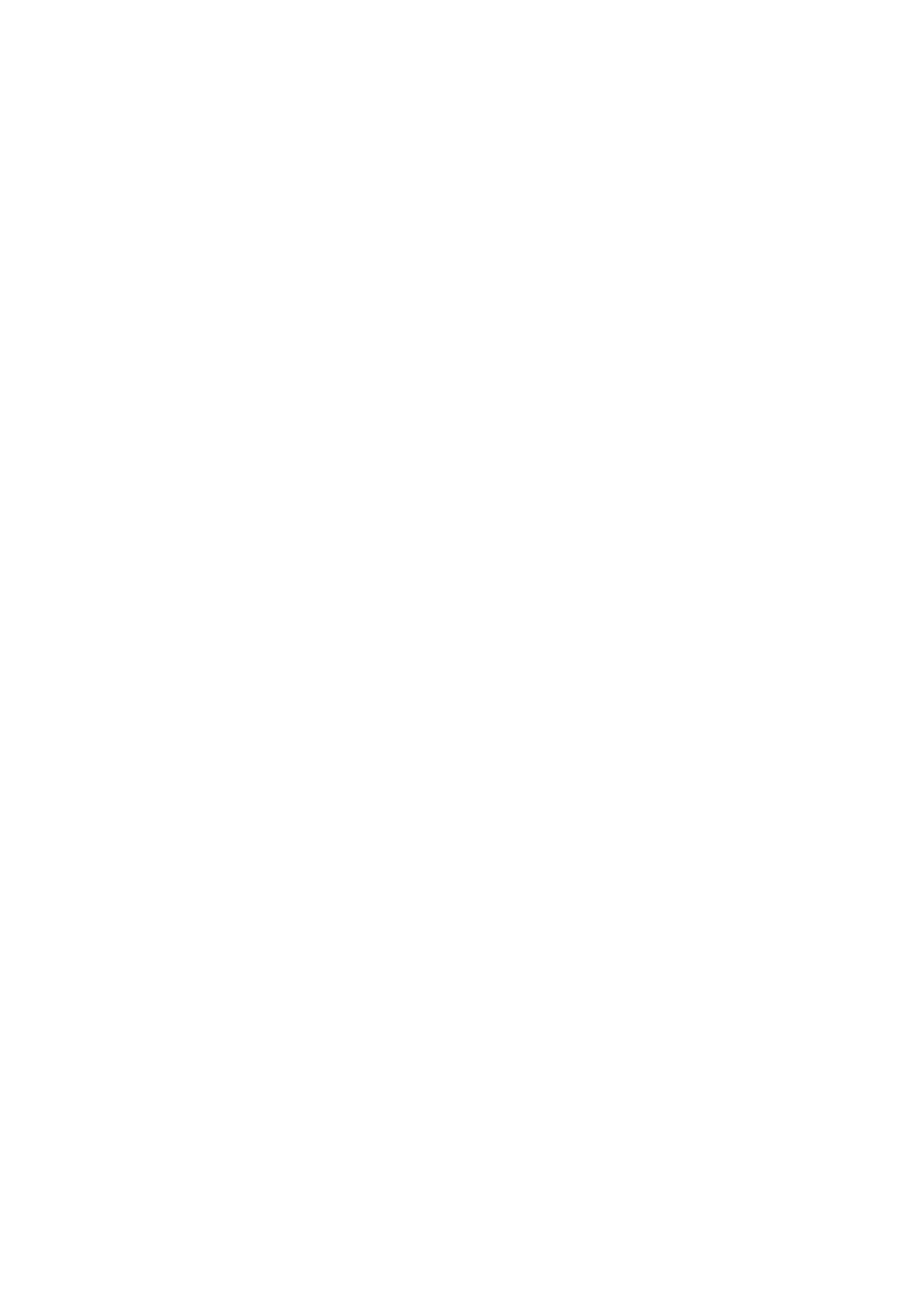<span id="page-50-0"></span>**Appendices**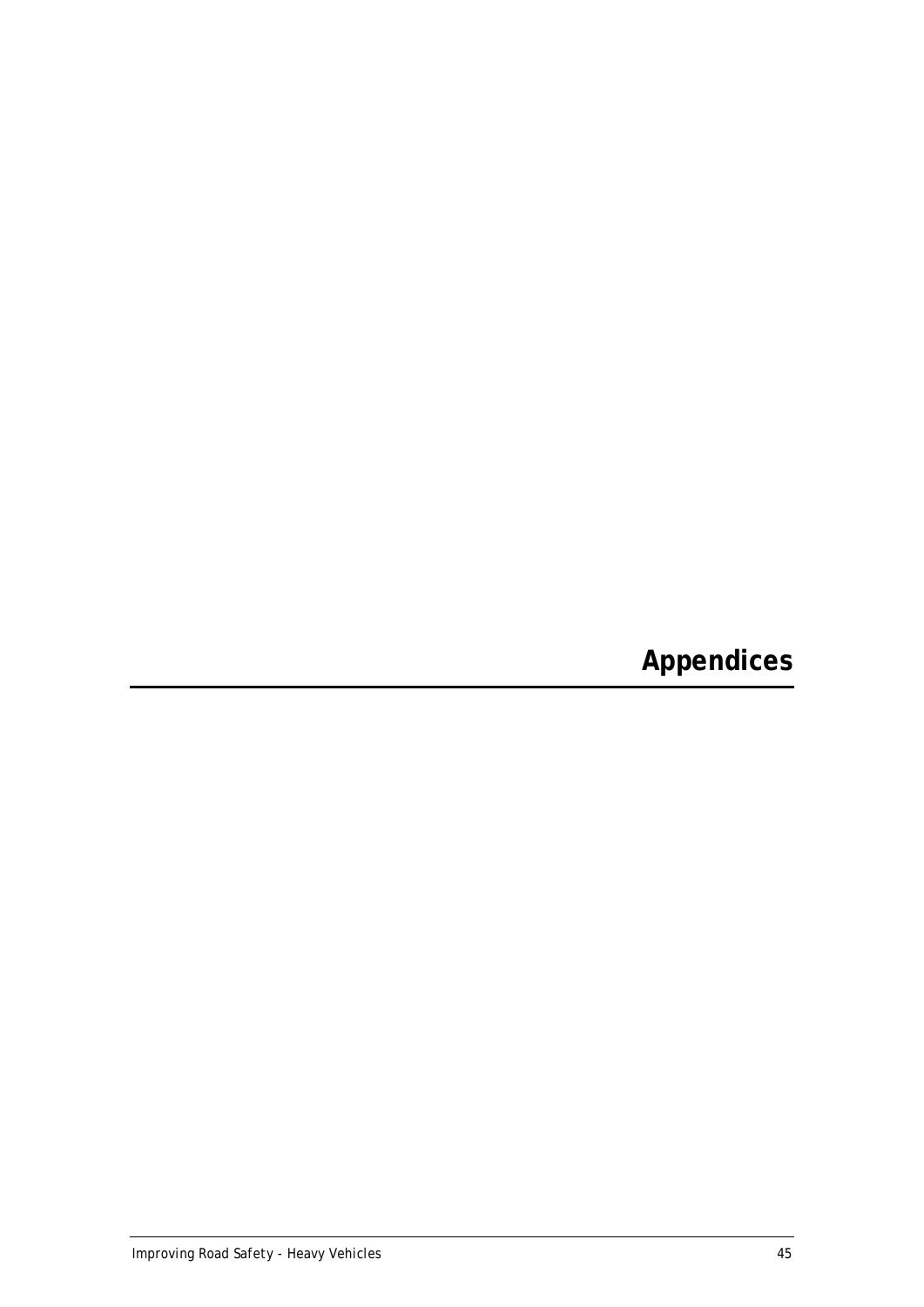# <span id="page-51-0"></span>**Appendix 1 Location of the RTA's heavy vehicle on-road enforcement sites**



Source: Roads and Traffic Authority of NSW October 2003

Note: Safe-T-Cam sites at Kew and Wyong have been removed. New Safe-T-Cam sites not shown are at Mt Boyce and Mt White heavy vehicle checking stations, and at Jones Island and Clothiers Creek on the Pacific Highway.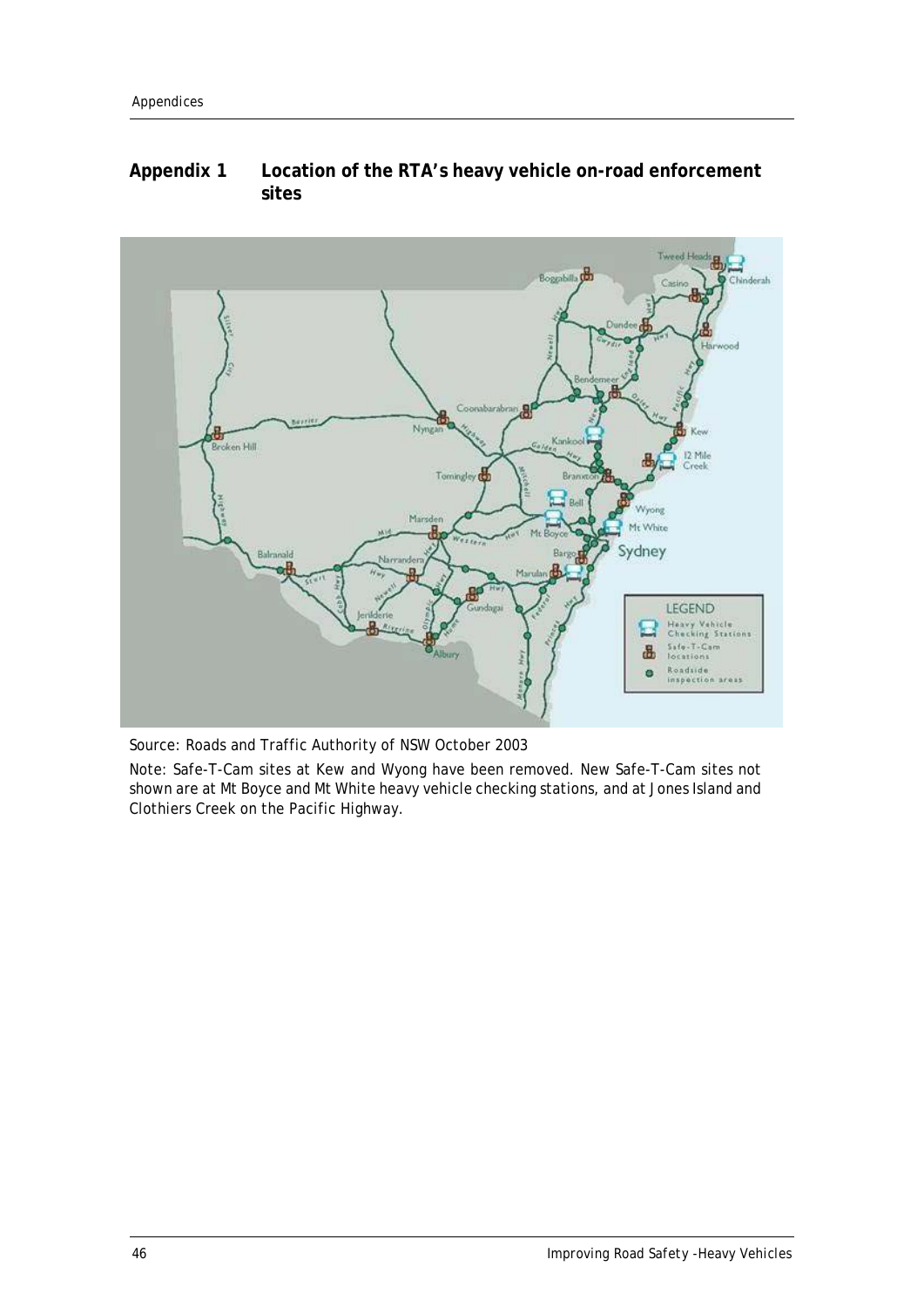| Exhibit 1: Heavy vehicle crash and injury trends |                                               |      |  |  |
|--------------------------------------------------|-----------------------------------------------|------|--|--|
|                                                  | Number of crashes<br>Number of people injured |      |  |  |
| 2002                                             | 3244                                          | 1777 |  |  |
| 2003                                             | 3249                                          | 1775 |  |  |
| 2004                                             | 3317                                          | 1899 |  |  |
| 2005                                             | 3081                                          | 1693 |  |  |
| 2006                                             | 2878                                          | 1558 |  |  |
| 2007                                             | 3032                                          | 1658 |  |  |

# <span id="page-52-0"></span>**Appendix 2 Exhibit data**

Source: Roads and Traffic Authority of NSW

| Exhibit 2: Percentage of fatal crashes involving heavy vehicles |                                                        |                                                      |       |  |  |
|-----------------------------------------------------------------|--------------------------------------------------------|------------------------------------------------------|-------|--|--|
|                                                                 | Number of fatal<br>crashes involving<br>heavy vehicles | Number of fatal<br>crashes involving all<br>vehicles |       |  |  |
| 2002                                                            | 121                                                    | 501                                                  | 24.2% |  |  |
| 2003                                                            | 79                                                     | 483                                                  | 16.4% |  |  |
| 2004                                                            | 95                                                     | 458                                                  | 20.7% |  |  |
| 2005                                                            | 83                                                     | 459                                                  | 18.1% |  |  |
| 2006                                                            | 87                                                     | 449                                                  | 19.4% |  |  |
| 2007                                                            | 88                                                     | 405                                                  | 21.7% |  |  |

Source: Roads and Traffic Authority of NSW

| Exhibit 3: People killed in crashes involving heavy vehicles |     |  |  |  |
|--------------------------------------------------------------|-----|--|--|--|
| 2002                                                         | 133 |  |  |  |
| 2003                                                         | 96  |  |  |  |
| 2004                                                         | 109 |  |  |  |
| 2005                                                         | 96  |  |  |  |
| 2006                                                         | 105 |  |  |  |
| 2007                                                         | 95  |  |  |  |

Source: Roads and Traffic Authority of NSW

| Exhibit 10: Use of Inspectors' time |                                                    |                                      |                                       |               |  |
|-------------------------------------|----------------------------------------------------|--------------------------------------|---------------------------------------|---------------|--|
|                                     | Shifts worked as a percentage of all shifts worked |                                      |                                       |               |  |
|                                     | Road-side<br>intercepts                            | Heavy vehicle<br>checking<br>station | Annual<br>registration<br>inspections | <b>Others</b> |  |
| 2005-06                             | 28.3%                                              | 22.6%                                | 27.0%                                 | 22.1%         |  |
| 2006-07                             | 24.2%                                              | 21.9%                                | 26.6%                                 | 27.2%         |  |
| 2007-08                             | 23.6%                                              | 23.5%                                | 27.8%                                 | 25.1%         |  |

Source: Roads and Traffic Authority of NSW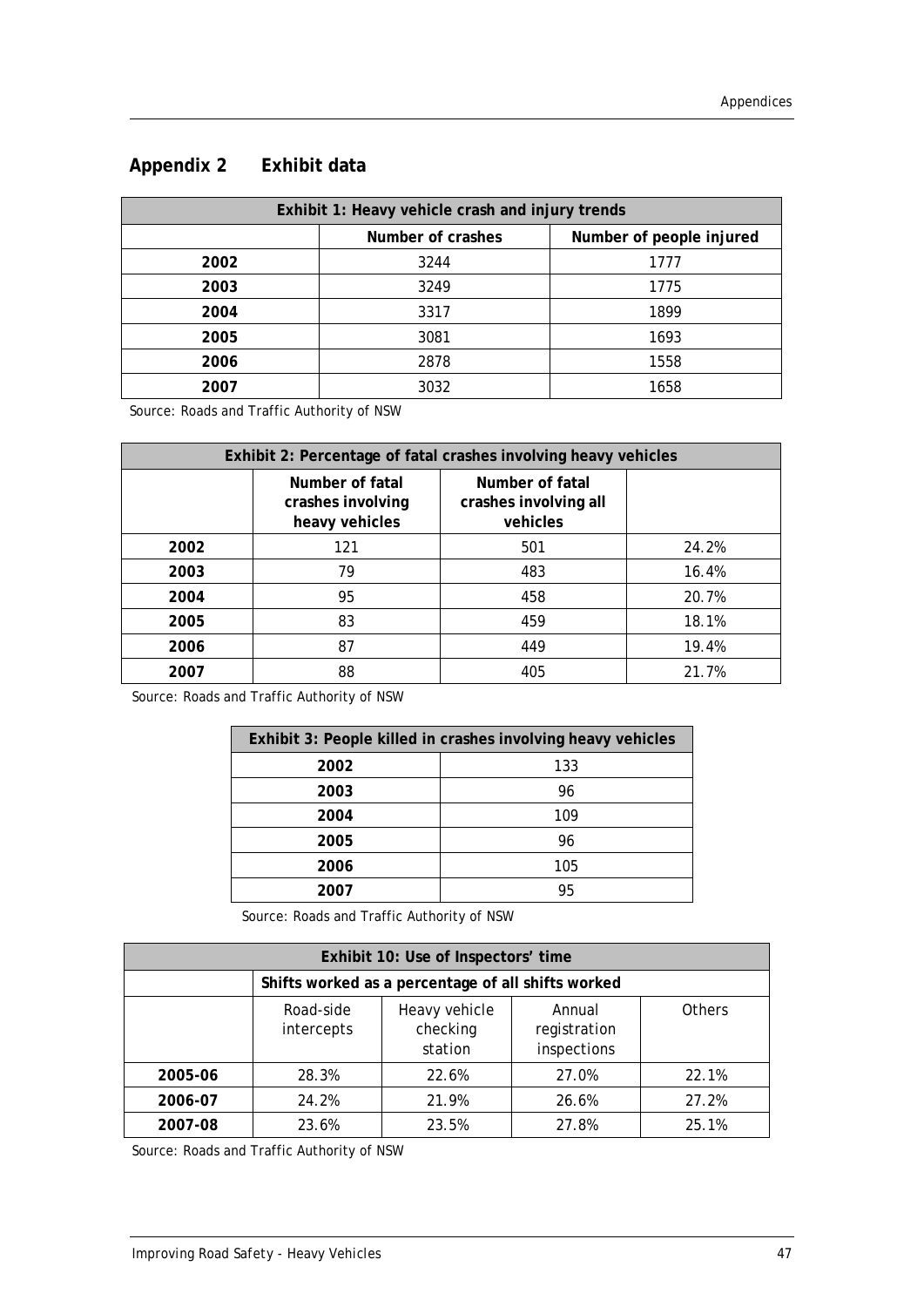|                            | Exhibit 14: Non-heavy vehicle speed infringements |         |         |         |         |         |
|----------------------------|---------------------------------------------------|---------|---------|---------|---------|---------|
|                            | 2002-03                                           | 2003-04 | 2004-05 | 2005-06 | 2006-07 | 2007-08 |
| Fixed speed<br>camera      | 325,175                                           | 539,166 | 418,006 | 341,377 | 405,217 | 675,726 |
| <b>NSW Police</b><br>Force | 217,898                                           | 312,039 | 269.463 | 266,078 | 265,028 | 227,302 |
| Total                      | 543,073                                           | 851,205 | 687,469 | 607,455 | 670,245 | 903,028 |

Source: State Debt Recovery Office

Note: The sharp rise in speed infringements issued since May 2007 is mainly due to more school zone fixed speed cameras.

| Exhibit 15: Heavy vehicle speed infringements |         |         |         |         |         |         |
|-----------------------------------------------|---------|---------|---------|---------|---------|---------|
|                                               | 2002-03 | 2003-04 | 2004-05 | 2005-06 | 2006-07 | 2007-08 |
| Fixed speed<br>camera                         | 17      | 146     | 183     | 134     | 416     | 2,297   |
| <b>NSW Police</b><br>Force                    | 4,388   | 7,583   | 6.275   | 5,059   | 5,024   | 5,103   |
| Total                                         | 4,405   | 7,729   | 6,458   | 5,193   | 5,440   | 7,400   |

Source: State Debt Recovery Office

| Exhibit 17: Heavy vehicle speed and fatigue infringements |         |         |         |         |         |         |
|-----------------------------------------------------------|---------|---------|---------|---------|---------|---------|
|                                                           | 2002-03 | 2003-04 | 2004-05 | 2005-06 | 2006-07 | 2007-08 |
| Speed                                                     | 4.405   | 7.729   | 6.458   | 5.193   | 5,440   | 7,400   |
| Driving hours<br>(fatigue)                                | 2.446   | 4.938   | 5.017   | 9.196   | 8,530   | 7,304   |

Source: State Debt Recovery Office

| Exhibit 18: Contributing factors in crashes involving heavy vehicles |                                                  |                |                     |                                        |  |  |
|----------------------------------------------------------------------|--------------------------------------------------|----------------|---------------------|----------------------------------------|--|--|
|                                                                      | Number of crashes<br>involving heavy<br>vehicles | Speed involved | Fatigue<br>involved | Equipment<br>failure/fault<br>involved |  |  |
| 2002                                                                 | 3244                                             | 446            | 260                 | 118                                    |  |  |
| 2003                                                                 | 3249                                             | 441            | 240                 | 102                                    |  |  |
| 2004                                                                 | 3317                                             | 417            | 259                 | 130                                    |  |  |
| 2005                                                                 | 3081                                             | 415            | 242                 | 132                                    |  |  |
| 2006                                                                 | 2878                                             | 357            | 236                 | 108                                    |  |  |
| 2007                                                                 | 3032                                             | 394            | 235                 | 88                                     |  |  |

Source: Roads and Traffic Authority of NSW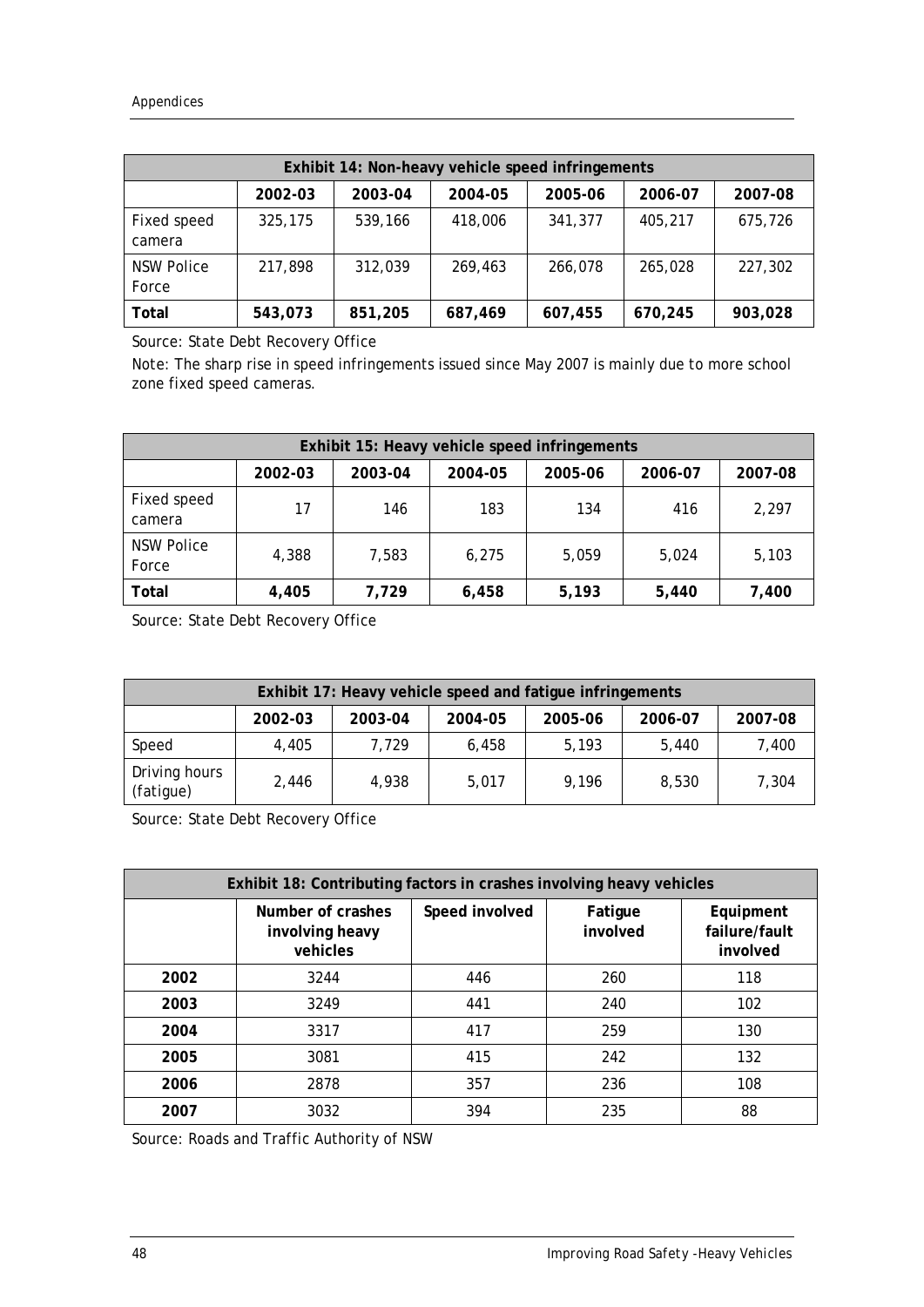<span id="page-54-0"></span>

| <b>Appendix 3</b>     | About the audit                                                                                                                                                                                                                                                                                                                                                    |
|-----------------------|--------------------------------------------------------------------------------------------------------------------------------------------------------------------------------------------------------------------------------------------------------------------------------------------------------------------------------------------------------------------|
| Audit Objective       | To assess how well the Roads and Traffic Authority of NSW (RTA) manages<br>on-road enforcement to reduce the number and severity of crashes<br>involving heavy vehicles.                                                                                                                                                                                           |
| Lines of Inquiry      | In reaching our opinion against the audit objective, we sought to answer<br>the following lines of inquiry:<br>How well does the RTA deter and detect breaches of heavy vehicle safety<br>1.<br>regulations?<br>How well does the RTA enforce heavy vehicle safety regulations?<br>2.                                                                              |
| <b>Audit Criteria</b> | In answering the lines of inquiry, we used the following audit criteria (the<br>'what should be') to judge performance. We based these standards on our<br>research of current thinking and guidance on better practice. They have<br>been discussed, and wherever possible, agreed with those we are auditing.                                                    |
|                       | For line of inquiry 1, we assessed if the RTA's:<br>on-road enforcement activities are in the right places to maximise<br>٠<br>deterrence and detection<br>on-road enforcement activities are operating at the right times to<br>٠<br>maximise deterrence and detection<br>on-road enforcement activities detect all breaches they are designed<br>٠<br>to detect. |
|                       | For line of inquiry 2, we assessed if the RTA:<br>takes consistent enforcement action when breaches of heavy vehicle<br>٠<br>safety regulations are detected<br>on-road enforcement activities are effective in reducing the number<br>٠<br>and severity of crashes involving heavy vehicles.                                                                      |
| Audit scope           | In this audit we examined on-road enforcement activities such as road-side<br>inspections, Heavy Vehicle Checking Stations, Safe-T-Cam cameras, mobile<br>patrols and fixed speed cameras. We examined heavy vehicle safety<br>regulations relating to speed, vehicle roadworthiness and driver fatigue.                                                           |
|                       | We reviewed available performance data for the last 6 years.                                                                                                                                                                                                                                                                                                       |
|                       | This audit did not examine:                                                                                                                                                                                                                                                                                                                                        |
|                       | the impact of road design and condition on safety                                                                                                                                                                                                                                                                                                                  |
|                       | the national Compliance and Enforcement (chain of responsibility)<br>٠<br>legislation                                                                                                                                                                                                                                                                              |
|                       | regulation of vehicle design standards, although enforcement of speed<br>٠<br>limiter devices is within scope                                                                                                                                                                                                                                                      |
|                       | the effectiveness of the RTA's driver education programs<br>٠                                                                                                                                                                                                                                                                                                      |
|                       | the RTA's approach to setting speed limits<br>٠                                                                                                                                                                                                                                                                                                                    |
|                       | the RTA's crash investigation practices, although we did look at the<br>٠<br>fatal crash on the F3 freeway at Mooney Mooney in 2004.                                                                                                                                                                                                                               |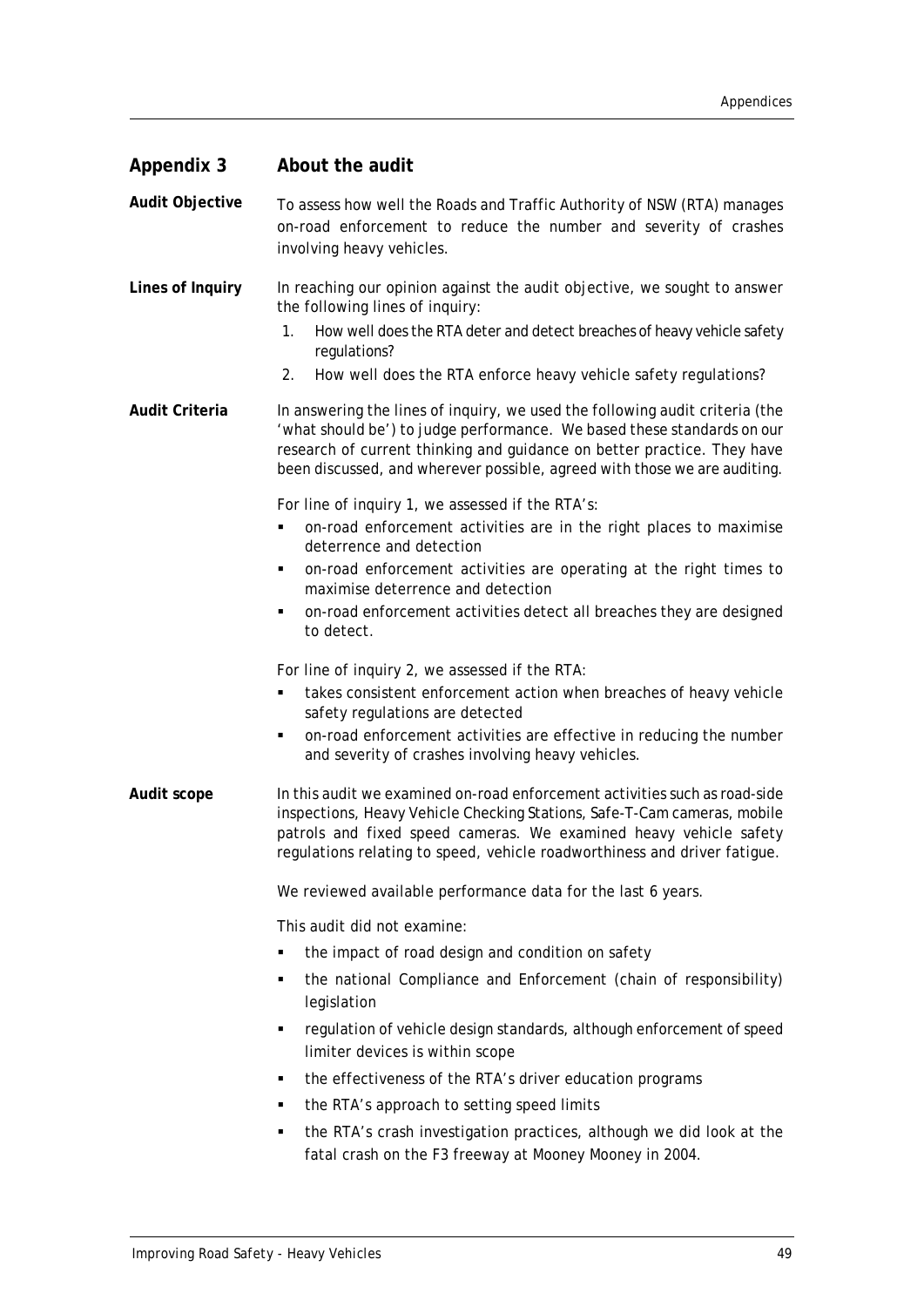| We acquired subject matter expertise by:                                                                                                                                                                                                        |
|-------------------------------------------------------------------------------------------------------------------------------------------------------------------------------------------------------------------------------------------------|
| interviewing industry representatives such as the Australian<br>Transport Association (ATA), Transport Workers Union, and<br>operators                                                                                                          |
| interviews and examination of relevant documents including<br>٠<br>guidelines, reports, studies, strategies and reviews relating to the<br>project                                                                                              |
| discussions with relevant staff as required, including staff of<br>٠<br>supporting agencies                                                                                                                                                     |
| discussions with representatives as required of key stakeholders such<br>٠<br>as insurance, driver and operator representatives                                                                                                                 |
| engaging a suitable consultant to provide relevant research expertise<br>٠                                                                                                                                                                      |
| comparisons where appropriate with other States and countries<br>٠                                                                                                                                                                              |
| discussions with other audit offices, including the West Australian<br>٠<br>Audit Office                                                                                                                                                        |
| government and best practice guidelines relevant to the audit<br>٠                                                                                                                                                                              |
| reviewing corporate planning and performance reporting documents<br>٠                                                                                                                                                                           |
| analysing performance data<br>٠                                                                                                                                                                                                                 |
| analysing crash statistics and infringement data.                                                                                                                                                                                               |
| We also researched road safety in other jurisdictions to identify best<br>practice examples and issues that may impact on the effectiveness of<br>deterrence, detection and enforcement activities. We examined the<br>following jurisdictions: |
| all Australian States and Territories<br>٠                                                                                                                                                                                                      |
| New Zealand<br>٠                                                                                                                                                                                                                                |
| United Kingdom<br>٠                                                                                                                                                                                                                             |
| Canada                                                                                                                                                                                                                                          |
| United States (Various states).                                                                                                                                                                                                                 |
| We visited all of the RTA's six regions in NSW. They were:                                                                                                                                                                                      |
| Southern region<br>٠                                                                                                                                                                                                                            |
| Sydney region<br>٠                                                                                                                                                                                                                              |
| Northern region<br>٠<br>٠                                                                                                                                                                                                                       |
| Hunter region<br>Western region<br>٠                                                                                                                                                                                                            |
| South Western region<br>٠                                                                                                                                                                                                                       |
| We also visited local Police to get their views on issues regarding heavy<br>vehicle safety and enforcement of breaches.                                                                                                                        |
|                                                                                                                                                                                                                                                 |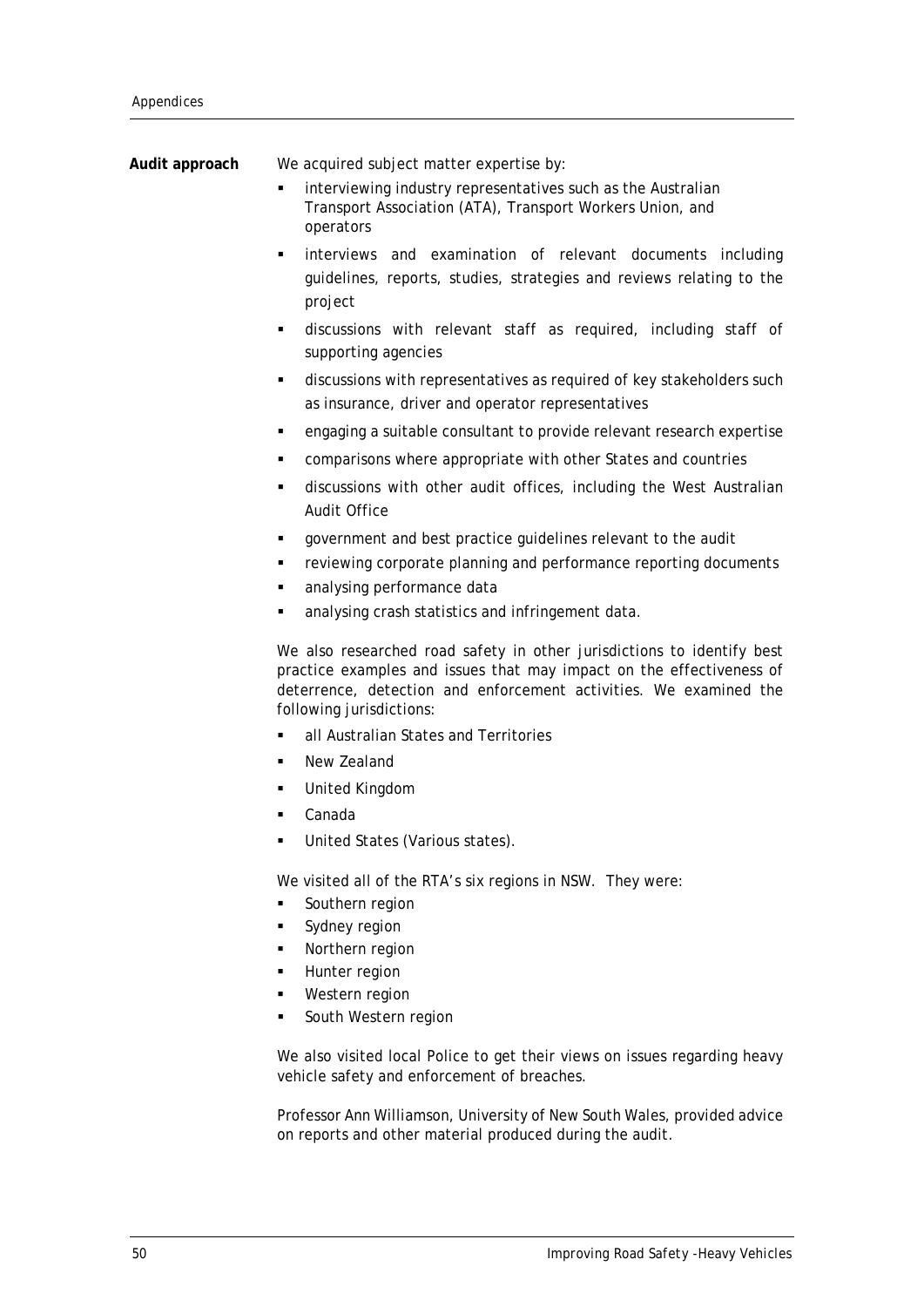- **Audit selection** We use a strategic approach to selecting performance audits which balances our performance audit program to reflect issues of interest to Parliament and the community. Details of our approach to selecting topics and our forward program are available on our website.
- **Audit methodology** Our performance audit methodology is designed to satisfy Australian Audit Standards AUS 806 and 808 on performance auditing, and to reflect current thinking on performance auditing practices. Performance audits commencing on or after 1 January 2009 comply with the Standard on Assurance Engagements ASAE3500 Performance Engagements.

We produce our audits under a quality management system certified to International Standard ISO 9001. Our processes have also been designed to comply with the auditing requirements specified in the *Public Finance and Audit Act 1983*.

- **Acknowledgements** We gratefully acknowledge the co-operation and assistance provided by the Roads and Traffic Authority of NSW. In particular we wish to thank our liaison officers Paul Duignan, Alice Ma and Philip Halton, and staff who participated in interviews, assisted with field work or provided other material relevant to the audit. We will also like to thank the NSW Police Force, the Office of State Revenue, and the industry representatives who we interviewed.
- **Audit team** Our team leader for the performance audit was Giulia Vitetta, who was assisted by Suzanne Mousallem. Jane Tebbatt provided direction and quality assurance.
- **Audit cost** Including staff costs, printing costs and overheads, the estimated cost of the audit is \$530,000.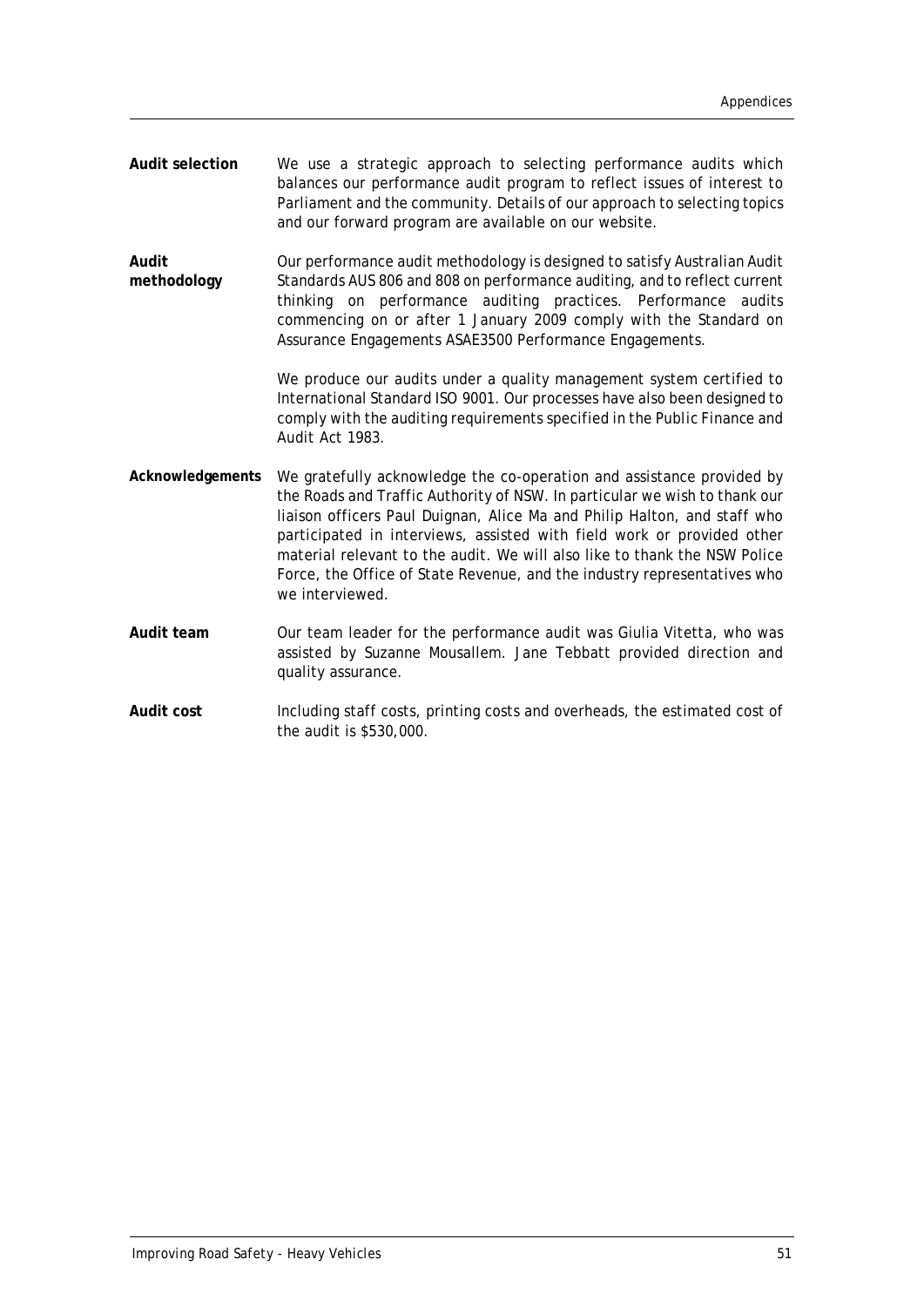<span id="page-57-0"></span>

| <b>Appendix 4</b>                  | Glossary                                                                                                                                                                                                                                                                                                                                                                                                                     |  |
|------------------------------------|------------------------------------------------------------------------------------------------------------------------------------------------------------------------------------------------------------------------------------------------------------------------------------------------------------------------------------------------------------------------------------------------------------------------------|--|
| <b>Breach</b>                      | An act that is contrary to a law or regulation, such as driving in excess of<br>the posted speed limit.                                                                                                                                                                                                                                                                                                                      |  |
| Fatigue                            | Fatigue is a weariness or tiredness from bodily or mental exertion. It is<br>caused by doing the same task for a prolonged time, the time of day, and<br>the time that a person is awake or amount of sleep they have had. Fatigue<br>leads to slower reaction times and increased chance of losing control of<br>the vehicle or falling asleep while driving.                                                               |  |
| <b>Gross Vehicle Mass</b><br>(GVM) | GVM is the maximum loaded mass for a vehicle and is specified by the<br>vehicle manufacturer. The GVM is usually displayed on the compliance or<br>identification plate attached to the vehicle                                                                                                                                                                                                                              |  |
| <b>Heavy Vehicle</b>               | Any vehicle with a GVM of 4.5 tonnes or more. They include rigid and<br>articulated trucks and large buses.                                                                                                                                                                                                                                                                                                                  |  |
| Heavy vehicle<br>checking station  | The RTA's permanent, purpose built facilities which are located on major<br>highways in NSW. There are seven checking stations in NSW. Heavy<br>vehicles over eight tonne GVM must enter all open checking stations that<br>they pass on their route.                                                                                                                                                                        |  |
| Offence                            | A detected breach that is proven by a an authorised party, such as the RTA<br>or the NSW Police Force.                                                                                                                                                                                                                                                                                                                       |  |
| On-road<br>enforcement site        | A road-side inspection area suitable for the RTA to direct heavy vehicles to<br>pull into and conduct compliance inspections.                                                                                                                                                                                                                                                                                                |  |
| Operator                           | A company that leases a heavy vehicle from the vehicle owner to conduct<br>its business.                                                                                                                                                                                                                                                                                                                                     |  |
| Screening lane                     | Four heavy vehicle checking stations: Marulan, Mt Boyce, Mt White and<br>Twelve Mile Creek have screening lanes. The heavy vehicle is weighed as it<br>moves through the lane. If it is within defined weight limits, it is directed<br>to continue its journey without stopping.                                                                                                                                            |  |
|                                    | Automated screening lanes: The screening lanes at the Marulan, Mt White<br>and Twelve Mile Creek are automated. This means there is also<br>Safe-T-Cam cameras installed and additional load dimension sensors. This<br>allows the RTA to check the heavy vehicle against internal systems<br>including: Safe-T-Cam (driving hours), DRIVES (registration status) and<br>Truckscan (previous offences or uncleared defects). |  |
|                                    | DRIVES stands for the Driver Registration Information Vehicle Exchange<br>System. This is the RTA's central computer record of all NSW driver<br>licencing and vehicle registration information.                                                                                                                                                                                                                             |  |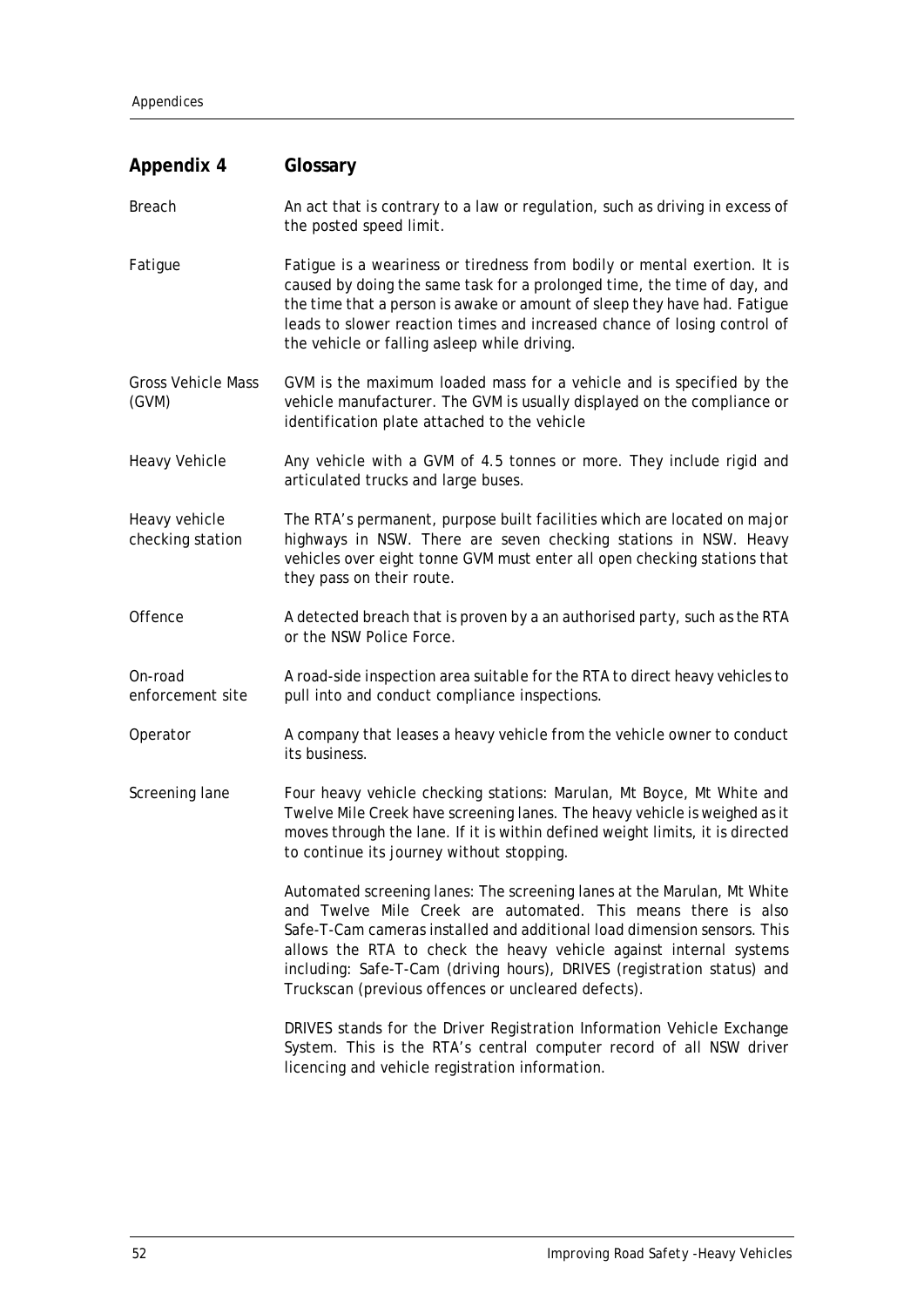# <span id="page-58-0"></span>**Performance Audits by the Audit Office of New South Wales**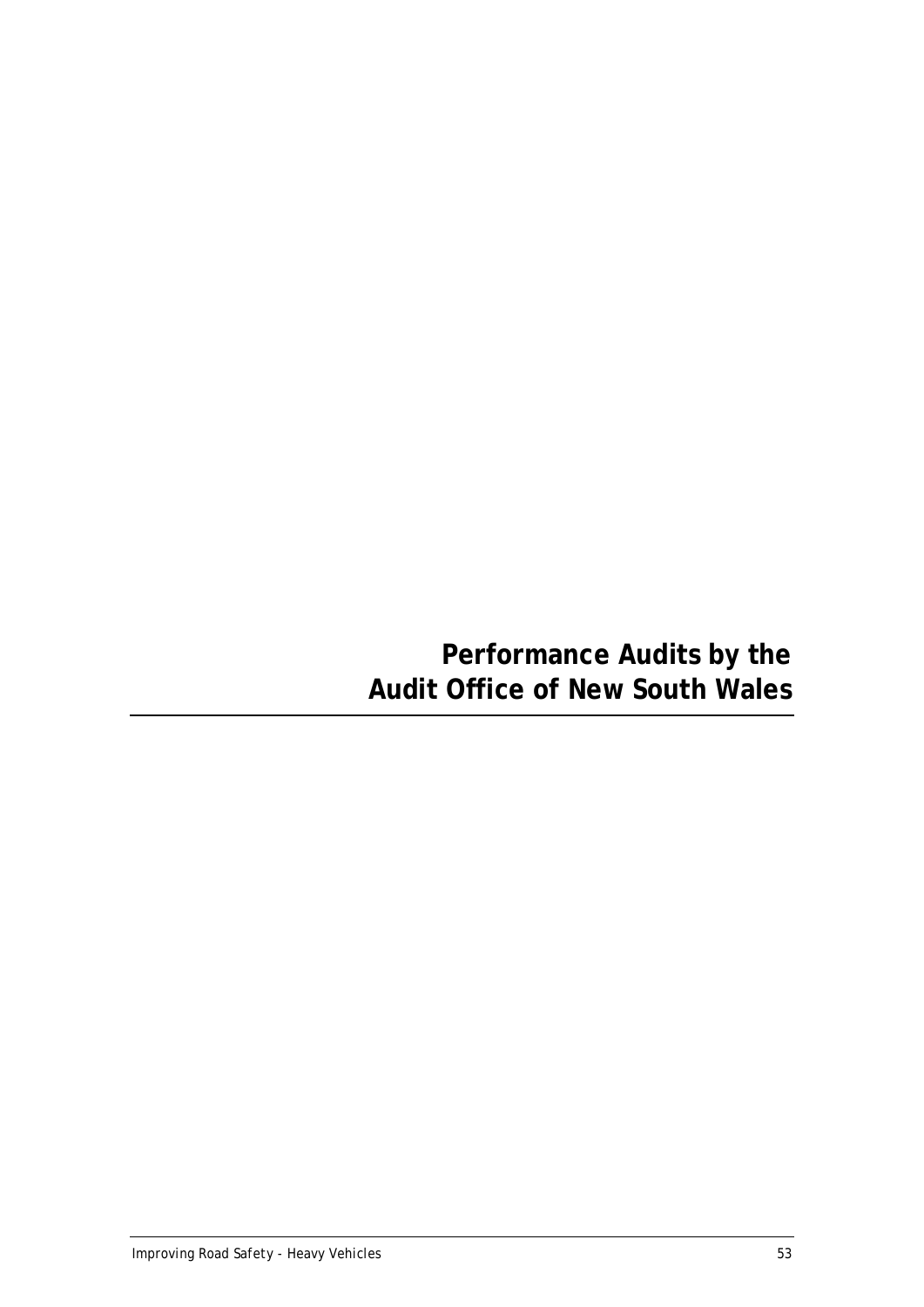# **Performance Auditing**

#### **What are performance audits?**

Performance audits determine whether an agency is carrying out its activities effectively, and doing so economically and efficiently and in compliance with all relevant laws.

Performance audits may review a government program, all or part of a government agency or consider particular issues which affect the whole public sector.

Where appropriate, performance audits make recommendations for improvements.

If you wish to find out what performance audits are currently in progress, visit our website at [www.audit.nsw.gov.au.](http://www.audit.nsw.gov.au/)

#### **Why do we conduct performance audits?**

Performance audits provide independent assurance to Parliament and the public that government funds are being spent efficiently and effectively, and in accordance with the law.

Performance audits seek to improve the efficiency and effectiveness of government agencies so that the community receives value for money from government services.

Performance audits also assist the accountability process by holding managers to account for agency performance.

#### **What are the phases in performance auditing?**

Performance audits have three key phases: planning, fieldwork and report writing.

During the planning phase, the audit team will develop audit criteria and define the audit field work.

At the completion of field work we will meet with agency management to discuss all significant matters arising out of the audit. Following this, we will prepare a draft performance audit report.

We meet with agency management to check that facts presented in the report are accurate and that recommendations are practical and appropriate. Following this, a formal draft report is provided to the CEO for comment. The relevant Minister is also provided with a copy of the final report. The final report, which is tabled in

Parliament, includes any comment made by the CEO on the conclusion and the recommendations of the audit.

Depending on the scope, performance audits can take several months to complete.

Copies of our performance audit reports can be obtained from our website or by contacting our Office.

#### **How do we measure an agency's performance?**

During the planning phase, the team develops the audit criteria. These are standards of performance against which the agency or program is assessed. Criteria may be based on best practice, government targets, benchmarks, or published guidelines.

#### **Do we check to see if recommendations have been implemented?**

Every few years we conduct a follow-up audit. These follow-up audits look at the extent to which action has been taken to address issues or recommendations agreed to in an earlier performance audit.

The Public Accounts Committee (PAC) may also conduct reviews or hold inquiries into matters raised in performance audit reports. Agencies are also requested to report actions taken against each recommendation in their annual report.

#### **Who audits the auditors?**

Our performance audits are subject to internal and external quality reviews against relevant Australian and international standards. This includes ongoing independent certification of our ISO 9001 quality management system.

The PAC is also responsible for overseeing the activities of the Audit Office and conducts a review of our operations every three years.

#### **Who pays for performance audits?**

No fee is charged for performance audits. Our performance audit services are funded by the NSW Parliament and from internal sources.

#### **Further information**

Further information can be obtained from our website [www.audit.nsw.gov.au](http://www.audit.nsw.gov.au/) or by contacting us on 9275 7277.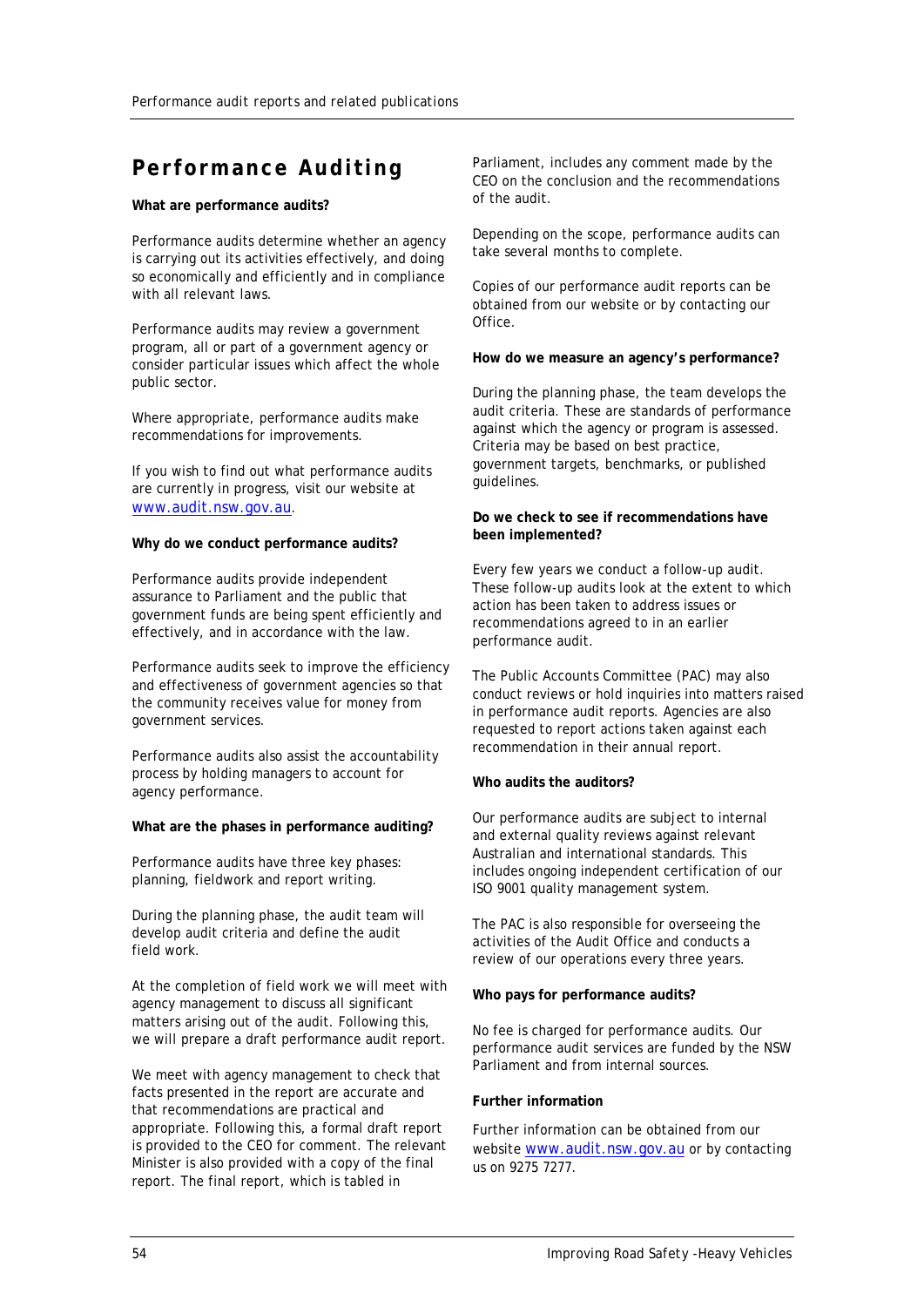| <b>Performance Audit Reports</b> |  |  |
|----------------------------------|--|--|
|----------------------------------|--|--|

| No     | Agency or Issues Examined                                        | Title of Performance Audit Report<br>or Publication                                      | Date Tabled in<br>Parliament or<br>Published |
|--------|------------------------------------------------------------------|------------------------------------------------------------------------------------------|----------------------------------------------|
| 187    | Roads and Traffic Authority of NSW                               | Improving Road Safety - Heavy<br>Vehicles                                                | May 2009                                     |
| 186    | Grants                                                           | <b>Grants Administration</b>                                                             | 6 May 2009                                   |
| 185    | <b>Forests NSW</b>                                               | <b>Sustaining Native Forest Operations</b>                                               | 29 April 2009                                |
| 184    | <b>NSW Police Force</b>                                          | Managing Injured Police                                                                  | 10 December 2008                             |
| 183    | Department of Education and<br>Training                          | Improving Literacy and Numeracy in<br><b>NSW Public Schools</b>                          | 22 October 2008                              |
| 182    | Department of Health                                             | Delivering Health Care out of<br>Hospitals                                               | 24 September 2008                            |
| 181    | Department of Environment and<br>Climate Change                  | Recycling and Reuse of Waste in the<br><b>NSW Public Sector</b>                          | 11 June 2008                                 |
| 180    | Follow-up of 2003 Performance<br>Audit                           | <b>Protecting Our Rivers</b>                                                             | 21 May 2008                                  |
| 179    | NSW Office of Liquor, Gaming and<br>Racing; NSW Police Force     | Working with Hotels and Clubs to<br>reduce alcohol-related crime                         | 23 April 2008                                |
| 178    | Greyhound and Harness Racing<br>Regulatory Authority             | Managing the Amalgamation of the<br>Greyhound and Harness Racing<br>Regulatory Authority | 3 April 2008                                 |
| 177    | Office of the Director of Public<br>Prosecutions                 | Efficiency of the Office of the<br>Director of Public Prosecutions                       | 26 March 2008                                |
| $176*$ | <b>Better Practice Guide</b>                                     | <b>Implementing Successful</b><br>Amalgamations                                          | 5 March 2008                                 |
| 175    | Department of Commerce<br>Department of Primary Industries       | Managing Departmental<br>Amalgamations                                                   | 5 March 2008                                 |
| 174    | Department of Education and<br>Training                          | Ageing workforce - Teachers                                                              | 13 February 2008                             |
| 173    | <b>NSW Police Force</b>                                          | <b>Police Rostering</b>                                                                  | 5 December 2007                              |
| 172    | Department of Primary Industries                                 | Improving Efficiency of Irrigation<br>Water Use on Farms                                 | 21 November 2007                             |
| 171    | Department of Premier and<br>Cabinet<br>Department of Commerce   | <b>Government Advertising</b>                                                            | 29 August 2007                               |
| 170    | RailCorp                                                         | Signal Failures on the Metropolitan<br><b>Rail Network</b>                               | 15 August 2007                               |
| 169    | <b>NSW Police Force</b>                                          | Dealing with Household Burglaries                                                        | 27 June 2007                                 |
| 168    | Ministry of Transport                                            | Connecting with Public Transport                                                         | 6 June 2007                                  |
| 167    | Follow-up of 2001 Performance<br>Audit: Ambulance Service of New | Readiness to Respond                                                                     | 6 June 2007                                  |

South Wales